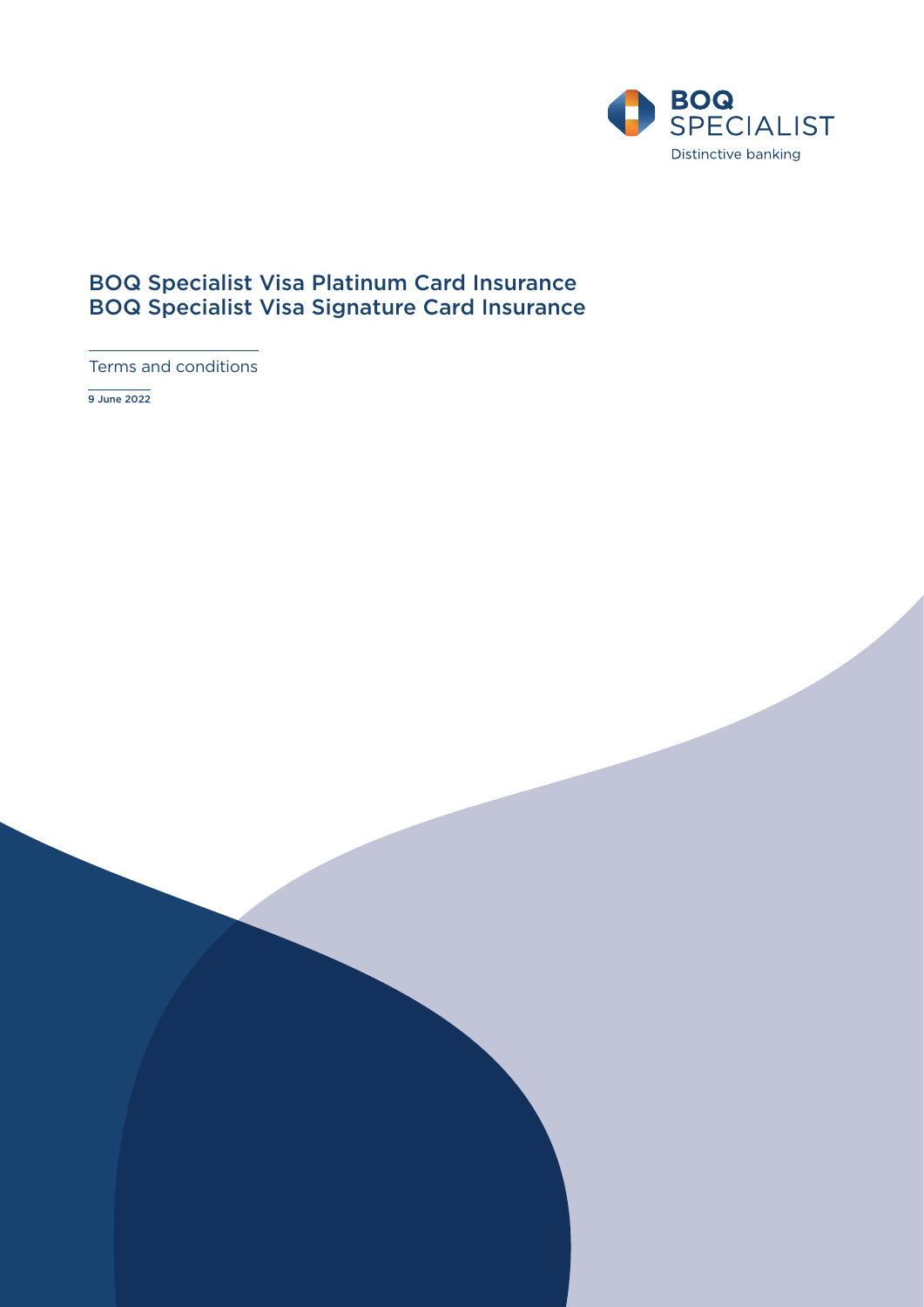# **Contents**

| <b>General Terms and Conditions</b>                                                                                          |          |
|------------------------------------------------------------------------------------------------------------------------------|----------|
| <b>Terms and Conditions</b>                                                                                                  | 3        |
| Eligibility for cover under this Policy                                                                                      | 4        |
| <b>Cover Sections, Benefits and Benefit Limits</b>                                                                           | 4        |
| Exclusions within this Policy                                                                                                | 4        |
| Special Exclusion (COVID-19)                                                                                                 | 4        |
| Automatic Trip Extension                                                                                                     | 4        |
| <b>Important Things To Know About This Policy</b>                                                                            |          |
| Age Limits                                                                                                                   | 4        |
| <b>Excess</b>                                                                                                                | 5        |
| <b>Pre-Existing Medical Conditions</b>                                                                                       | 6        |
| Aggregate Limit of Liability - Section C - Accidental<br>Death Cover and Section D - Public Transport Accident<br>Cover only | 6        |
|                                                                                                                              | 6        |
| Pregnancy<br><b>Excluded Sports and Activities</b>                                                                           | 6        |
| Travelling Against Medical or Government Advice                                                                              | 6        |
| Return Trips Only                                                                                                            | 6        |
| Fraud                                                                                                                        | 7        |
| Goods and Services Tax                                                                                                       | 7        |
| Australian Law                                                                                                               | 7        |
| Australian Currency                                                                                                          | 7        |
| Termination                                                                                                                  | 7        |
| About Chubb Insurance Australia Limited                                                                                      |          |
|                                                                                                                              |          |
|                                                                                                                              |          |
| <b>General Enquiries</b>                                                                                                     |          |
| Chubb Assistance (In the event of an Emergency)                                                                              |          |
| <b>Eligibility for Insurance Table</b>                                                                                       |          |
| <b>Definitions</b>                                                                                                           |          |
| <b>Coverage Summary</b>                                                                                                      |          |
| <b>Schedule of Benefits</b>                                                                                                  |          |
| Section A - Trip Cancellation and Amendment Cover                                                                            | 21       |
| Section B - Overseas Medical Emergency                                                                                       |          |
| <b>Expenses Cover</b>                                                                                                        | 23       |
| Section C - Accidental Death Cover                                                                                           | 25       |
| Section D – Public Transport Accident Cover                                                                                  | 26       |
| Section E – Loss of Income Cover                                                                                             | 27       |
| Section F - Resumption of Long Overseas Trip Cover                                                                           | 28       |
| Section G - Trip Delay Cover                                                                                                 | 29       |
| Section H - Personal Baggage, Valuables, Money and<br><b>Documents Cover</b>                                                 | 30       |
| Section I - Hijack Cover                                                                                                     | 33       |
| Section J - Kidnap Cover                                                                                                     | 33       |
| Section K – Personal Liability Cover                                                                                         | 34       |
| Section L - Rental Vehicle Excess Cover                                                                                      | 35       |
| Section M - Card Purchase Cover<br>Section N - Buyer's Advantage Cover                                                       | 36<br>37 |

# [General Exclusions Applicable to All Sections](#page-38-0)  [How do I make a claim?](#page-40-0) [Privacy Statement](#page-41-0) [Why We collect Your Personal Information](#page-41-0) 41 [How We obtain Your Personal Information](#page-41-0) 41 [When do We disclose Your Personal Information?](#page-41-0) 41 [Exchanging Personal Information with BOQ Specialist](#page-41-0) 41 [Your decision to provide Your Personal Information](#page-41-0) 41 [Access to and correction of Your Personal Information](#page-41-0) 41 [How to Make a Complaint](#page-41-0) 41 [Complaints and Dispute Resolution Process](#page-42-0) [Complaints and Customer Resolution Service 42](#page-42-0) [Contact Details](#page-42-0) 42 [Process](#page-42-0) 42

[Our response](#page-42-0) 42 [Financial Claims Scheme](#page-43-0)

[General Insurance Code of Practice](#page-43-0)

[Sanctions](#page-43-0)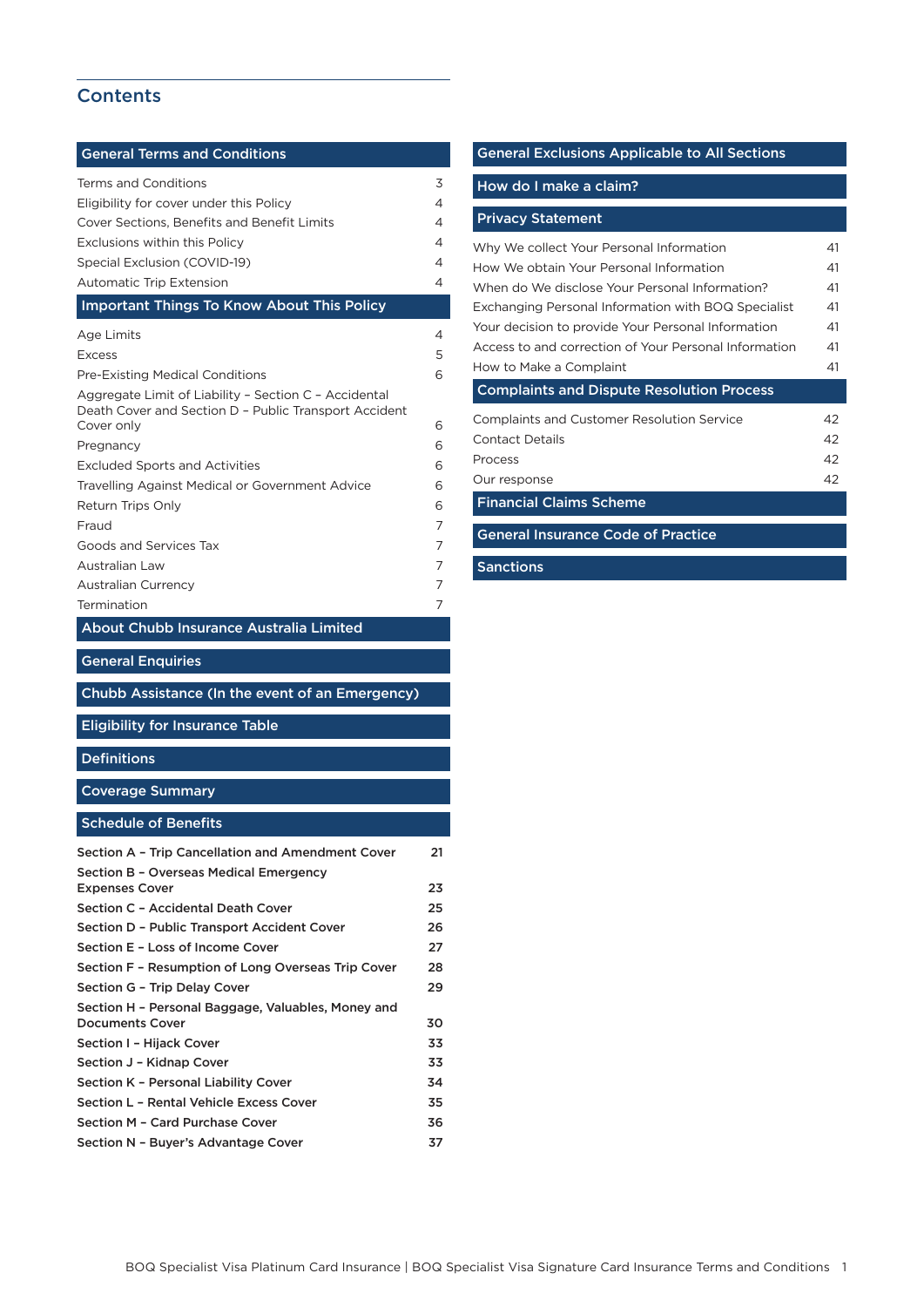# Travel Tips

Confirm whether you meet the eligibility requirements for cover before going on a Trip.

Register Your Trip with DFAT.

Check the travel advice issued by Department of Foreign Affairs and Trade (DFAT) for Your travel destination and

Pack a sufficient supply of Your regular medications in Your carry-on luggage. This way, if Your luggage is lost or delayed You won't have any concern over taking Your medication as required

Find out the emergency services contact numbers for the to. Record the numbers for police, ambulance, Your travel insurance provider and the nearest Australian Embassy

Visit Your Doctor and Dentist for a general check-up before You leave Home. Ask about any vaccinations relevant to Your destination and any other countries You intend to visit during Your Trip. Ensure Your regular vaccinations, such as the flu shot and tetanus shot, are up to date. Get Your Doctor to print a list of all Your current medications, their generic names, dosages and frequency taken. Print a spare copy and keep it separate from Your main luggage.

These travel tips are intended as general information only and do not take into consideration Your personal circumstances. Chubb does not accept any liability arising from any reliance upon these travel tips.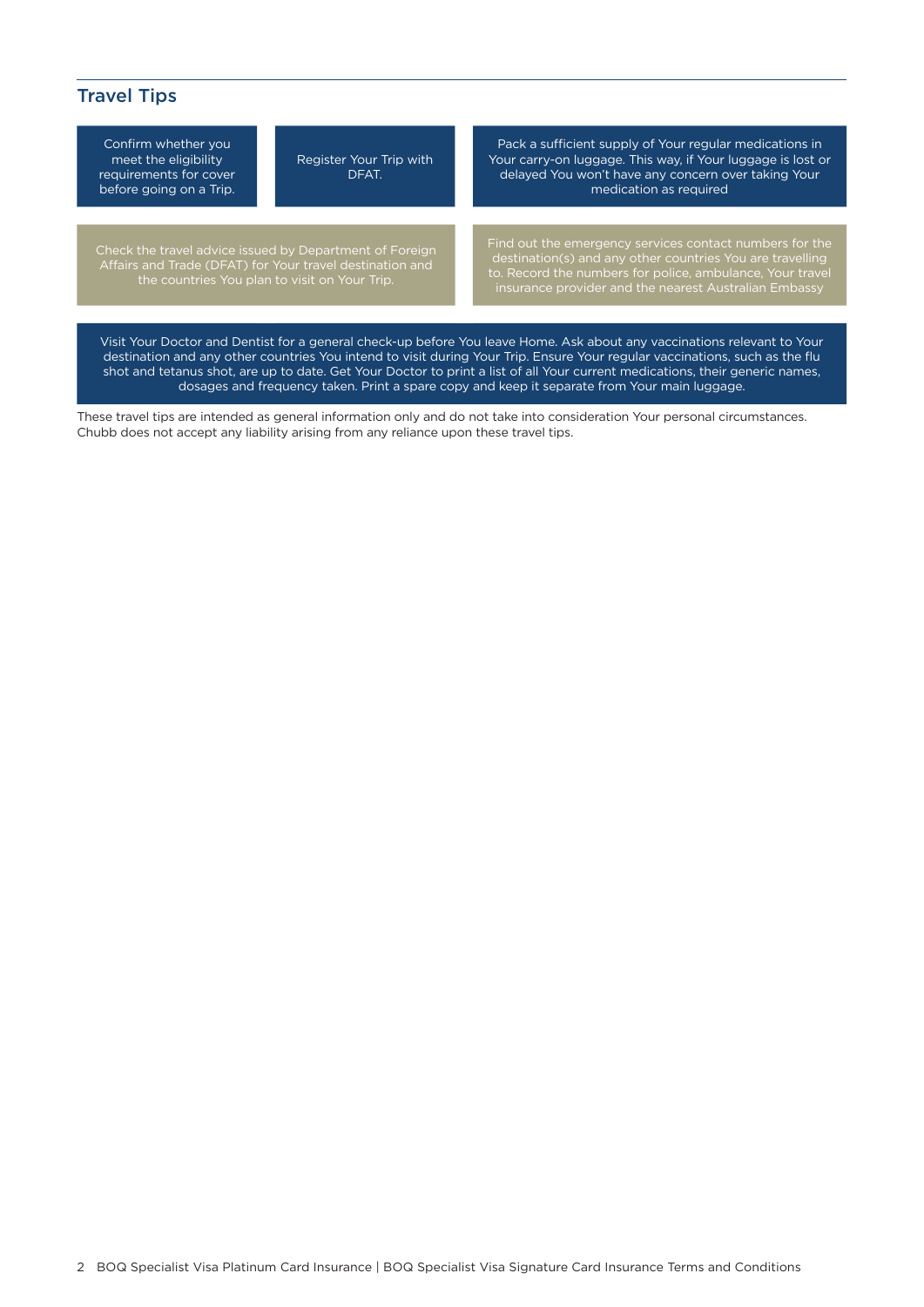# <span id="page-3-0"></span>General Terms and Conditions

#### **This Policy is effective from 09/06/2022**

Policy Number: 01PN529926 (BOQ Specialist Visa Platinum Card) & 01PN529927 (BOQ Specialist Visa Signature Card).

### Terms and Conditions

This Policy sets out important information about the insurance benefits available to eligible Card Members, Additional Card Members, their Spouses and Dependent Children. The Policy explains the nature of the arrangements and their relevant benefits and risks. If You feel that this product does not meet Your specific needs and intended coverage, this Policy may not be right for You. You may need to buy separate or additional insurance if You do not satisfy the eligibility requirements or if this Policy does not cover You or the things You need cover for.

This document provides general advice only. It does not take into account Your individual objectives, financial situation or needs. You need to decide if the limits, type and level of cover are appropriate for You.

There is no obligation to accept any of the benefits of this Policy. However, if You wish to make a claim under the cover provided within this Policy, You will be bound by the definitions, terms and conditions, exclusions and claims procedures set out in this document.

#### **Group Policy with Chubb**

BOQ Specialist is the insured under a Group Policy.

Under the Group Policy entered into between BOQ Specialist and Chubb You get automatic access, where You have met the eligibility requirements set out in the Eligibility for Insurance table, to the benefits detailed in this Policy provided by Chubb as the insurer. You are not charged by Chubb for these benefits and can access the relevant benefits if You are a Card Member.

#### **Section 48 of the Insurance Contracts Act**

Access to this insurance is provided to You solely by reason of the statutory operation of section 48 of the Insurance Contracts Act 1984 (Cth). You are not a contracting insured (i.e. You cannot vary or cancel the cover – only BOQ Specialist can do this) and You do not enter into any agreement with Us. BOQ Specialist is not the insurer, does not guarantee or hold this right on trust for You and does not act as Chubb's agent (that is, on behalf of Chubb). Neither BOQ Specialist nor any of its related corporations are Authorised Representatives (under the Corporations Act 2001 (Cth)) of Chubb or any of its related companies.

#### **No Advice**

BOQ Specialist is not authorised to provide any advice, recommendations or opinions about this insurance on behalf of Chubb. No advice is provided by Chubb on whether this insurance is appropriate for Your needs, financial situation or objectives. You should read this Policy carefully and contact Chubb if assistance is required.

#### **Updating this Policy**

Information in this Policy may be updated where necessary. A copy of any updated information is available to You at no cost by visiting the website at www.boqspecialist.com.au/cards. BOQ Specialist will advise You when there is an update to this Policy.

#### **Other Insurance**

The insurance cover described in this Policy is provided for Your benefit under the Group Policy entered into between Chubb and BOQ Specialist. If You are entitled to receive a benefit or make a claim under another policy (for example a home and contents policy, an alternative mobile phone policy or individual travel insurance) in respect of the same loss as Your claim under this Policy, then Chubb is not liable to

provide indemnity under this Policy until the amount of any indemnity under the other policy is exhausted. Therefore, any insurance cover under this Policy in respect of the same loss shall only be excess insurance cover over and above the applicable policy. This clause does not apply to Section C – Accidental Death Cover or Section D – Public Transport Accident Cover.

#### **Important information about this Policy**

As a Card Member, You are entitled to insurance coverage and services under this Policy when You have one of the following cards and meet all the eligibility criteria (see the Eligibility for Insurance Table):

- a. BOQ Specialist Visa Platinum Card;
- b. BOQ Specialist Visa Signature Card.

This Policy has been designed to offer two (2) main insurance coverage and services. These include:

- 1. Travel insurance
- 2. Retail item protection

For travel insurance, the product and service has been designed to cover eligible\* Card Members:

- that have an in-force BOQ Specialist Card (meaning it is not cancelled, suspended or terminated)
- that do not need cover for a Pre-Existing Medical Condition
- who are seventy-nine (79) years of age or younger before making a Relevant Travel Purchase
- who are not travelling more than (90) consecutive days
- who are a Resident of Australia
- who start and end their Trip from Australia

#### \*Please refer to the Eligibility for Cover Table for a list of eligibility criteria

#### **Remember to check this Policy**

Please familiarise Yourself with this Policy. We want to ensure You are clear about what it covers and what it does not cover or excludes. If You are unclear about anything in this document, please call 1800 236 023 and Our insurance team will be happy to assist You with any enquiries.

It's important to check this Policy from time to time, particularly before You go away to remind yourself of what is and isn't covered. Some things You might consider doing whilst travelling might be not covered (for example, jet skiing, bungee jumping or hiring a scooter if You don't have a motorcycle license). You also need to make sure You take care with Your belongings, make sure You keep valuable possessions on You and never leave Your luggage Unattended (for example, in a car overnight). This insurance isn't designed to cover carelessness or high-risk activities, so be a sensible and prudent traveller.

#### If You need to make a claim, keep supporting documents and proof of any loss, including all police reports, sales receipts and charge card statements showing any purchases made.

A copy of any updated information is available to You at no cost by visiting the website at: www.boqspecialist.com.au/cards.

This Policy replaces and supersedes any Policy previously issued prior to the effective date.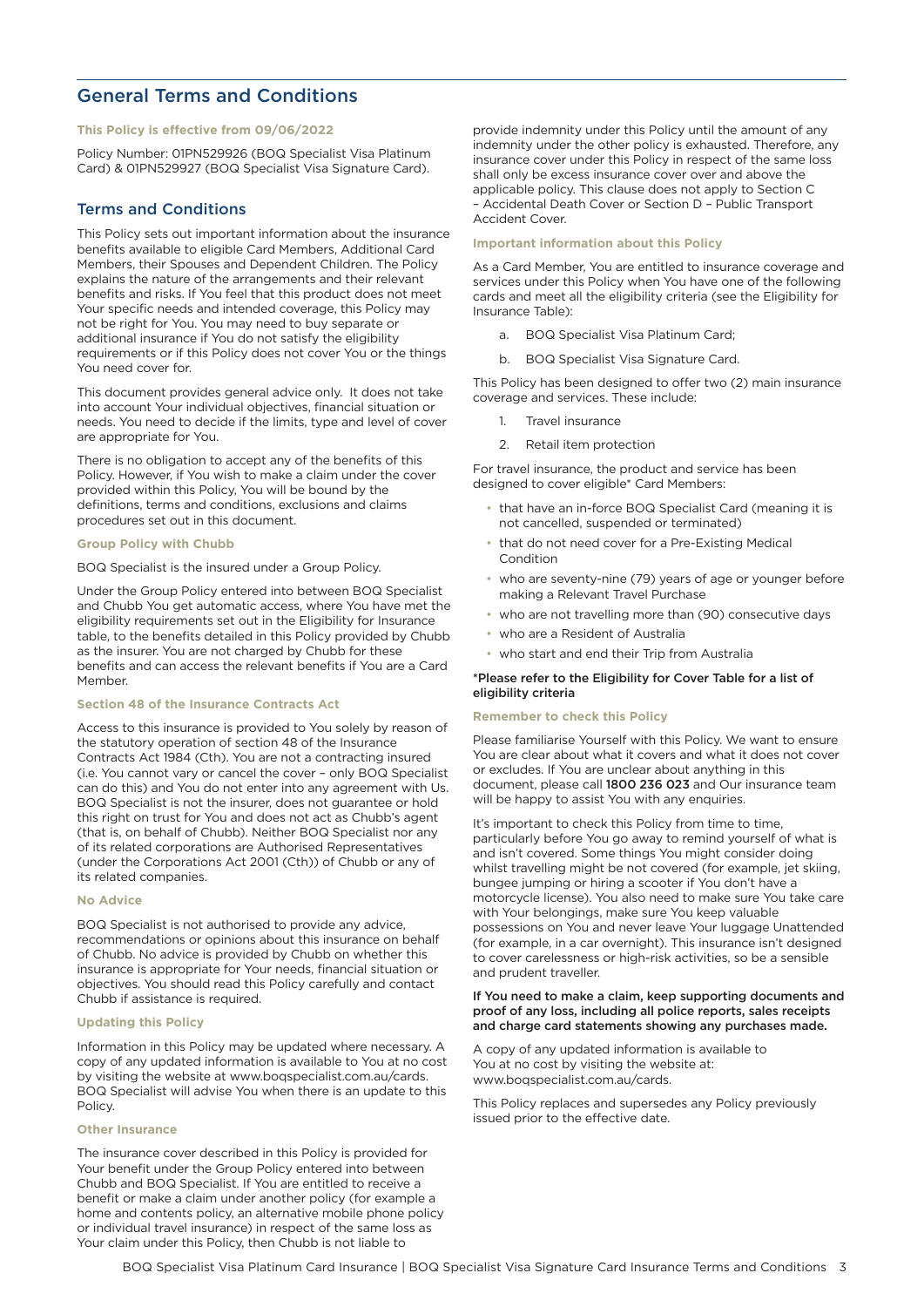## <span id="page-4-0"></span>Eligibility for cover under this Policy

This Policy is available to Card Members for the above mentioned Cards who meet the eligibility criteria. In order to meet the eligibility criteria, among other things, You need to use Your BOQ Specialist Card in accordance with the Eligibility for Insurance table below. Not all cover sections have the same eligibility criteria, so it is important You understand when the benefits under this Policy become available to You.

IMPORTANT: You will only have access to the insurance benefits under this Policy if You satisfy the eligibility criteria as set out within this Policy.

See the Eligibility for Insurance table for details of when You are eligible for cover.

## Cover Sections, Benefits and Benefit Limits

The cover We offer will be dependent on Your Trip (overseas or domestic). The cover sections, benefits and benefits limits will vary based on Your Trip.

Not all benefits listed within each cover section are available for a Trip. Please refer to the Schedule of Benefits within this Policy to confirm the cover and limits offered for Your Trip.

The Schedule of Benefits provides the limit(s) we will pay to each of the cover sections for a Trip. It includes maximum amounts payable under each section together with any applicable sub-limit, waiting period and the Excess that applies.

## Exclusions within this Policy

As with all insurance, there are certain exclusions that apply. Some exclusions only apply to certain benefits under the Policy, while other exclusions apply to all claims. You should read the following:

- General Exclusions which apply to all claims.
- The Special Exclusion (COVID-19) which applies to all claims.
- Each cover section includes information about what We cover and any terms and conditions and exclusions that apply to the cover section.

To ensure You understand when We will pay for a claim, You should read each section carefully, including each benefit covered under 'What We Cover' together with any 'Terms and Conditions' and 'Exclusions applicable' under each cover section.

## Special Exclusion (COVID-19)

This Policy does not cover, and We will not (under any sections) pay for claims of any kind directly arising from or relating to the Coronavirus Disease 19 (COVID-19) (or any mutation or variation thereof) and/or its outbreak.

To the extent that any term or condition in the Policy may be inconsistent with this exclusion, this exclusion shall prevail.

## Automatic Trip Extension

In the event that You are prevented from completing the return leg of a Trip as a result of an unavoidable delay from Your Public Transport, We will automatically provide an extension of cover for up to three (3) days for You to return to Australia.

In the event You are hospitalised as a result of an Injury or Illness covered under this Policy, during Your Overseas Return Trip, the following cover sections;

- (B) Overseas Medical Emergency Expenses Cover;
- (C) Accidental Death Cover;
- (G) Personal Baggage, Valuables, Money and Documents Cover;
- (H) Hijack Cover;
- (I) Kidnap Cover;
- (J) Personal Liability Cover;

will automatically extend beyond the return date until one of the following first occurs:

- after twelve (12) months from the date of the Injury or Illness; or
- b. upon Your return to Australia; or
- c. You have been declared fit to travel by a treating Doctor or when recommended by Chubb Assistance's medical officer to return to Australia but You decide to remain overseas.

# Important Things To Know About This Policy

## Age Limits

Please note that to be eligible for some of the benefits under this Policy, age limits apply. Please see the table below for a summary of the age limits that apply within this Policy.

| <b>Cover Section</b>                                                                                                                                                      | <b>Age Limit</b>                                                                                                                                                 |
|---------------------------------------------------------------------------------------------------------------------------------------------------------------------------|------------------------------------------------------------------------------------------------------------------------------------------------------------------|
|                                                                                                                                                                           | Age Limit for Covered Person                                                                                                                                     |
| <b>Travel Insurance Cover</b> (Section A - K)                                                                                                                             | You must be 79 years of age or younger before You make<br>Your Relevant Travel Purchase.                                                                         |
| Rental Vehicle Excess Cover (Section L)                                                                                                                                   | You must be 21 years of age or older and under 80 years of<br>age when You meet the eligibility criteria as specified in the<br>Eligibility for Insurance Table. |
| <b>Card Purchase Cover (Section M)</b>                                                                                                                                    | No age limitations apply for these cover sections.                                                                                                               |
| <b>Buyer's Advantage Cover (Section N)</b>                                                                                                                                |                                                                                                                                                                  |
|                                                                                                                                                                           | Age Limit for Close Relative or Travelling Companion                                                                                                             |
| If Your claim relates to cancellation or disruption of Your Trip<br>due to an Injury or Illness of Your Close Relative or Travelling<br>Companion, age limits also apply. | Close Relative or Travelling Companion must be 79 years of<br>age or younger when You make Your Relevant Travel<br>Purchase.                                     |
| Trip Cancellation and Amendment Cover (Section A)                                                                                                                         |                                                                                                                                                                  |
| <b>Resumption of Long Overseas Trip Cover (Section F) (cover</b><br>under this section applies for Close Relatives only)                                                  |                                                                                                                                                                  |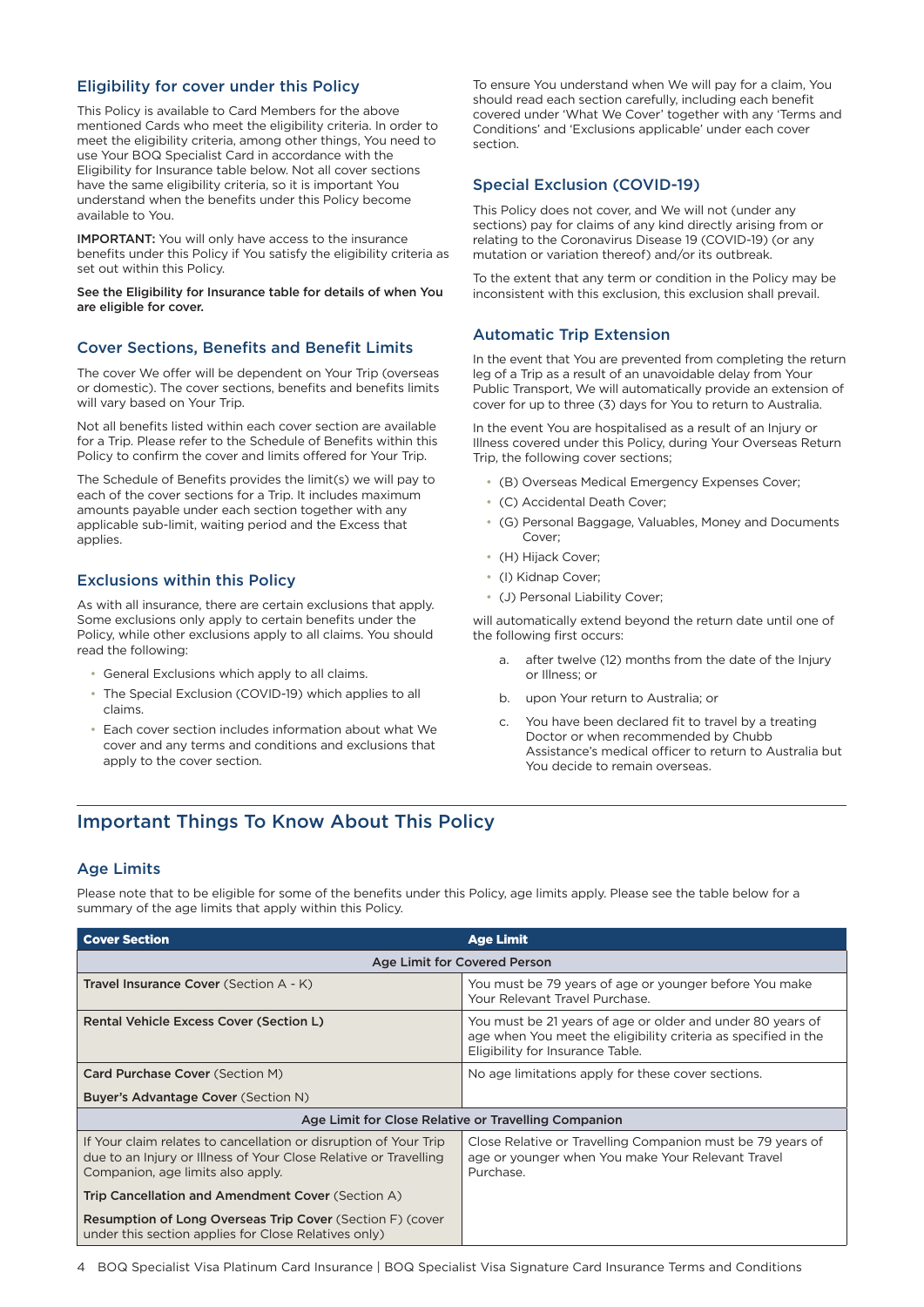## <span id="page-5-0"></span>**Excess**

## Where applicable, an Excess is applied for each Covered Person, for each Event.

If a claim is covered, the Excess is first deducted from the amount We will pay and before any relevant depreciation and limits have been applied to the claim amount.

The Excess amount is specified in the Schedule of Benefits.

An Excess may also be a waiting period, which is the amount of time You have to wait until the benefit may become payable.

### Example

The below examples are provided for illustrative purposes only. Each claim will be assessed individually, based on the facts relative to the specific claim

| Example A - Excess Applied:                                                                                                                                                                                                                                                                                                                                                                                                                                                                                                                                                                                                                                                                                                            | Example B - Excess and depreciation applied:                                                                                                                                                                                                                                                                                                                                                                                                                                                                                                                                                                                                                                                                                                                                                                                                                                                                                                                                                                                                                                              | Example C - Excess and depreciation<br>applied to more than one Event:                                                                                                                                                                                                                                                                                                                                                                                                                                                                                                                                                                                                                                                                                                                                                                                                                                                                                                                                                                                                                                                                                                                                                                                                                                                                                       |
|----------------------------------------------------------------------------------------------------------------------------------------------------------------------------------------------------------------------------------------------------------------------------------------------------------------------------------------------------------------------------------------------------------------------------------------------------------------------------------------------------------------------------------------------------------------------------------------------------------------------------------------------------------------------------------------------------------------------------------------|-------------------------------------------------------------------------------------------------------------------------------------------------------------------------------------------------------------------------------------------------------------------------------------------------------------------------------------------------------------------------------------------------------------------------------------------------------------------------------------------------------------------------------------------------------------------------------------------------------------------------------------------------------------------------------------------------------------------------------------------------------------------------------------------------------------------------------------------------------------------------------------------------------------------------------------------------------------------------------------------------------------------------------------------------------------------------------------------|--------------------------------------------------------------------------------------------------------------------------------------------------------------------------------------------------------------------------------------------------------------------------------------------------------------------------------------------------------------------------------------------------------------------------------------------------------------------------------------------------------------------------------------------------------------------------------------------------------------------------------------------------------------------------------------------------------------------------------------------------------------------------------------------------------------------------------------------------------------------------------------------------------------------------------------------------------------------------------------------------------------------------------------------------------------------------------------------------------------------------------------------------------------------------------------------------------------------------------------------------------------------------------------------------------------------------------------------------------------|
| Anna books accommodation<br>to the Sunshiny caravan park.<br>Her Trip with the family is in<br>summer, which is 3 months<br>away. A week before the start<br>of the family Trip, her son has<br>an accident at school and<br>breaks his leg. Unfortunately,<br>he needs surgery and the<br>Doctor confirms its best to be<br>at home for the recovery. Anna<br>paid \$1,200 for the<br>accommodation. The Excess is<br>\$250.<br>Deduct the Excess of<br>a.<br>\$250<br>Check the total cover<br>b.<br>limits and sub limits in the<br>Schedule of Benefits. The<br>amount claimable is below<br>these limits<br>Calculation for the amount<br>payable:<br>$(-Excess) +accommodation =$<br>amount payable<br>$(-$250) + $1,200 = $950$ | Jane travels to Brazil and while in Brazil her laptop is<br>stolen. She reports the theft to the police and<br>provides Us with the required documentation. Jane<br>paid \$6,000 for her laptop 12 months prior to this<br>Event. Jane's Excess is \$250.<br>Deduct the Excess of \$250<br>a.<br>Establish original purchase price of the laptop:<br>b.<br>\$6,000<br>Apply depreciation*:<br>C.<br>• 2.5% per month for 12 months = 30%<br>depreciation.<br>$\cdot$ 30% of \$6,000 = \$1,800 total depreciation.<br>Establish current value of the laptop by<br>d.<br>subtracting depreciation from the purchase<br>price of the laptop<br>$$6,000 - $1,800 = $4,200$<br>Check the total and per item limit shown in the<br>е.<br>Schedule of Benefits and select the lower of<br>current value of the laptop or the item limit. If<br>the per item limit is \$2,500 which is lower than<br>the current value \$4,200, hence We take the<br>lower number = $$2,500$<br>Calculation for the amount payable:<br>(-Excess) + limit per item = amount payable<br>$(-$250) + $2,500 = $2,250$ | Rob and his wife travelled to France<br>for 14 days. On the 4 <sup>th</sup> day of their<br>trip, Rob slips down the stairs at the<br>hotel. Thankfully it's not a major<br>injury, but he did twist his ankle and<br>needs to seek medical attention. He<br>was billed \$500 for the doctor's<br>appointment including some scans<br>and medication. On the 8 <sup>th</sup> day, Rob<br>had his laptop stolen which was<br>worth \$1,000 when it was purchased<br>6 months ago. Unfortunately, on the<br>last day of their trip, Rob's wife then<br>lost her Smartphone worth \$900 that<br>was purchased directly before their<br>Trip commenced. When they return to<br>Australia, Rob submitted a claim for<br>the 3 Events.<br>As Rob and his wife had 3 Events<br>during their trip to France, an excess<br>would be applied to each of the<br>Events (and Covered Persons).<br>Claim 1: (-\$250) Excess + \$500<br>Medical costs = \$250 claim payment.<br>Claim 2:<br>Deduct the Excess of \$250<br>a.<br>b.<br>Establish original purchase price<br>of the laptop: \$1,000<br>Apply depreciation*:<br>C.<br>• 2.5% per month for 6 months =<br>15% depreciation.<br>$\cdot$ 15% of \$1,000 = \$150 total<br>depreciation.<br>Establish current value of the<br>d.<br>laptop by subtracting<br>depreciation from the purchase<br>price of the laptop |
|                                                                                                                                                                                                                                                                                                                                                                                                                                                                                                                                                                                                                                                                                                                                        |                                                                                                                                                                                                                                                                                                                                                                                                                                                                                                                                                                                                                                                                                                                                                                                                                                                                                                                                                                                                                                                                                           | $$1,000 - $150 = $850$                                                                                                                                                                                                                                                                                                                                                                                                                                                                                                                                                                                                                                                                                                                                                                                                                                                                                                                                                                                                                                                                                                                                                                                                                                                                                                                                       |
|                                                                                                                                                                                                                                                                                                                                                                                                                                                                                                                                                                                                                                                                                                                                        |                                                                                                                                                                                                                                                                                                                                                                                                                                                                                                                                                                                                                                                                                                                                                                                                                                                                                                                                                                                                                                                                                           | Calculation for the amount payable:                                                                                                                                                                                                                                                                                                                                                                                                                                                                                                                                                                                                                                                                                                                                                                                                                                                                                                                                                                                                                                                                                                                                                                                                                                                                                                                          |
|                                                                                                                                                                                                                                                                                                                                                                                                                                                                                                                                                                                                                                                                                                                                        |                                                                                                                                                                                                                                                                                                                                                                                                                                                                                                                                                                                                                                                                                                                                                                                                                                                                                                                                                                                                                                                                                           | (-Excess) + current value = amount                                                                                                                                                                                                                                                                                                                                                                                                                                                                                                                                                                                                                                                                                                                                                                                                                                                                                                                                                                                                                                                                                                                                                                                                                                                                                                                           |
|                                                                                                                                                                                                                                                                                                                                                                                                                                                                                                                                                                                                                                                                                                                                        |                                                                                                                                                                                                                                                                                                                                                                                                                                                                                                                                                                                                                                                                                                                                                                                                                                                                                                                                                                                                                                                                                           | payable                                                                                                                                                                                                                                                                                                                                                                                                                                                                                                                                                                                                                                                                                                                                                                                                                                                                                                                                                                                                                                                                                                                                                                                                                                                                                                                                                      |
|                                                                                                                                                                                                                                                                                                                                                                                                                                                                                                                                                                                                                                                                                                                                        |                                                                                                                                                                                                                                                                                                                                                                                                                                                                                                                                                                                                                                                                                                                                                                                                                                                                                                                                                                                                                                                                                           | $(-$250) + $850 = $600$ claim<br>payment.                                                                                                                                                                                                                                                                                                                                                                                                                                                                                                                                                                                                                                                                                                                                                                                                                                                                                                                                                                                                                                                                                                                                                                                                                                                                                                                    |
|                                                                                                                                                                                                                                                                                                                                                                                                                                                                                                                                                                                                                                                                                                                                        |                                                                                                                                                                                                                                                                                                                                                                                                                                                                                                                                                                                                                                                                                                                                                                                                                                                                                                                                                                                                                                                                                           | Claim 3: (-\$250) Excess + \$900<br>Smartphone = \$650 claim payment.                                                                                                                                                                                                                                                                                                                                                                                                                                                                                                                                                                                                                                                                                                                                                                                                                                                                                                                                                                                                                                                                                                                                                                                                                                                                                        |
|                                                                                                                                                                                                                                                                                                                                                                                                                                                                                                                                                                                                                                                                                                                                        | * For depreciation details, please review Section H - Personal Baggage, Valuables, Money and Documents Cover                                                                                                                                                                                                                                                                                                                                                                                                                                                                                                                                                                                                                                                                                                                                                                                                                                                                                                                                                                              |                                                                                                                                                                                                                                                                                                                                                                                                                                                                                                                                                                                                                                                                                                                                                                                                                                                                                                                                                                                                                                                                                                                                                                                                                                                                                                                                                              |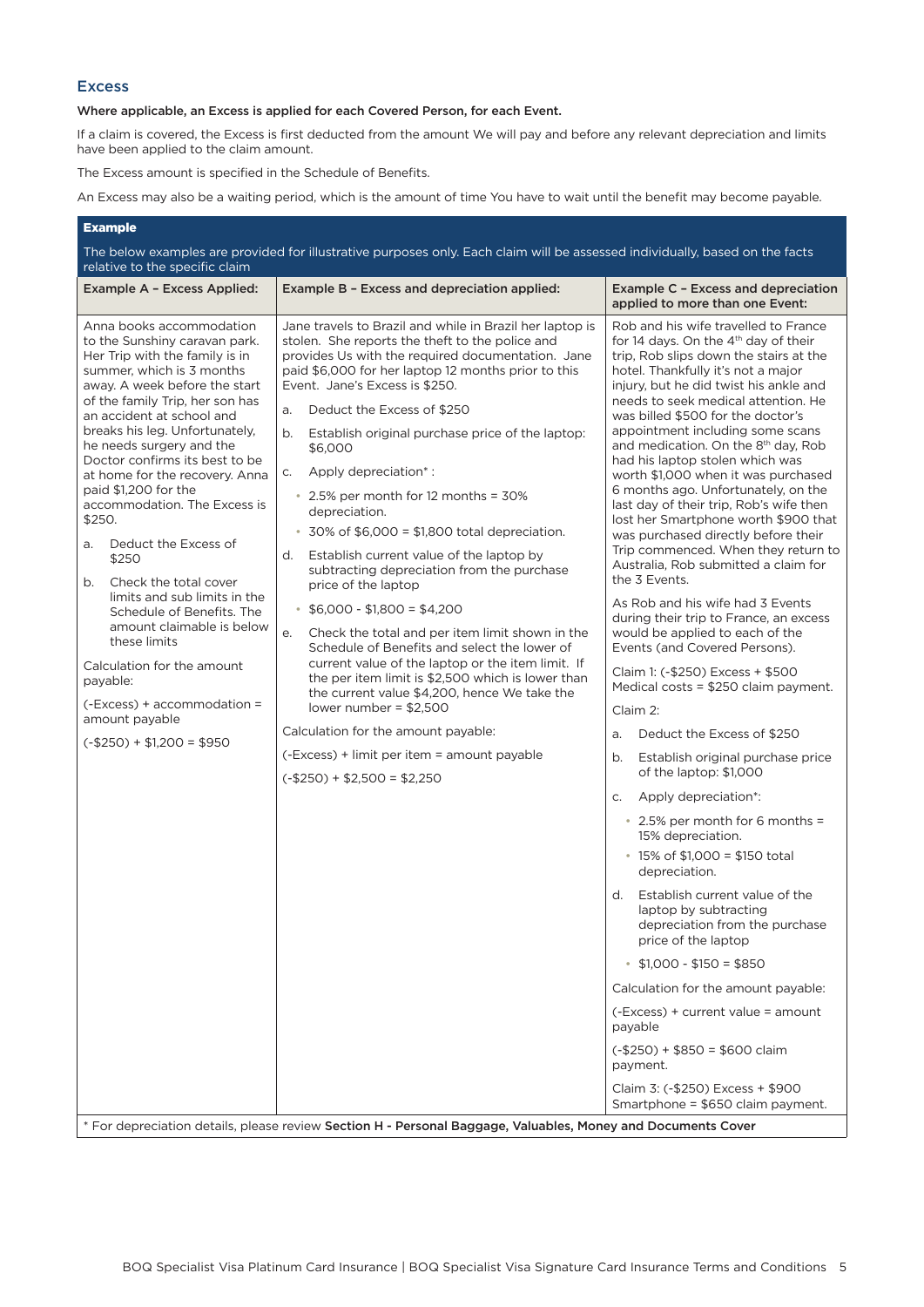## <span id="page-6-0"></span>Pre-Existing Medical Conditions

This policy does not cover any Pre-Existing Medical Conditions under Sections A – L (below). If You have Pre-Existing Medical Conditions, this cover may not be right for You. Before You make Your Relevant Travel Purchase, You should consider whether a medical condition is considered Pre-Existing based on the Pre-Existing Medical Condition definition within this Policy.

#### Aggregate Limit of Liability – Section C – Accidental Death Cover and Section D – Public Transport Accident Cover only

1. Except as stated, Our total liability for all claims arising under the Policy in respect of any one (1) Injury or series of Injuries arising out of any one (1) Event during the Period of Insurance is limited to \$2,000,000 (the Aggregate Limit of Liability).

If the Aggregate Limit of Liability is reached, then the claims payment will be allocated amongst all Covered Persons on a proportional basis.

## **Pregnancy**

It's important to understand how pregnancy affects Your cover under this Policy. Whilst Your retail item benefits are unaffected, some of Your travel insurance benefits are limited as summarised below.

You will not be covered for costs associated with the actual birth of Your child or any pregnancy related medical conditions You are suffering from. For more information see – When are You Not Covered if You are pregnant? (below)

#### When does the travel insurance cover You, if You are pregnant?

If You are pregnant, You are covered for claims that arise from Your pregnancy, under:

1. Section B – Overseas Medical Emergency Expenses Cover

If, when You are on an Overseas Return Trip, You have a sudden and unexpected Injury or Illness which:

- a. occurs before the end of the 23rd week of Your pregnancy; and
- b. is not otherwise excluded within this Policy.
- 2. Section A Trip Cancellation and Amendment Cover:

If You have a sudden and unexpected Injury or Illness arising from or relating to Your pregnancy that prevents You from going on the Trip or continuing the Trip, and which:

- a. is confirmed by medical evidence provided by a treating Doctor, and
- b. is not otherwise excluded within this Policy.

#### How is the number of weeks of pregnancy calculated?

The number of weeks of Your pregnancy is calculated from the last known date of Your menstrual period or calculated from staging ultrasound.

#### When are You not covered if You are pregnant?

You are not covered for any costs arising from or related to:

- a. any Pre-Existing Medical Condition;
- b. any past medical condition(s) relating to a previous pregnancy or if You have experienced pregnancy complications prior to You making Your Relevant Travel Purchase;
- c. any costs under Section B Overseas Medical Emergency Expenses Cover after the end of the 23rd week of Your pregnancy;
- d. for any costs under Section B Overseas Medical Emergency Expenses Cover arising from childbirth or the health of a newborn child. This exclusion applies irrespective of the stage of pregnancy at which the child is born. Meaning a new born (whether premature or otherwise) is not considered a Covered Person under the Policy if the child was born on the Trip;
- e. for any costs under Section B -Overseas Medical Emergency Expenses Cover arising from or relating to an abortion, unless this is to save the life of the mother following an Injury or Illness;
- f. for any costs under Section B Overseas Medical Emergency Expenses Cover arising from fertility treatment or treatment associated with an assisted reproduction program including but not limited to, in vitro fertilisation (IVF).

## Excluded Sports and Activities

Not everything You do on your Trip will be covered by this Policy. This includes

- some popular holiday activities such as bungee jumping, jet skiing, horse riding or trekking (with climbing equipment or when You ascend more than 3,000 metres from sea level).
- a sporting event where You may be eligible to receive a fee, including prize money.

Please see the definition of 'Excluded Sports and Activities' for a full list of activities and sports which are not covered under this Policy.

## Travelling Against Medical or Government Advice

If You are advised not to travel or not to go on a particular Trip (for example, to a specific destination), You must comply with that advice. You will not be covered under Sections A of this Policy if You start a Trip against the following advice:

- i. a treating Doctor advises You not to travel; or
- ii. an Australian State or Territory or the Australian Federal Government or an Australian government agency (such as DFAT) advises You not to travel (for example, through border closures or 'Do Not Travel' travel advisories). This exclusion applies even if You have been granted a travel exemption by an Australian State or Territory, the Australian Federal Government or an Australian government agency (such as DFAT) to travel.

If You are advised not to travel after You have made Your Relevant Travel Purchase, You may be entitled to cancel or change Your Trip and make a claim under Section A - Trip Cancellation and Amendment Cover (subject to the terms and conditions of this Policy).

## Return Trips Only

You are only eligible for cover under sections A-K of this Policy for return Trips i.e. trips that begin and end from Your Home or Work in Australia. It does not cover One-Way Trips where You have no plans to return to Australia. If you have not made Your Relevant Travel Purchase prior to your Trip departure date, you are not eligible for cover under this Policy. Please refer to the Eligibility for Insurance Table for more information.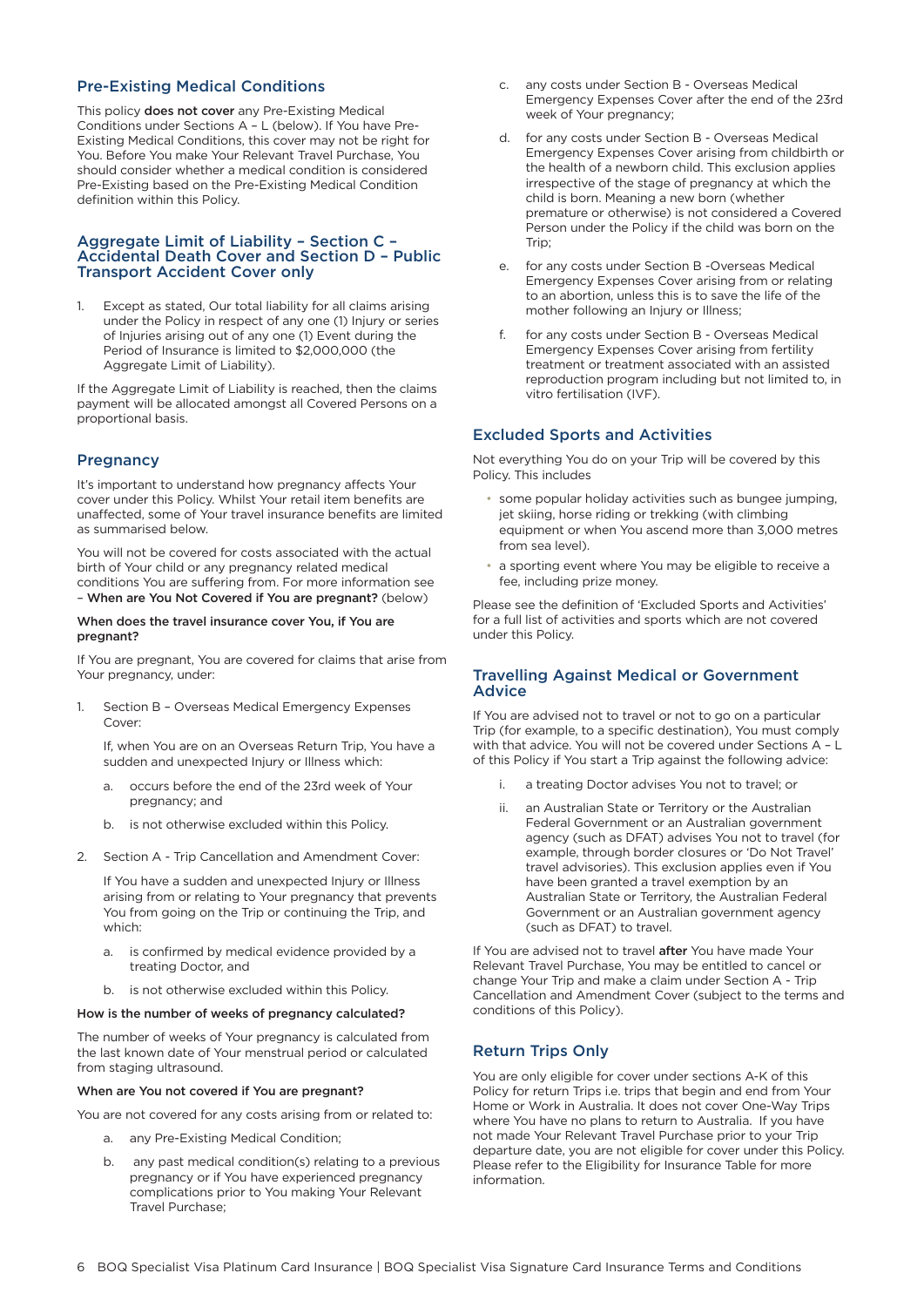## <span id="page-7-0"></span>Fraud

Chubb considers it important for customers to take insurance fraud seriously. Creation or submission of false documents, or exaggerating a genuine claim is considered insurance fraud. Such behaviour has a negative impact on the cost of insurance for all customers.

We utilise Our dedicated special investigations unit at Chubb to detect and investigate selected claims daily. When the evidence supports it, Chubb will report suspect claims to the police and dedicate resources to assisting any potential criminal prosecutions.

## Goods and Services Tax

If We agree to pay a claim under Your Policy, We will base any claim payment on the Goods and Services Tax (G.S.T.) inclusive costs (up to the relevant Policy limit).

#### Australian Law

Your Policy is governed by the laws of the State or Territory of Australia where Your Home is. Any dispute or action in connection with Your Policy shall be conducted and determined in the courts of the State or Territory of Australia where Your Home is.

## Australian Currency

All payments by You to Us and Us to You under Your Policy must be in Australian currency.

### **Termination**

Cover is terminated at the earlier of the following:

- cancellation of Your BOQ Specialist Card account; or
- termination of the Group Policy.

Upon termination of the Group Policy, the insurance benefits will no longer be available to Card Members after the termination date. If You have satisfied the eligibility criteria prior to the termination of the Group Policy, cover is still available with respects to the cover section(s) that You are eligible for. BOQ Specialist will notify You if the Group Policy is terminated.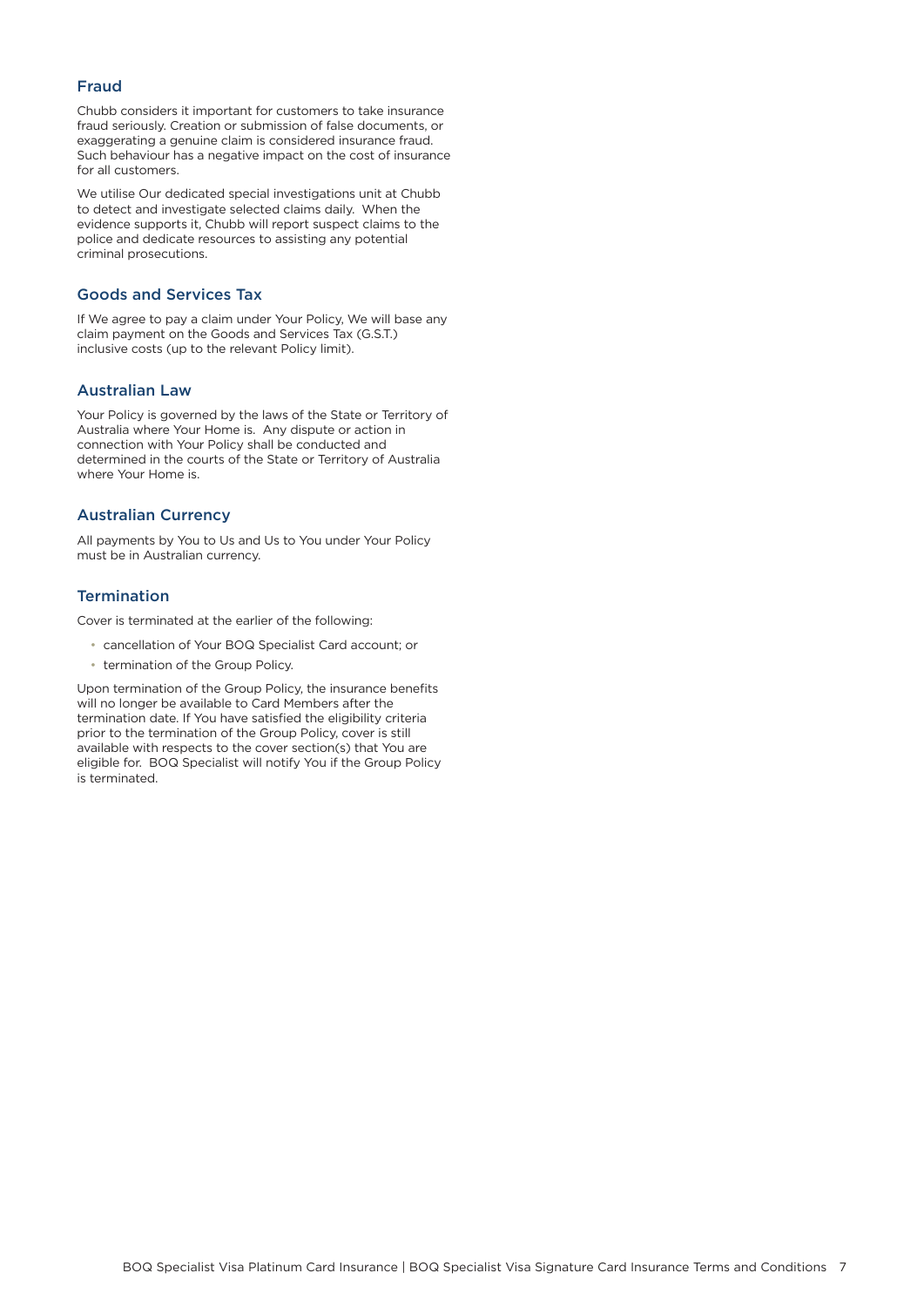## <span id="page-8-0"></span>About Chubb Insurance Australia Limited

Chubb Insurance Australia Limited (ABN 23 001 642 020, Australian Financial Service (AFS) Licence No. 239687) (Chubb) is the insurer and issuer of this product. In this PDS, "We", "Us", "Our" means Chubb.

Chubb is an Australian financial services licensee (Licensee) authorised to deal in and provide advice in relation to general insurance products. Our contact details are:

ABN: 23 001 642 020

AFS Licence Number: 239687

Head Office: Grosvenor Place, Level 38, 225 George Street, Sydney NSW 2000

Postal address: GPO Box 4907, Sydney NSW 2001

O 1800 803 548

F +61 2 9335 3497

E travel.au@chubb.com

## General Enquiries

If You have any questions about Your Policy, You can either: Email Chubb at travel.au@chubb.com Write to Chubb at GPO Box 4907, Sydney NSW 2001 Call Chubb on 1800 803 548

# Chubb Assistance (In the event of an Emergency)

#### **Emergency assistance around the world**

In the event of a medical or similar emergency whilst overseas simply phone +61 2 8907 5642 to get immediate help in locating medical assistance in Your local area.

For all non-emergency matters, contact Chubb Customer Service on 1800 803 548.

Where Your claim is excluded or falls outside the Policy coverage, the provision of emergency assistance by Chubb Assistance will not in itself be an admission of liability.

Considerable effort is made to locate, assess and reassess medical facilities and other services worldwide. However, the medical standards, sanitary conditions, reliability of telephone systems and facilities for medical services differ from country to country and accordingly, it is not always possible to have control over these factors. In the circumstances, responsibility for any loss, medical complication or death resulting from any factor beyond Our control, cannot be accepted by Chubb Assistance or Us.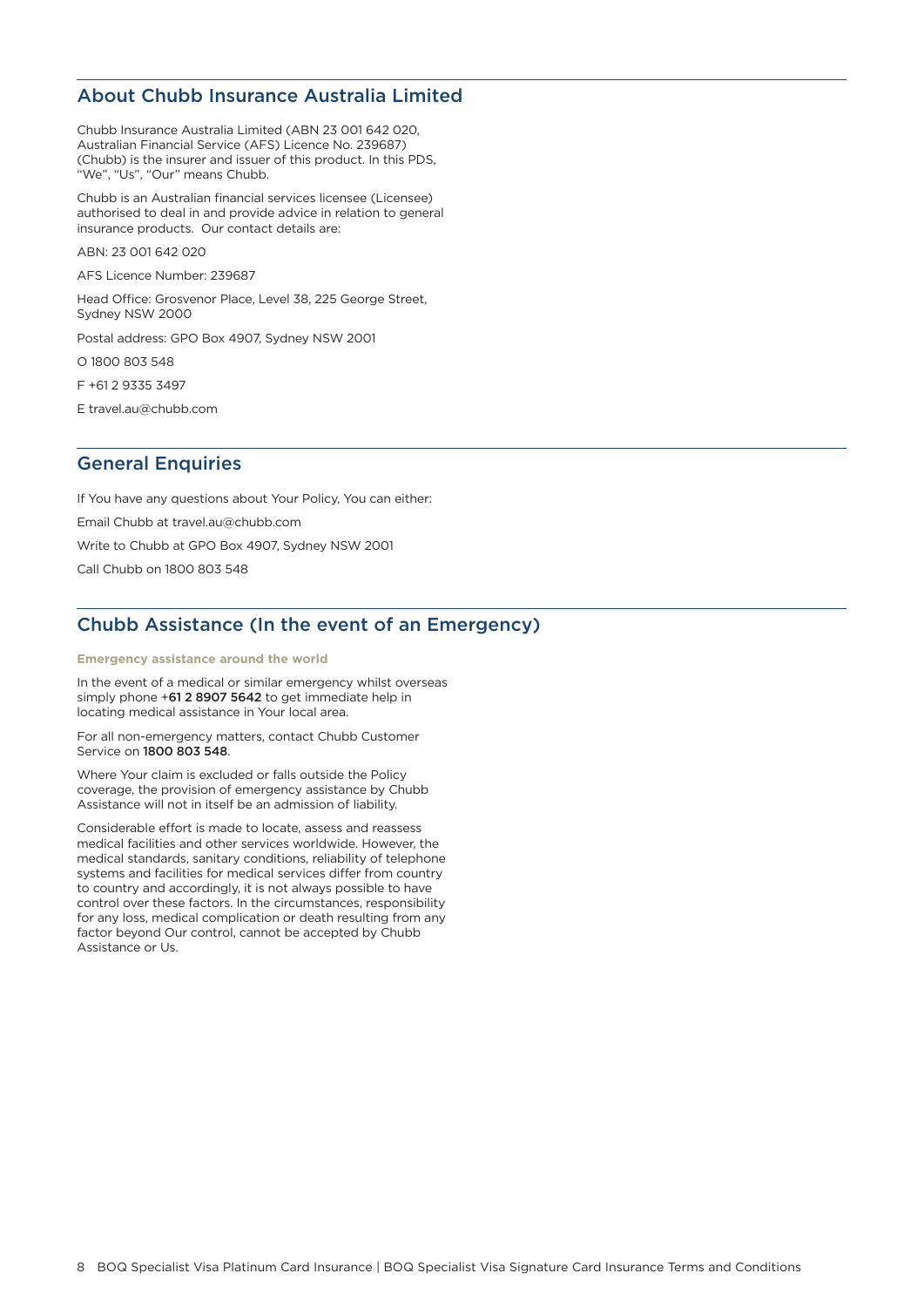# <span id="page-9-0"></span>Eligibility for Insurance Table

| <b>Cover Section</b>                                         | <b>Eligibility Criteria</b>                                                                                                                                                                                                                                                                                      | <b>When are the benefits</b>                                               | <b>When are no benefits</b>                                                                                                                                  |  |
|--------------------------------------------------------------|------------------------------------------------------------------------------------------------------------------------------------------------------------------------------------------------------------------------------------------------------------------------------------------------------------------|----------------------------------------------------------------------------|--------------------------------------------------------------------------------------------------------------------------------------------------------------|--|
|                                                              | To be eligible for the benefits under the cover<br>section(s) of the Policy, the following eligibility<br>criteria needs to be met:                                                                                                                                                                              | available under this<br>Policy?                                            | available under this Policy?                                                                                                                                 |  |
|                                                              | You are a Covered Person.<br>1.                                                                                                                                                                                                                                                                                  | If You have satisfied the                                                  | There is no cover under this                                                                                                                                 |  |
|                                                              | 2.<br>You are a Resident of Australia.                                                                                                                                                                                                                                                                           | eligibility criteria, You<br>will be eligible to make                      | Policy if:                                                                                                                                                   |  |
|                                                              | 3.<br>You are either:                                                                                                                                                                                                                                                                                            | a claim for the<br>Domestic Return Trip or                                 | You do not meet the<br>1.<br>eligibility criteria;                                                                                                           |  |
|                                                              | going on a Domestic Return Trip, and<br>а.<br>prior to the Trip departure date You:                                                                                                                                                                                                                              | Overseas Return Trip<br>that eligibility condition                         | 2.<br>You are going on a<br>One-Way Trip;                                                                                                                    |  |
|                                                              | spend \$500 or more on<br>i.<br>accommodation; or                                                                                                                                                                                                                                                                | 3 applies to.                                                              | 3.<br>You only pay for a<br>one-way Scheduled                                                                                                                |  |
|                                                              | pay the full amount of Your return<br>ii.<br>ticket for Your Scheduled Flight or<br>Scheduled Cruise;                                                                                                                                                                                                            |                                                                            | Flight or Scheduled<br>Cruise ticket:<br>Your BOQ Specialist Card<br>4.                                                                                      |  |
|                                                              | by charging the payment to the Card Member's<br>BOQ Specialist Card and/or using                                                                                                                                                                                                                                 |                                                                            | has been cancelled,<br>suspended or terminated;                                                                                                              |  |
| <b>Travel Insurance</b><br><b>Cover (Sections</b><br>A to K) | corresponding Qantas/Velocity Points to meet<br>$(i)$ or $(ii)$ above; or                                                                                                                                                                                                                                        |                                                                            | 5.<br>The Group Policy is<br>terminated.                                                                                                                     |  |
|                                                              | going on an Overseas Return Trip and<br>b.<br>prior to the Trip departure date You<br>pay the full amount of Your return<br>ticket for Your Scheduled Flight or<br>Scheduled Cruise by charging the<br>payment to the Card Member's BOQ<br>Specialist Card and/or using<br>corresponding Qantas/Velocity Points; |                                                                            | Please also refer to the Terms,<br><b>Conditions and Exclusions</b><br>within this section and the<br>General Exclusions within this<br>Policy.              |  |
|                                                              | The BOQ Specialist Card is in force<br>4.<br>(meaning it is not cancelled, suspended or<br>terminated) when You meet condition 3.                                                                                                                                                                                |                                                                            |                                                                                                                                                              |  |
|                                                              | 5.<br>You are seventy-nine (79) years of age or<br>younger when You first become eligible for<br>this cover by meeting conditions 1 to 4<br>above.                                                                                                                                                               |                                                                            |                                                                                                                                                              |  |
|                                                              | 1.<br>You are a Covered Person.                                                                                                                                                                                                                                                                                  | If You have satisfied the                                                  | There is no cover under this                                                                                                                                 |  |
|                                                              | 2.<br>You are a Resident of Australia.                                                                                                                                                                                                                                                                           | eligibility criteria, You<br>will have cover for the                       | Policy if:                                                                                                                                                   |  |
|                                                              | 3.<br>You hire a Rental Vehicle for less than thirty<br>(30) days and pay the entire cost including                                                                                                                                                                                                              | excess applicable to the<br>Rental Vehicle that<br>eligibility condition 3 | You do not meet the<br>1.<br>eligibility criteria;                                                                                                           |  |
| <b>Rental Vehicle</b><br><b>Excess Cover</b>                 | the comprehensive vehicle insurance using<br>the Card Member's BOQ Specialist Card<br>and/or corresponding Qantas/Velocity<br>Points.                                                                                                                                                                            | applies to.                                                                | 2.<br>Your BOQ Specialist Card<br>has been cancelled,<br>suspended or terminated;                                                                            |  |
| (Section L)                                                  | The BOQ Specialist Card is in force<br>4.<br>(meaning it is not cancelled, suspended or                                                                                                                                                                                                                          |                                                                            | The Group Policy is<br>3.<br>terminated:                                                                                                                     |  |
|                                                              | terminated) when You meet condition 3.                                                                                                                                                                                                                                                                           |                                                                            | Please also refer to the<br>4.<br>Terms, Conditions and                                                                                                      |  |
|                                                              | You are twenty one (21) years of age or<br>5.<br>older and under eighty (80) years of age<br>when You first become eligible for this<br>cover by meeting conditions 1 to 4 above.                                                                                                                                |                                                                            | Exclusions within this<br>section and the General<br>Exclusions within this<br>Policy.                                                                       |  |
|                                                              | 1.<br>You are a Covered Person.                                                                                                                                                                                                                                                                                  | If You have satisfied the                                                  | There is no cover under this                                                                                                                                 |  |
|                                                              | 2.<br>You are a Resident of Australia.                                                                                                                                                                                                                                                                           | eligibility criteria, You<br>will have cover for the                       | Policy if:                                                                                                                                                   |  |
|                                                              | 3.<br>You purchase an Eligible Item and pay the<br>entire cost using the Card Member's BOQ                                                                                                                                                                                                                       | Eligible Item that<br>eligibility condition 3                              | You do not meet the<br>1.<br>eligibility criteria;                                                                                                           |  |
| <b>Card Purchase</b><br>(Section M),                         | Specialist Card.<br>The BOQ Specialist Card is in force<br>4.                                                                                                                                                                                                                                                    | applies to.                                                                | Your BOQ Specialist Card<br>2.<br>has been cancelled,<br>suspended or terminated;                                                                            |  |
| Buyer's<br>Advantage<br>(Section N)                          | (meaning it is not cancelled, suspended or<br>terminated) when You meet condition 3.                                                                                                                                                                                                                             |                                                                            | the Group Policy is<br>3.<br>terminated.                                                                                                                     |  |
|                                                              |                                                                                                                                                                                                                                                                                                                  |                                                                            | Please also refer to the Terms,<br><b>Conditions and Exclusions</b><br>within each cover section as<br>well as the General Exclusions<br>within this Policy. |  |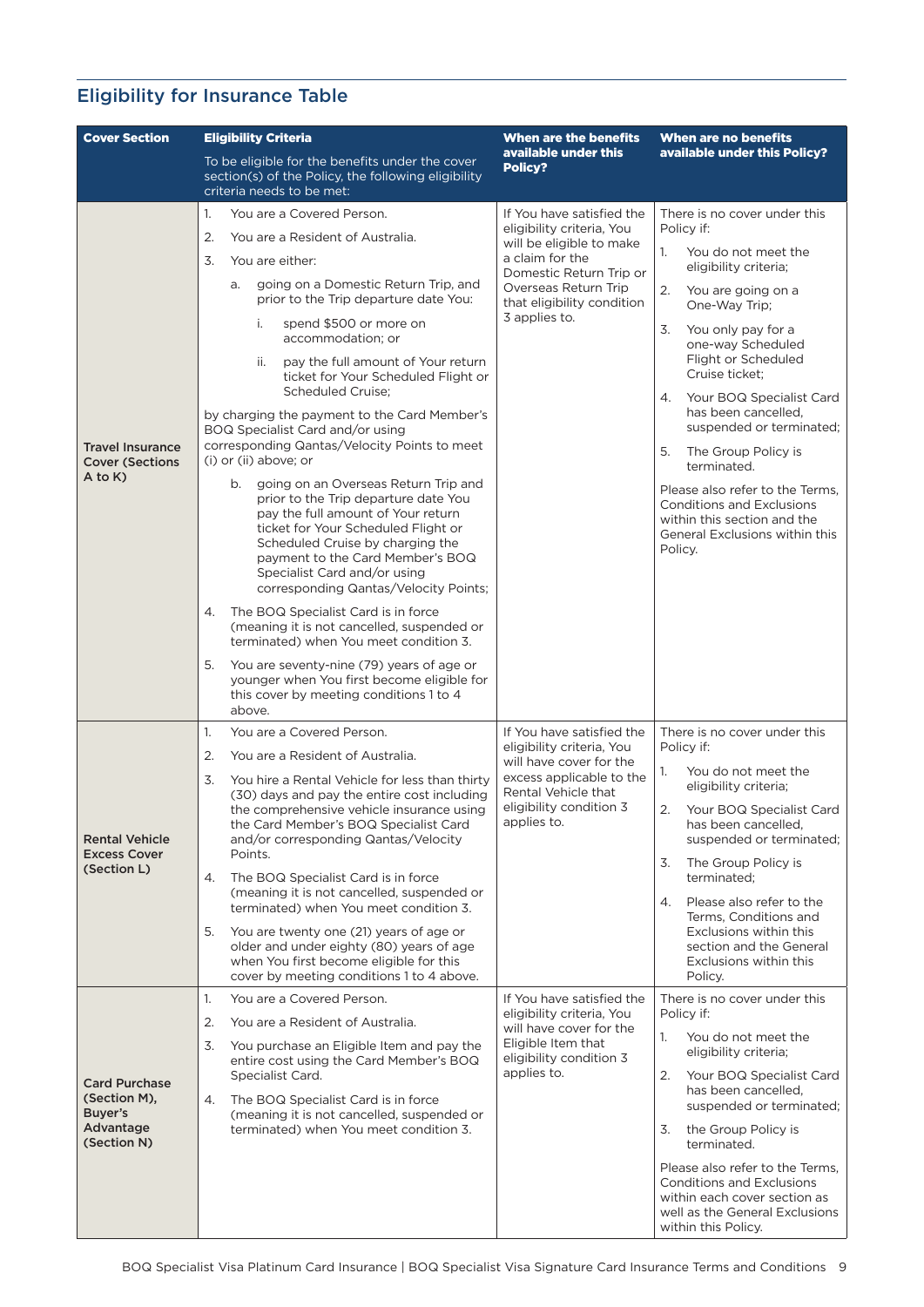# <span id="page-10-0"></span>**Definitions**

The following words when used with capital letters in this document have the meaning given below. Wherever these words are used in plural in this Policy, they have the same meaning as the singular form shown below.

Accidental Death means death occurring as a result of an Injury

Additional Card Member means a person who holds an additional BOQ Specialist Card which attaches to the Card Member and may have previously been referred to as a supplementary card member.

BOQ Specialist means BOQ Specialist - a division of Bank of Queensland Limited ABN 32 009 656 740 AFSL and Australian credit licence No. 244616 of Level 22, 2 Chifley Square, Sydney, NSW 2000 (BOQ Specialist), the Policy holder.

BOQ Specialist Card means an in-force (meaning it is not cancelled, suspended or terminated):

- a. BOQ Specialist Visa Platinum Card; or
- b. BOQ Specialist Visa Signature Card;

issued by BOQ Specialist, to a Card Member, billed from Australia and in Australian dollars.

Card Member means the person who is the primary account holder of an issued BOQ Specialist Card.

Chubb means Chubb Insurance Australia Limited (ABN 23 001 642 020, AFS Licence No. 239687) of Grosvenor Place, Level 38, 225 George Street, SYDNEY NSW 2000 (Chubb).

Chubb Assistance means the service provider acting on behalf of Chubb to provide emergency assistance.

Close Relative means spouse, de-facto, parent, parent-in-law, step-parent, child, brother, half-brother, step-brother, brotherin-law, sister, half-sister, step-sister, sister-in-law, daughter-inlaw, son-in-law, niece, nephew, uncle, aunt, grandparent or grandchild.

Covered Person means the Card Member or an Additional Card Member, and their accompanying:

- 1. Spouse; and
- 2. legally Dependent Child(ren);

who meets the eligibility criteria as specified in the Eligibility for Insurance Table.

Dentist means a legally registered dentist who is not You or Your Close Relative.

Dependent Child(ren) means any child (including stepchild or adopted child) of a Card Member, Additional Card Member or Spouse who is primarily dependent upon the Card Member or Spouse for maintenance and support, where the child travels with the Card Member on each part of the Trip and who is:

- a. eighteen (18) years of age or younger; or
- b. twenty-four (24) years of age or younger and is a full-time student of an accredited institution of higher learning; or
- c. of any age permanently mentally or physically incapable of self-support, as confirmed by medical evidence from a Doctor and who is permanently living with the Card Member, Additional Card Member or Spouse.

Doctor means a legally registered medical practitioner who is not You or Your Close Relative.

Documents means, travel tickets, passports, visas and driving licence.

Domestic Return Trip means a trip within Australia having at least one (1) overnight stay at Your destination which is more than 150-kilometre radius from Your Home:

#### starting:

a. when You leave Your Home or Your Work (whichever occurs last) to travel to Your destination, and

ending the earlier of:

- when You return to Your Home or Your Work (whichever occurs first); or
- when Your Trip exceeds ninety (90) consecutive days.

Eligible Item means an item:

- 1. that is purchased from a retailer solely for personal use; and
- 2. that is new and has not been used in any way at the time of purchase; and
- 3. the cost of which has been charged to Your BOQ Specialist Card.

Event(s) means an occurrence that could give rise to a claim for a benefit under Your Policy. Any one occurrence or series of occurrences attributable to one source or originating cause is deemed to be one Event.

Excess means the amount first payable by each Covered Person for each claimable Event, when indicated. This means that if such claim is covered, the Excess will be deducted before any relevant depreciation and limits have been applied to the amount being claimed. For example, if the excess is \$250 and Your claim is accepted, and You are claiming \$500 (where no depreciation is applied), the calculation is: (-\$250) (the excess) + \$500 = \$250.

Excluded Sports and Activities means boxing; cave diving; horse jumping; horse riding; hunting and hunting on horseback; professional sports; canyoning; caving; diving; mountain-climbing; steeple chasing; any form of motor racing; speed, performance or endurance tests; abseiling; American football; bob sleigh; bungee jumping; base jumping, canoeing; clay pigeon shooting; deep sea fishing; go-karting; hang gliding; heli-skiing; hockey; hot air ballooning; ice hockey; jet biking and jet skiing; martial arts; micro-lighting; mountain biking off tarmac; mountaineering; parachuting; paragliding; parascending; paraskiing; polo; quad biking; rock climbing; SCUBA diving deeper than thirty (30) metres; skidoo; ski-jumping; ski-racing; ski-stunting; tour operator safari (where You or any tourist will be carrying guns); trekking requiring climbing equipment and/or ascending above 3,000 metres from sea level; war games/paint ball; white water rafting; yachting more than twenty (20) nautical miles from the nearest coastline.

Forcible Entry means unlawful entry by forcible and violent means, as evidenced by a broken window, damaged or picked lock, broken hinge or door handle.

Group Policy means the group policy of insurance held by BOQ Specialist as detailed in the 'General Terms and Conditions' section of this Policy.

Hijack means the unlawful seizure of or wrongful exercise of control of the aircraft or other Public Transport on which You are travelling. 'Hijacking', 'Hijacked' and 'Hijackers' have the same corresponding meaning.

Home means Your usual place of residence in Australia (where You live).

Illness means a sickness or disease which requires treatment by a Doctor or a Dentist. An Illness is not a Pre-Existing Medical Condition and is not an Injury.

Injury means an accidental bodily injury resulting solely and directly from: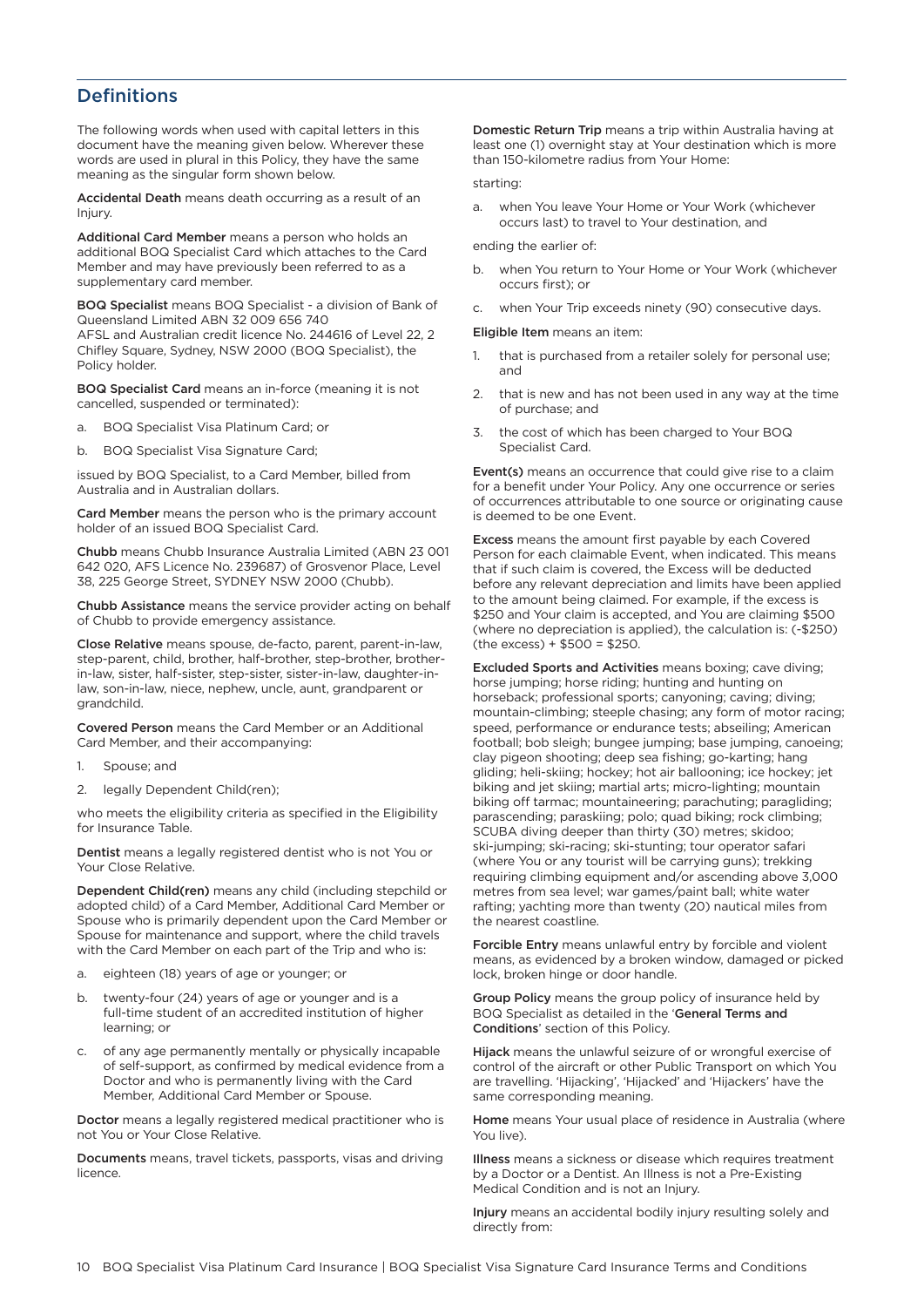- a. a sudden, external and identifiable Event that happens by chance and could not have been expected from the perspective of the Covered Person; and
- b. which occurs independently of any Illness or any other cause; and
- c. causes a loss within twelve (12) months of the accident.

It does not mean an Illness or any Pre-Existing Medical Condition.

Insolvency means bankruptcy, provisional liquidation, liquidation, insolvency, appointment of a receiver or administrator, entry into a scheme of arrangement, statutory protection stopping the payment of debts or the happening of anything of a similar nature under the laws of any jurisdiction.

Kidnap means the illegal taking, seizing or detaining and holding of You in captivity for the purpose of demanding payment of monies to secure Your release. 'Kidnapping', 'Kidnapped' and 'Kidnappers' have the same corresponding meaning.

Long Overseas Trip means an Overseas Return Trip with an itinerary of 15 days or more.

Manual Work means paid work which involves the installation, assembly, maintenance or repair of electrical, mechanical or hydraulic plant (other than in a purely managerial, supervisory, sales or administrative capacity). It also means manual labour of any kind including, but not restricted to, hands-on work such as a plumber, electrician, lighting or sound technician, carpenter, painter, decorator or builder.

#### Medical Emergency means:

- an Injury:
- sudden and unforeseen Illness; or
- a dental issue,

suffered by You while overseas on an Overseas Return Trip (except when in Australia), which results in the immediate need for Treatment which cannot be reasonably delayed until Your return to Australia without causing discomfort or risk of aggravation in the opinion of a local treating Doctor or by Chubb Assistance.

Money means currency, traveller's cheques, hotel and other redeemable holiday vouchers and petrol coupons. It does not mean cryptocurrency.

#### Monthly Salary means:

- 1. for an employed person: Your regular monthly pre-tax base salary paid every calendar month excluding bonus, commission, overtime or any other variable income; or
- 2. for a self-employed person: monthly pre-tax income derived from personal exertion, after deduction of all expenses incurred in connection with the derivation of that income, averaged over the period of twelve (12) months immediately preceding the loss of income or over such shorter period as they have been self-employed.

Natural Disaster means volcanic eruption, flood (more than 20,000 square metres of normally dry land), tsunami, earthquake, landslide, hurricane, cyclone, typhoon, tornado or bushfire. It does not mean any infectious or contagious disease or virus regardless of transmission (including pandemic or epidemic).

One-Way Trip means any trip for which You are unable to provide evidence of Your intention to return to Your Home or Your Work.

Overseas Return Trip means a trip where Your destination is outside of Australia:

#### starting:

- a. when You leave Your Home or Your Work (whichever occurs last) to travel to the airport to fly on Your Scheduled Flight; or
- when You leave Your Home or Your Work (whichever occurs last) to travel to a harbour port to board a Scheduled Cruise; and

#### ending the earlier of:

- when You return to Your Home or Your Work (whichever occurs first) having travelled from the airport or harbour port; or
- d. when Your Trip exceeds ninety (90) consecutive days.

Pair or Set means a number of items used together, associated as being similar or corresponding (including attached and unattached accessories) and being regarded as one (1) unit.

Permanent Disablement means a loss caused by an Injury which results in the:

- i. complete and permanent severance of a foot at or above the ankle joint; or
- ii. complete and permanent severance of a hand at or above the wrist; or
- iii. irrecoverable loss of the entire sight of an eye.

Personal Baggage means items of necessity, ornament or personal convenience for Your individual use during the Trip, including clothing, toiletries, and personal effects worn or carried by You within a suitcase (or similar). It does not include Valuables.

Policy means this document which details the insurance benefits available to You under the Group Policy including all relevant terms, conditions and exclusions.

Pre-Existing Medical Condition means any physical defect, medical or dental condition, illness, injury or disease that:

- within the two (2) years prior to You making Your Relevant Travel Purchase:
	- a. requires either of the following:
		- i. ongoing medication for treatment or risk factor control;
		- ii. prescribed medication from a Doctor;
		- iii. check-ups, consultations, reviews or progress advice (other than those recommended by a Doctor to review a previous condition that is considered by a Doctor prior to You making Your Relevant Travel Purchase to be cured or in complete remission); or
		- iv. surgery; or
	- b. is either:
		- i. under investigation;
		- ii. pending diagnosis or test results;
		- iii. chronic or arthritic; or
- 2. within the three (3) years prior to You making Your Relevant Travel Purchase involves:
	- a. any of the following body parts:
		- i. heart;
		- ii. brain (other than a mental health related condition);
		- iii. liver:
		- iv. back / spine;
		- v. kidneys;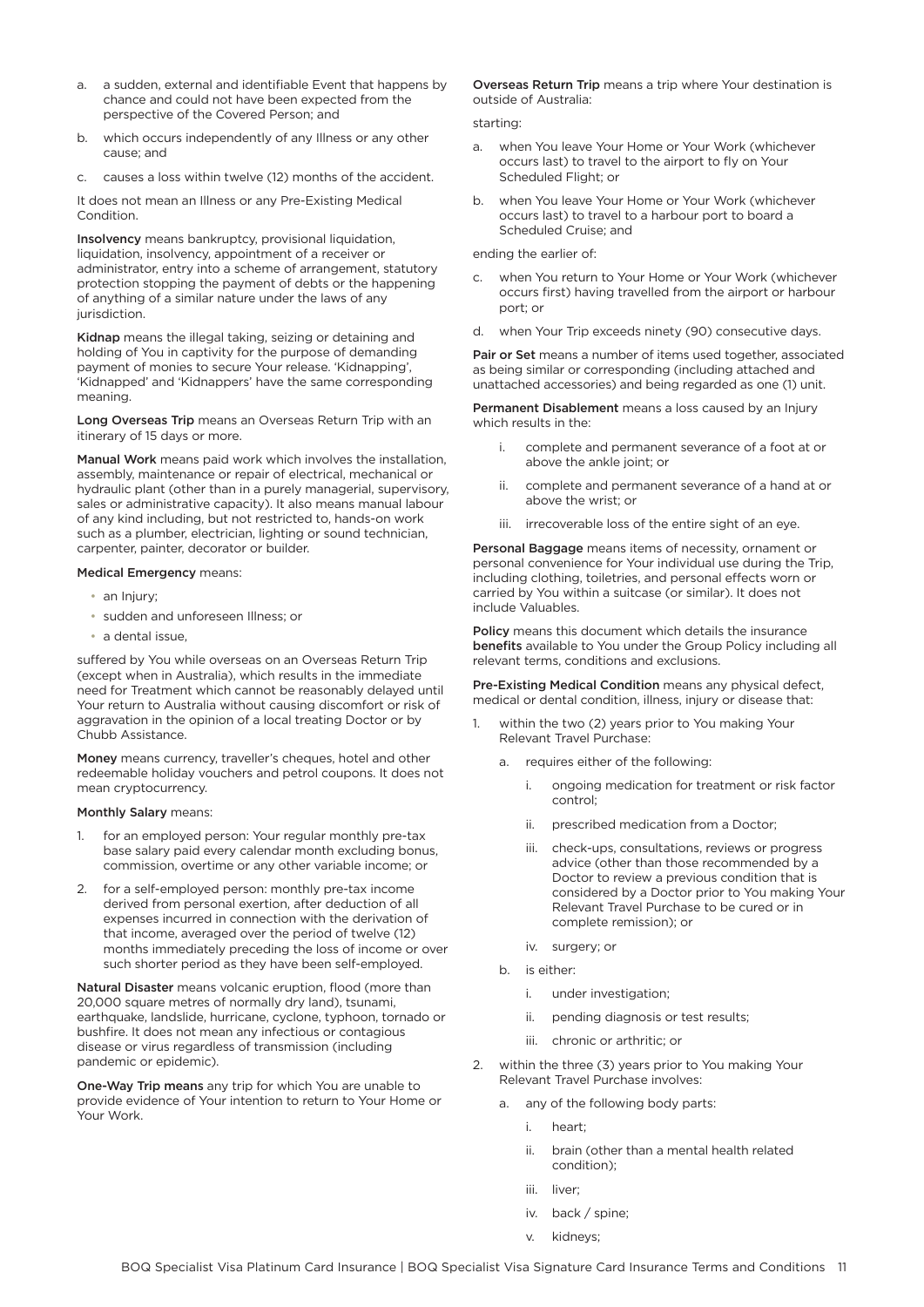- vi. cardiovascular or circulatory or respiratory system; and
- b. where such medical condition either:
	- i. involved a hospital emergency visitation or being an inpatient in hospital; or
	- ii. required or requires surgery, a specialist appointment or consultation; or
	- iii. requires:
		- i. ongoing medication for treatment or risk factor control; or
		- ii. prescribed medication from a Doctor; or
		- iii. check-ups, consultations, reviews or progress advice (other than those recommended by a Doctor to review a previous condition that is considered by a Doctor prior to You making Your Relevant Travel Purchase, to be cured or in complete remission); or
- c. is currently either:
	- i. under investigation; or
	- ii. pending diagnosis or test results; or
- 3. within the five (5) years prior to You making Your Relevant Travel Purchase related to cancer; or
- 4. within the three (3) months immediately prior to You making Your Relevant Travel Purchase led to the manifestation of symptoms where a reasonable person in the circumstances would be expected to be aware of or a reasonable person under the circumstances would have foreseen.

Public Place means, but is not limited to, shops, buses, planes, trains, taxis, airports, bus depots, hotel foyers, restaurants, cafes, beaches, entertainment venues and any place that is accessible by the public.

Public Transport means an air, land, water or rail passenger transport that operates to a published timetable or schedule and is available to the public. It does not mean privately hired, rented or chartered air, land or water transport (such as a taxi, Uber, limousines, helicopter, private jet or plane).

#### Relevant Travel Purchase means:

- 1. if You are going on a Domestic Return Trip, prior to the Trip departure date You:
	- a. spend \$500 or more on accommodation; or
	- b. pay the full amount of Your return ticket for Your Scheduled Flight or Scheduled Cruise;

by charging the payment to the Card Member's BOQ Specialist Card and/or using corresponding Qantas/ Velocity Points to meet 1(a) (b); or

2. if You are going on an Overseas Return Trip, prior to the Trip departure date You pay the full amount of Your return ticket for Your Scheduled Flight or Scheduled Cruise by charging the payment to the Card Member's BOQ Specialist Card and/or using corresponding Qantas/ Velocity Points.

Rental Agreement means the contract of hire between the Rental Company and You in respect of a Rental Vehicle.

Rental Company means a company or agency that hires Rental Vehicles and is fully licensed with the regulatory authority of the Country, state or local authority where the Rental Vehicle is collected.

Rental Vehicle means any sedan, station wagon, hatchback or sports utility vehicle (SUV) rented under a Rental Agreement on a daily or weekly basis from a Rental Company. It does not mean trucks, mini buses, buses, trailers, caravans, campervans, motorcycles, mopeds, motorbikes, motor homes, scooters or bicycles.

Rental Vehicle Deductible means the amount (insurance excess) payable by You for each and every claim when You have purchased the comprehensive vehicle insurance proposed by the Rental Company.

#### Repatriation/Evacuation means Your:

- 1. transportation to the nearest hospital, if transportation is not provided free of charge in the country of incident; or
- 2. evacuation to the nearest adequately equipped hospital in the event that local medical facilities consider they cannot adequately treat You or where Chubb Assistance's medical officer considers local medical facilities to be inadequate; or
- 3. repatriation directly to Australia when permitted by the local treating Doctor or when recommended by Chubb Assistance's medical officer; or
- 4. return to Australia after hospitalisation, provided that You are deemed to be medically fit for travel by a treating Doctor or by Chubb Assistance's medical officer, and that Your original means of transportation cannot be used.

Resident of Australia means an Australian citizen, holder of an Australian permanent residency visa, partner/spouse visa, Australian skilled migrant visa (including 457 and Temporary Skill Shortage (TSS) visa), or a student visa:

- with a right to entry into Australia in accordance with their citizenship, residency or visa;
- b. with access to long-term medical care in Australia;
- c. who has a permanent Australian residential address; and
- d. who currently resides in Australia.

Scheduled Airline means airline passenger transport that operates to a published timetable or schedule and is available to the general public. It does not mean privately hired, rented or chartered air transport (such private jet or plane or helicopter).

Scheduled Cruise means passenger transport that operates to a published timetable or schedule and is available to the general public. It does not mean privately hired, rented or chartered sea transport (such as water taxi, private boat, cruising on a cargo ship).

Scheduled Flight means a flight in an aircraft on a Scheduled Airline.

Schengen Visa means You holding a valid visa that enables You to enter, freely travel within, and leave any of the Schengen member countries within Europe.

Secure Area means the locked dashboard, glove compartment, boot or luggage compartment of a motor vehicle including the locked luggage compartment of a hatchback or station wagon, the fixed storage units of a motorised or towed caravan, or a locked luggage box locked to a roof rack locked to the vehicle, providing that, in each case, all items are out of sight.

Special Event means a wedding, funeral, pre-paid conference, pre-paid sporting event, pre-paid concert or festival, which before You started Your Trip You had planned to attend.

Spouse means the Card Member's or the Additional Card Member's husband, wife, fiancé, defacto and travels with the Card Member on each part of the Trip.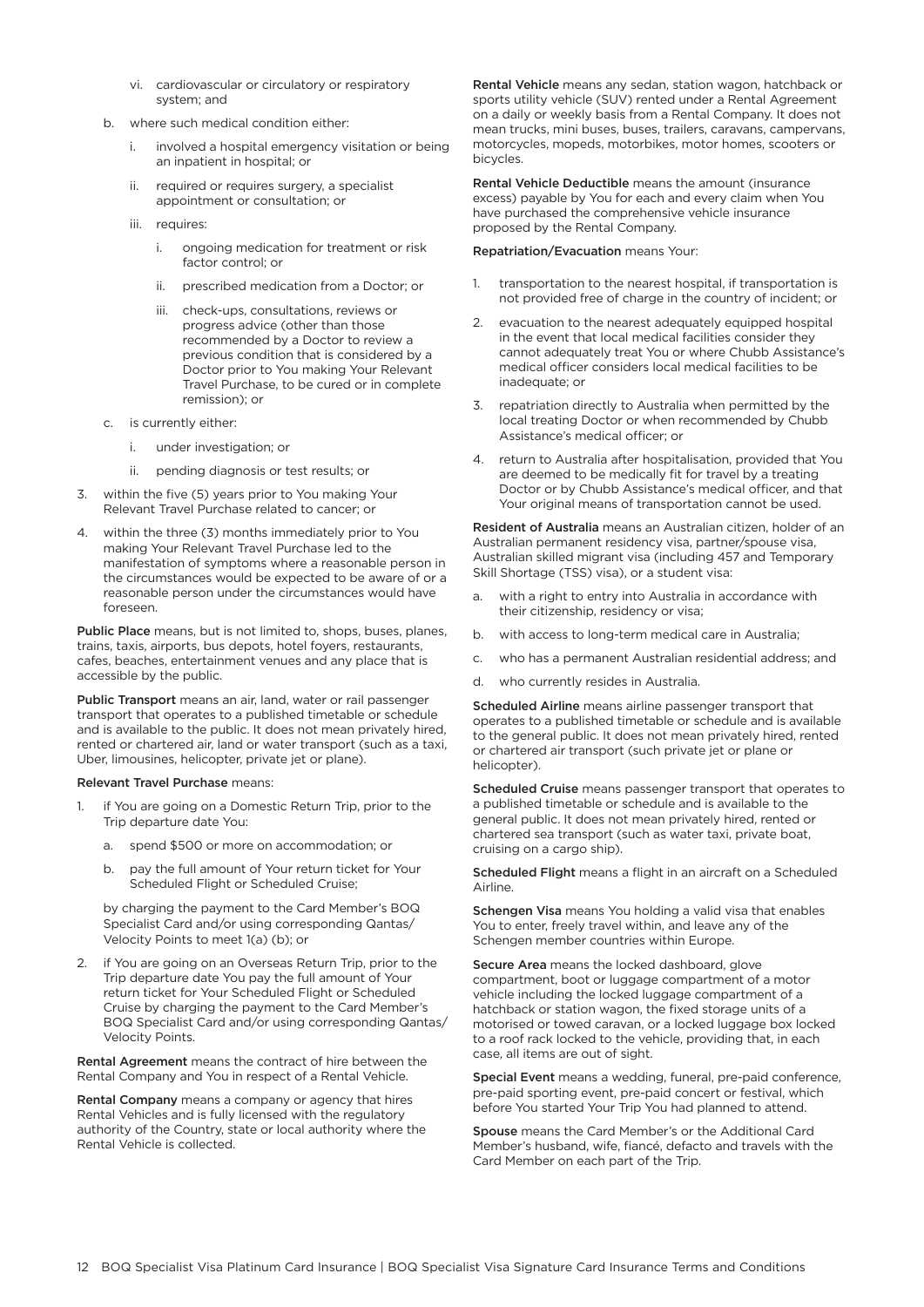Terrorism means activities against persons, organisations or property of any nature:

- a. that involves the following or preparation for the following:
	- i. use of, or threat of, force or violence;
	- ii. commission of, or threat of, force or violence; or
	- iii. commission of, or threat of, an act that interferes with or disrupts an electronic, communication, information, or mechanical system; and
- b. when one (1) or both of the following applies;
	- i. the effect is to intimidate or coerce a government of the civilian population or any segment thereof, or to disrupt any segment of the economy; and/or
	- ii. it appears that the intent is to intimidate or coerce a government, or to further political, ideological, religious, social or economic objectives or to express (or express opposition to) a philosophy or ideology.

Temporary Total Disablement means the temporary inability of You to engage in Your Usual Work, while You are under the regular care of and acting in accordance with the instructions or advice of a Doctor. If self-employed, Temporary Total Disablement must prevent You from helping, managing or carrying out any part of the day-to-day running of a business.

Terminal Illness means a medical condition for which a terminal prognosis has been given by a qualified Doctor and which is likely to result in death.

Travelling Companion means a person travelling with You on a Trip which has the same travel itinerary as You.

Treatment means surgical or medical procedures performed by a Doctor or Dentist where the sole purpose of which is to cure or relieve Illness or Injury.

Trip means:

- 1. a Domestic Return Trip; or
- 2. an Overseas Return Trip.

Unattended means when Your Personal Baggage, Valuables, Money, Documents or an Eligible Item are not:

- a. worn or carried by You; or
- b. under Your observation within three (3) metres of You.

Usual Work means permanent full or part time employment, including self-employment, which you are engaged in prior to Your Overseas Return Trip starting and that You intend to return to at the end of Your Overseas Return Trip.

Valuables means jewellery; furs; articles containing precious metals or precious stones; watches; binoculars; audio equipment or devices; photographic and electronic equipment or devices; Smartphones; personal organisers and games consoles; laptops and external computer devices (including all printers, modems, external hard drives and similar).

We/Our/Us means Chubb.

Work means Your usual place of work within Australia having a fixed physical address.

You/Your means a Covered Person.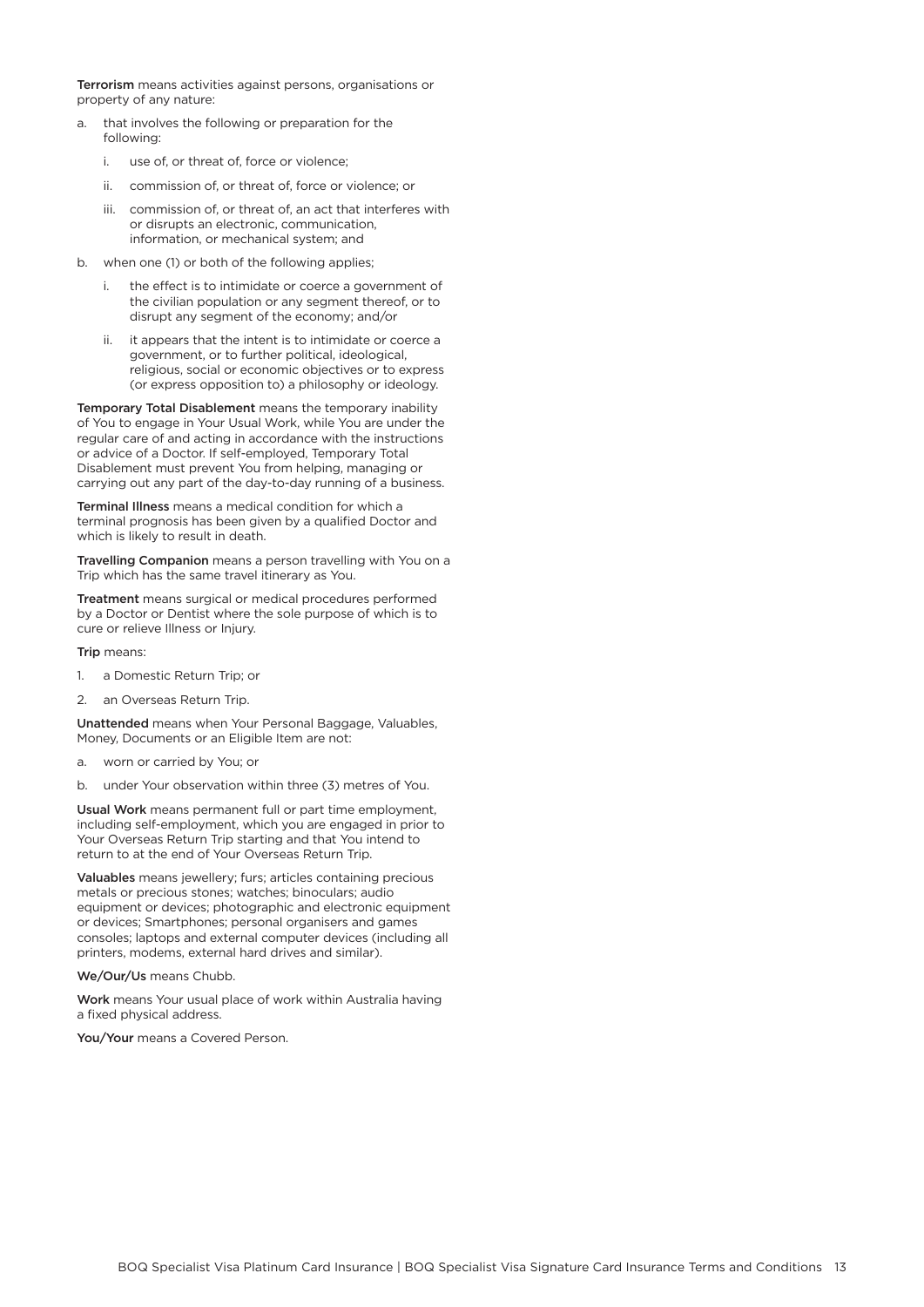# <span id="page-14-0"></span>Coverage Summary

The coverage summary table below can be used as a quick reference to understand key coverage elements to each cover section. For a full understanding of what is covered, when You are covered and where cover does not apply, please refer to the individual section including the General Exclusions within this Policy. The benefits provided are subject to the terms, conditions and exclusions contained within this Policy.

| <b>Cover Section</b> | <b>Cover Description</b>                                                                                                                                                                                                                                                                                                                                                                                                                                                                                                                                                                                                                                                                                                                                                                                                                                                                                                                                                                                                                                                                                                                                                                                                                                                                                                                                                                                                                                                                                     | <b>Key Exclusions and Limitations</b>                                                                                                                                                                                                                                                                                                                                                                                                                                                                                                                                                                                                                                                                                                                                                                                                                                                                                                                                                                                                                                                                                          |
|----------------------|--------------------------------------------------------------------------------------------------------------------------------------------------------------------------------------------------------------------------------------------------------------------------------------------------------------------------------------------------------------------------------------------------------------------------------------------------------------------------------------------------------------------------------------------------------------------------------------------------------------------------------------------------------------------------------------------------------------------------------------------------------------------------------------------------------------------------------------------------------------------------------------------------------------------------------------------------------------------------------------------------------------------------------------------------------------------------------------------------------------------------------------------------------------------------------------------------------------------------------------------------------------------------------------------------------------------------------------------------------------------------------------------------------------------------------------------------------------------------------------------------------------|--------------------------------------------------------------------------------------------------------------------------------------------------------------------------------------------------------------------------------------------------------------------------------------------------------------------------------------------------------------------------------------------------------------------------------------------------------------------------------------------------------------------------------------------------------------------------------------------------------------------------------------------------------------------------------------------------------------------------------------------------------------------------------------------------------------------------------------------------------------------------------------------------------------------------------------------------------------------------------------------------------------------------------------------------------------------------------------------------------------------------------|
| Section A            | Trip Cancellation and Amendment Cover<br>• Provides cover in the event You Cancel, Curtail<br>or require a Trip Change for the following<br>reasons:<br>• You or Your Travelling Companion being, in the<br>opinion of a treating Doctor, unfit to begin or<br>continue Your Trip due an Injury, suffering an<br>unforeseen Illness or dying before or during Your<br>Trip:<br>• Your Close Relative, or a Close Relative of a<br>Travelling Companion, having an Injury, suffering<br>an unforeseen Illness or dying before or during<br>Your Trip:<br>• a Natural Disaster has caused devastation to the<br>destination You were intending to travel;<br>• an Australian State, Territory, or the Australian<br>Federal Government or an Australian<br>government agency (such as DFAT -<br>Department of Trade and Foreign Affairs) have<br>upgraded a travel warning to 'Do Not Travel' or<br>have issued an official written statement<br>advising You not to travel or have closed its<br>borders, to the destination You were intending<br>to travel, and the government warning was<br>published after You:<br>. made Your Relevant Travel Purchase in the<br>case of a claim for Cancellation, or<br>• started Your Trip in the case of a claim for<br>Curtailment and Trip Change.<br>Cover varies depending on the Trip type (overseas or<br>domestic).<br>What is covered?<br>Non-refundable deposits, excursion costs and<br>unused travel and accommodation costs You have<br>paid in advance. | • You or any other person having a change of<br>mind and deciding not to start a Trip, continue<br>with the Trip or any other disinclination to travel;<br>• You or a Travelling Companion or Close Relative<br>having Pre-Existing Medical Conditions;<br>• losses arising from the death, serious injury or<br>acute Illness of any Close Relative or Travelling<br>Companion who is eighty (80) years of age or<br>older before You make Your Relevant Travel<br>Purchase:<br>• Close Relative who is not a Resident of Australia:<br>• circumstances where Cancellation, Curtailment<br>or Trip Change was foreseeable, avoidable,<br>unnecessary or within Your control at the time of<br>making a Relevant Travel Purchase (for<br>Cancellation) or before starting a Trip (for<br>Curtailment or Trip Change);<br>• additional costs incurred due to Your failure to<br>notify the carrier or travel agent as soon as<br>reasonably practicable that Your Trip is to be<br>Cancelled or Curtailed;<br>• loss arising from COVID-19 or any other<br>epidemic, pandemic or outbreak of an infectious<br>disease or virus. |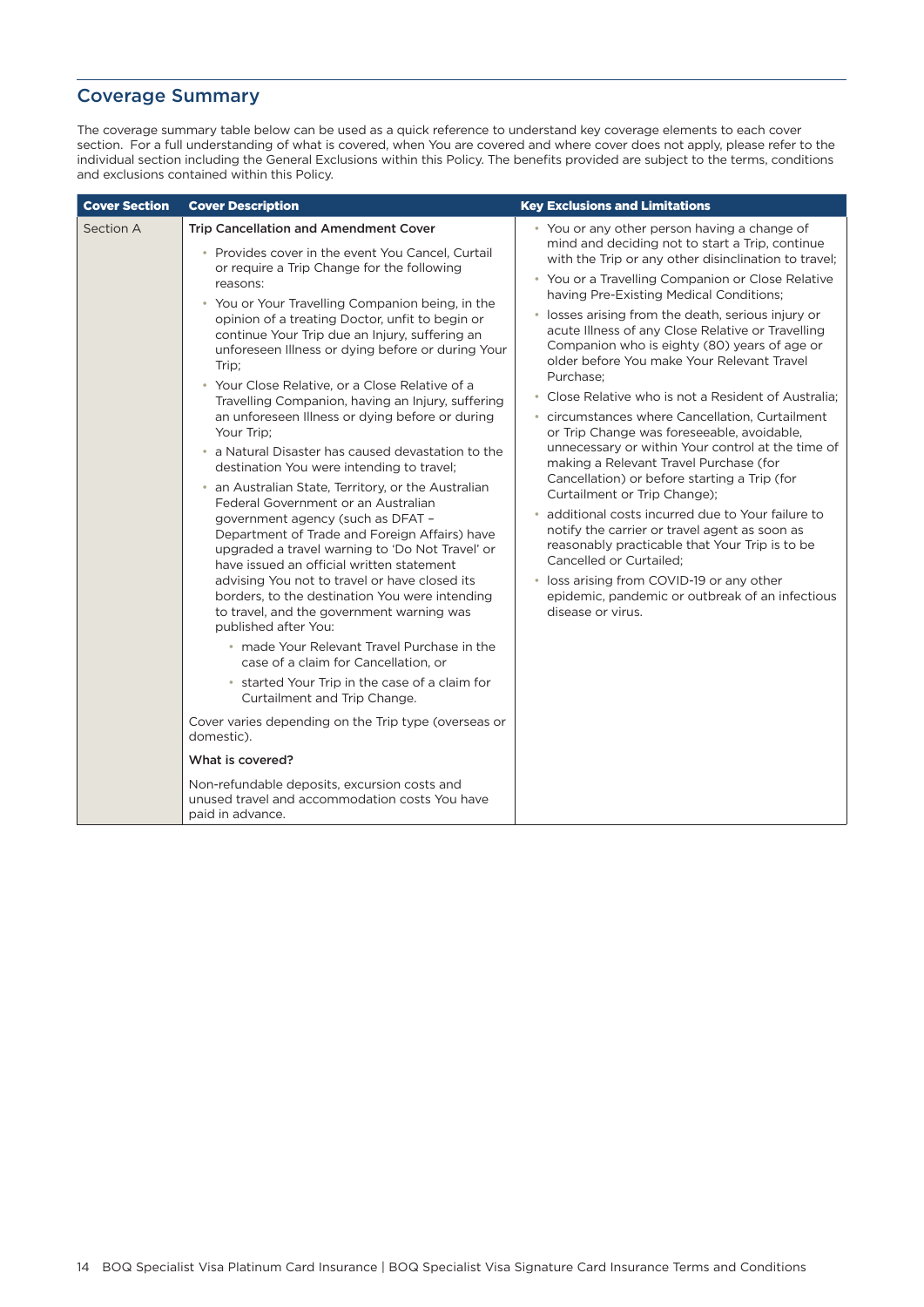| <b>Cover Section</b> | <b>Cover Description</b>                                                                                                                                                                                                                                                                                                   | <b>Key Exclusions and Limitations</b>                                                                                                                                                                                                                                                                          |
|----------------------|----------------------------------------------------------------------------------------------------------------------------------------------------------------------------------------------------------------------------------------------------------------------------------------------------------------------------|----------------------------------------------------------------------------------------------------------------------------------------------------------------------------------------------------------------------------------------------------------------------------------------------------------------|
| Section B            | <b>Overseas Medical Emergency Expenses Cover</b>                                                                                                                                                                                                                                                                           | • Your Pre-Existing Medical Conditions;                                                                                                                                                                                                                                                                        |
|                      | Provides cover for Repatriation/Evacuation, cost of<br>overseas emergency medical Treatment, emergency<br>dental Treatment and reasonable extra<br>accommodation costs in the event of a Medical<br>Emergency while You are on Your Trip and<br>transportation of Your remains or burial expenses<br>following Your death. | any expenses if You are eighty (80) years of age<br>or older before You make Your Relevant Travel<br>Purchase:<br>• costs arising from Your participation in Excluded                                                                                                                                          |
|                      |                                                                                                                                                                                                                                                                                                                            | Sports and Activities (for example, horse riding,<br>deep sea fishing, bungee jumping, jet skiing, hot<br>air ballooning and rock climbing). Check the<br>definition of Excluded Sports and Activities in<br>the Definitions section for the full list of excluded<br>activities:                              |
|                      |                                                                                                                                                                                                                                                                                                                            | • medical costs if You do not make reasonable<br>attempts to contact Chubb Assistance where<br>You were reasonably able to do so;                                                                                                                                                                              |
|                      |                                                                                                                                                                                                                                                                                                                            | • costs arising from or related to Trips where the<br>following advice has been provided prior to<br>starting Your Trip,                                                                                                                                                                                       |
|                      |                                                                                                                                                                                                                                                                                                                            | • an Australian State or Territory or the<br>Australian Federal Government or an<br>Australian government agency (such as<br>DFAT) has issued a travel advisory warning,<br>advising You to 'Do Not Travel' or that<br>borders are closed, for the destination You<br>planned to travel to; or                 |
|                      |                                                                                                                                                                                                                                                                                                                            | • a Doctor advised You not to travel;                                                                                                                                                                                                                                                                          |
|                      |                                                                                                                                                                                                                                                                                                                            | • loss arising from COVID-19 or any other<br>epidemic, pandemic or outbreak of an infectious<br>disease or virus.                                                                                                                                                                                              |
| Section C            | <b>Accidental Death Cover</b>                                                                                                                                                                                                                                                                                              | • Your death if it occurs in Australia;                                                                                                                                                                                                                                                                        |
|                      | Cover in the event an Injury results in Your Accidental<br>Death whilst on an Overseas Return Trip.                                                                                                                                                                                                                        | • death caused by illness or natural causes.                                                                                                                                                                                                                                                                   |
| Section D            | <b>Public Transport Accident Cover</b>                                                                                                                                                                                                                                                                                     | privately hired, rented or chartered transport;                                                                                                                                                                                                                                                                |
|                      | • Provides cover for Accidental Death or<br>Permanent Disablement arising:<br>• While travelling as a passenger on Public<br>Transport; or                                                                                                                                                                                 | • We will only pay one benefit type (i-vii in the<br>Schedule of Benefits) for each Event, even if<br>multiple benefit types apply. If multiple benefit<br>types apply, We will pay the benefit type with                                                                                                      |
|                      | • From exposure and disappearance.                                                                                                                                                                                                                                                                                         | the highest benefit amount.                                                                                                                                                                                                                                                                                    |
| Section E            | <b>Loss of Income Cover</b>                                                                                                                                                                                                                                                                                                | Any future income You expect or could receive as                                                                                                                                                                                                                                                               |
|                      | Provides cover for loss of Your Monthly Salary if You<br>are employed or self-employed and during an<br>Overseas Return Trip suffer an Injury which results in<br>Temporary Total Disablement and a loss of Your<br>Monthly Salary for thirty (30) days or more.                                                           | part of any bonus or bonus structure, salary increase,<br>salary sacrifice scheme or employee benefit scheme<br>(such as shares).                                                                                                                                                                              |
| Section F            | Resumption of Long Overseas Trip Cover                                                                                                                                                                                                                                                                                     | costs if You do not resume Your Long Overseas                                                                                                                                                                                                                                                                  |
|                      | Provides cover for costs to resume Your Long<br>Overseas Trip (when You have more than fourteen<br>(14) days from the return date of Your Long Overseas<br>Trip) after it has been interrupted following the<br>death, imminent death, Injury or unforeseen Illness of<br>a Close Relative.                                | Trip within thirty (30) days of returning to<br>Australia and if You have fourteen (14) days or<br>less remaining from the return date of Your Long<br>Overseas Trip;                                                                                                                                          |
|                      |                                                                                                                                                                                                                                                                                                                            | • Close Relative who is eighty (80) years of age or<br>older before You make Your Relevant Travel<br>Purchase;                                                                                                                                                                                                 |
|                      |                                                                                                                                                                                                                                                                                                                            | • Close Relative who is not a Resident of Australia;                                                                                                                                                                                                                                                           |
|                      |                                                                                                                                                                                                                                                                                                                            | • costs where there was a reasonable likelihood<br>that a return Home may be necessary or a<br>reasonable person under the circumstances<br>would have foreseen prior to making the<br>Relevant Travel Purchase, arranging, rearranging<br>the Trip may lead to Your return Home from a<br>Long Overseas Trip. |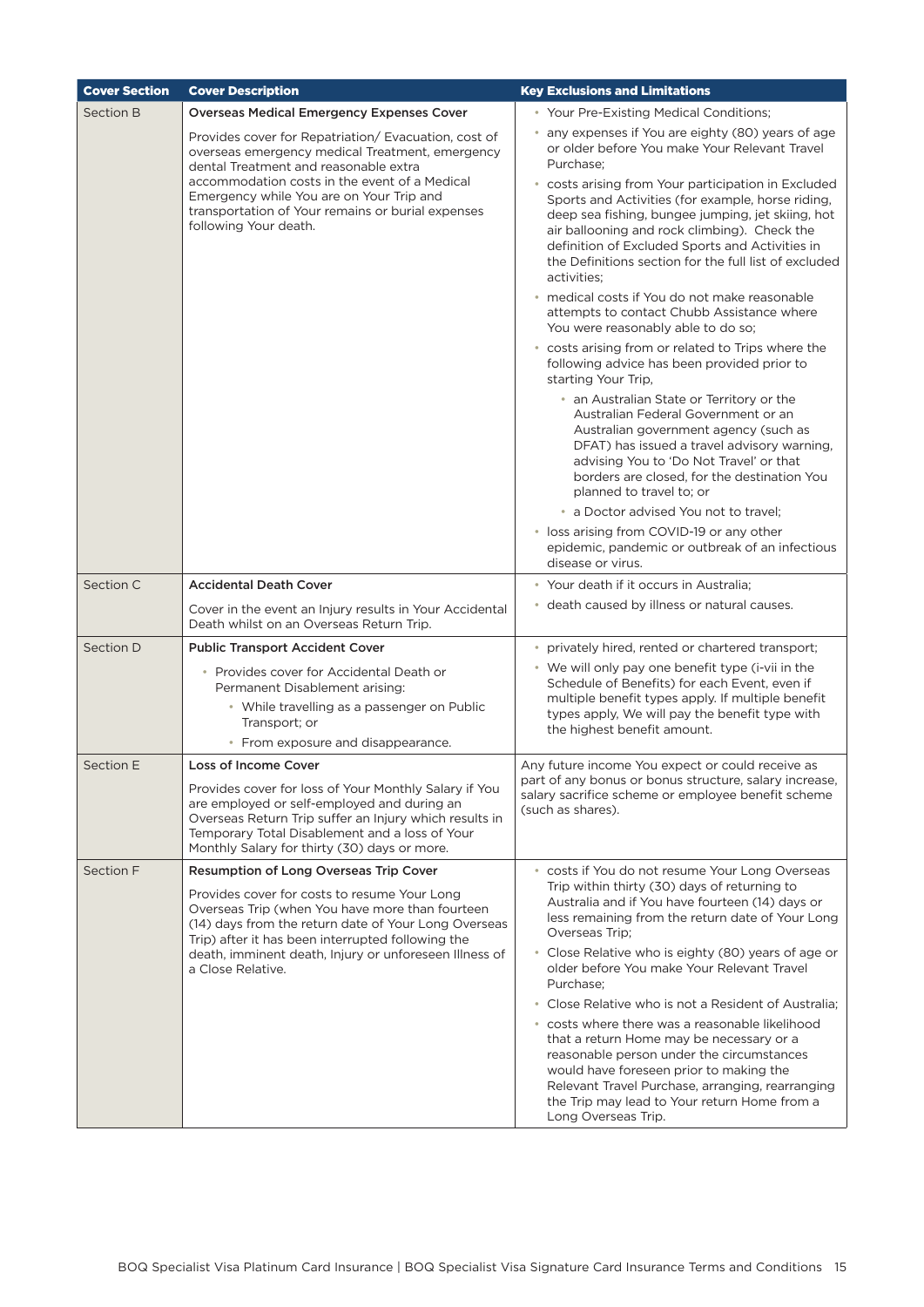| <b>Cover Section</b> | <b>Cover Description</b>                                                                                                                                                                                                                                                                          | <b>Key Exclusions and Limitations</b>                                                                                                                                                                                                                                                                                                                                                                                                                                                                                                                                                                                                                                                       |
|----------------------|---------------------------------------------------------------------------------------------------------------------------------------------------------------------------------------------------------------------------------------------------------------------------------------------------|---------------------------------------------------------------------------------------------------------------------------------------------------------------------------------------------------------------------------------------------------------------------------------------------------------------------------------------------------------------------------------------------------------------------------------------------------------------------------------------------------------------------------------------------------------------------------------------------------------------------------------------------------------------------------------------------|
| Section G            | <b>Trip Delay Cover</b><br>Provides cover on a Trip for:                                                                                                                                                                                                                                          | • Personal Baggage or extended Personal<br>Baggage delay in an airport You first departed                                                                                                                                                                                                                                                                                                                                                                                                                                                                                                                                                                                                   |
|                      | • Delayed flight departure of six (6) hours or                                                                                                                                                                                                                                                    | from in Your Home State or Territory in Australia;<br>• the purchase of clothing or toiletries that are not                                                                                                                                                                                                                                                                                                                                                                                                                                                                                                                                                                                 |
|                      | more, flight cancellation, denied flight boarding,<br>missed flight connection                                                                                                                                                                                                                    | reasonably necessary for Your Trip;                                                                                                                                                                                                                                                                                                                                                                                                                                                                                                                                                                                                                                                         |
|                      | • twelve (12) hour Personal Baggage delay<br>checked on Scheduled Flight.<br>The amount of cover varies for each benefit.                                                                                                                                                                         | • costs if You fail to notify the transport provider<br>or carrier about delayed or missing luggage or<br>You do not obtain a luggage incident report<br>from them or show You have taken reasonable<br>steps to obtain one.                                                                                                                                                                                                                                                                                                                                                                                                                                                                |
| <b>Section H</b>     | Personal Baggage, Valuables, Money and<br><b>Documents Cover</b><br>Provides cover for damaged, destroyed, lost, stolen<br>Personal Baggage, Valuables, Money and Documents<br>during Your Trip.                                                                                                  | • Valuables or Money within Your Personal<br>Baggage checked-in or stowed in the luggage<br>hold of an airplane, ship, bus or train;<br>• Valuables and/or Money that are left Unattended<br>in a motor vehicle;<br>• Items left Unattended in a Public Place (unless<br>You have no option other than to leave the items<br>Unattended due to an emergency medical,<br>security or evacuation situation);<br>• claims where You do not obtain a report from<br>local police, the carrier, tour or transport<br>operator or accommodation provider and You<br>have not taken reasonable steps to obtain one<br>either;<br>• Deductions will be applied for depreciation<br>(wear and tear). |
| Section I            | <b>Hijack Cover</b>                                                                                                                                                                                                                                                                               | • We will not act as Your negotiator or                                                                                                                                                                                                                                                                                                                                                                                                                                                                                                                                                                                                                                                     |
|                      | Provides cover for the cost of Your Close Relatives to<br>travel and stay at the place of the Hijack in the event<br>of Your Public Transport being subjected to Hijack<br>during Your Trip and if You are detained in excess of<br>twenty-four (24) hours.                                       | intermediary or advise You or any other person<br>in dealing with the Hijackers;<br>• Hijacking from a member of Your family, Close<br>Relative or Travelling Companion.                                                                                                                                                                                                                                                                                                                                                                                                                                                                                                                    |
| Section J            | <b>Kidnap Cover</b>                                                                                                                                                                                                                                                                               | • We will not act as Your negotiator or                                                                                                                                                                                                                                                                                                                                                                                                                                                                                                                                                                                                                                                     |
|                      | Provides cover for the cost of Your Close Relatives to<br>travel to and stay at the place of the Kidnap whilst<br>You are held captive if You are Kidnapped whilst on a<br>Trip and if You are Kidnapped in excess of twenty-<br>four (24) hours.                                                 | intermediary or advise You or any other person<br>in dealing with the Kidnappers;<br>Kidnapping from a member of Your family, Close<br>$\bullet$<br>Relative or Travelling Companion.                                                                                                                                                                                                                                                                                                                                                                                                                                                                                                       |
| <b>Section K</b>     | <b>Personal Liability Cover</b>                                                                                                                                                                                                                                                                   | • You intentionally incurring any liability;                                                                                                                                                                                                                                                                                                                                                                                                                                                                                                                                                                                                                                                |
|                      | Provides cover for reimbursement of costs<br>associated with Your legal liability for damage or<br>Injury to any person (other than a member of Your<br>family, a Close Relative or a Travelling Companion) or<br>damage or accidental loss to property which occurs<br>whilst you are on a Trip. | • Injury to any person who is a member of Your<br>family, a Close Relative, a Travelling Companion<br>or any person under a contract of service or<br>apprenticeship with You;<br>• Any damage or Injury out of the ownership,<br>possession, control or use by You or on Your<br>behalf of:<br>mechanically propelled vehicles (including<br>a.<br>scooters), aircraft (including drones),<br>hovercraft or watercraft (other than<br>non-mechanically propelled watercraft less<br>than ten (10) metres in length);                                                                                                                                                                       |
|                      |                                                                                                                                                                                                                                                                                                   | firearms<br>b.                                                                                                                                                                                                                                                                                                                                                                                                                                                                                                                                                                                                                                                                              |
|                      |                                                                                                                                                                                                                                                                                                   | animals (other than horses and domestic<br>C.<br>pets).                                                                                                                                                                                                                                                                                                                                                                                                                                                                                                                                                                                                                                     |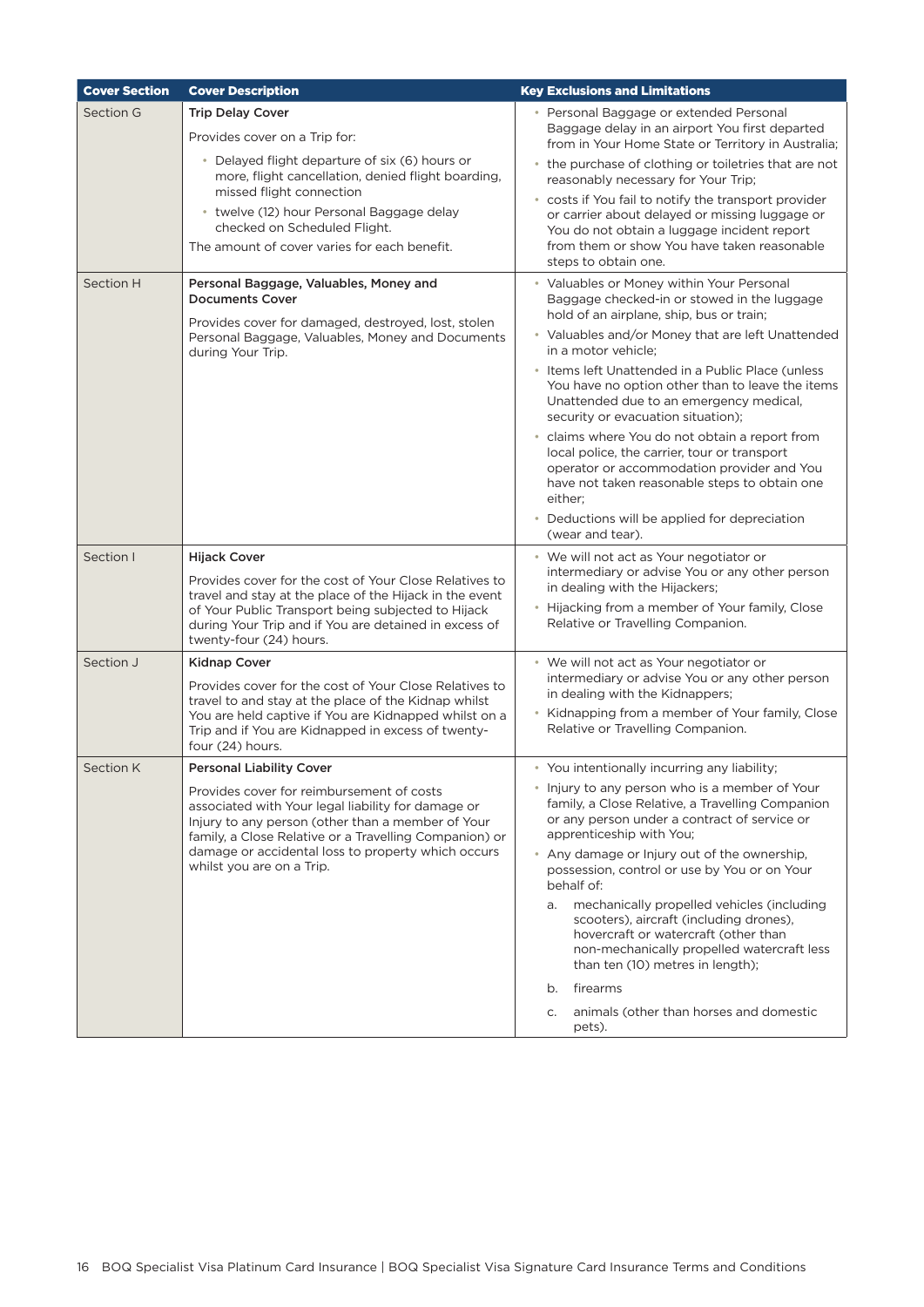| <b>Cover Section</b> | <b>Cover Description</b>                                                                                                                                                                                                                                                                                                                                                                                                                                                                                                                                                                                                                                                                                                                                                                                                                                     | <b>Key Exclusions and Limitations</b>                                                                                                                                                                                                                                                                                                                                                                                                                                                                                                                                                                                             |
|----------------------|--------------------------------------------------------------------------------------------------------------------------------------------------------------------------------------------------------------------------------------------------------------------------------------------------------------------------------------------------------------------------------------------------------------------------------------------------------------------------------------------------------------------------------------------------------------------------------------------------------------------------------------------------------------------------------------------------------------------------------------------------------------------------------------------------------------------------------------------------------------|-----------------------------------------------------------------------------------------------------------------------------------------------------------------------------------------------------------------------------------------------------------------------------------------------------------------------------------------------------------------------------------------------------------------------------------------------------------------------------------------------------------------------------------------------------------------------------------------------------------------------------------|
| Section L            | <b>Rental Vehicle Excess Cover</b><br>Provides cover for the excess for which You would be<br>liable to pay when You hire a Rental Vehicle for less<br>than thirty (30) days and Your Rental Vehicle is:<br>damaged in a motor vehicle collision; or<br>a.<br>damaged by fire; or<br>b.<br>maliciously damaged; or<br>C.<br>d. stolen;<br>whilst in Your control or custody.                                                                                                                                                                                                                                                                                                                                                                                                                                                                                 | • The rental of trucks, mini buses, buses, trailers,<br>caravans, campervans, motorcycles, mopeds,<br>motorbikes, motor homes, scooters or bicycles;<br>• the operation of the Rental Vehicle which<br>violates the terms of the Rental Agreement;<br>• costs where You are not a nominated driver or<br>specified driver under the Rental Agreement;<br>• costs where You do not have an appropriate and<br>a valid driving licence giving You legal rights to<br>drive;<br>• anyone who is not a Covered Person;<br>• costs where You have not paid for the<br>comprehensive vehicle insurance option on the<br>Rental Vehicle. |
| <b>Section M</b>     | <b>Card Purchase Cover</b><br>Provides cover for theft or damage to an Eligible<br>Item within ninety (90) days of purchase.                                                                                                                                                                                                                                                                                                                                                                                                                                                                                                                                                                                                                                                                                                                                 | • An Eligible Item left Unattended in a Public Place<br>(unless You have no option other than to leave<br>the Eligible Item Unattended due to an<br>emergency medical, security or evacuation<br>situation);<br>• An Eligible Item left in an Unattended motor<br>vehicle except where it is locked out of sight in a<br>Secure Area which has been accessed by<br>Forcible Entry or You have no option other than<br>to leave the Eligible Items Unattended due to an<br>emergency medical, security or evacuation<br>situation.                                                                                                 |
| <b>Section N</b>     | <b>Buyer's Advantage Cover</b><br>Provides cover for the breakdown or defect of<br>Eligible Items beyond the expiry of the original<br>manufacturer's warranty period (applicable within<br>Australia), as follows:<br>i.<br>if the original manufacturer's warranty<br>period is 1 year or less, buyer's advantage<br>extends cover by the same period as the<br>Original Warranty (for example, if the<br>Original Warranty is 1 year the buyer's<br>advantage cover period will be an additional<br>$1$ year);<br>if the original manufacturer's warranty<br>ii.<br>period expires between 2-5 years, the<br>buyer's advantage extends cover for a<br>period of 1 year (for example, if the Original<br>Warranty is 3 years, the buyers advantage<br>cover period will be an additional 1 year).<br>(Please refer to the cover section for more details). | • Items purchased from a retailer outside Australia;<br>• any costs other than for parts and/or labour<br>costs resulting from a covered breakdown or<br>defect.                                                                                                                                                                                                                                                                                                                                                                                                                                                                  |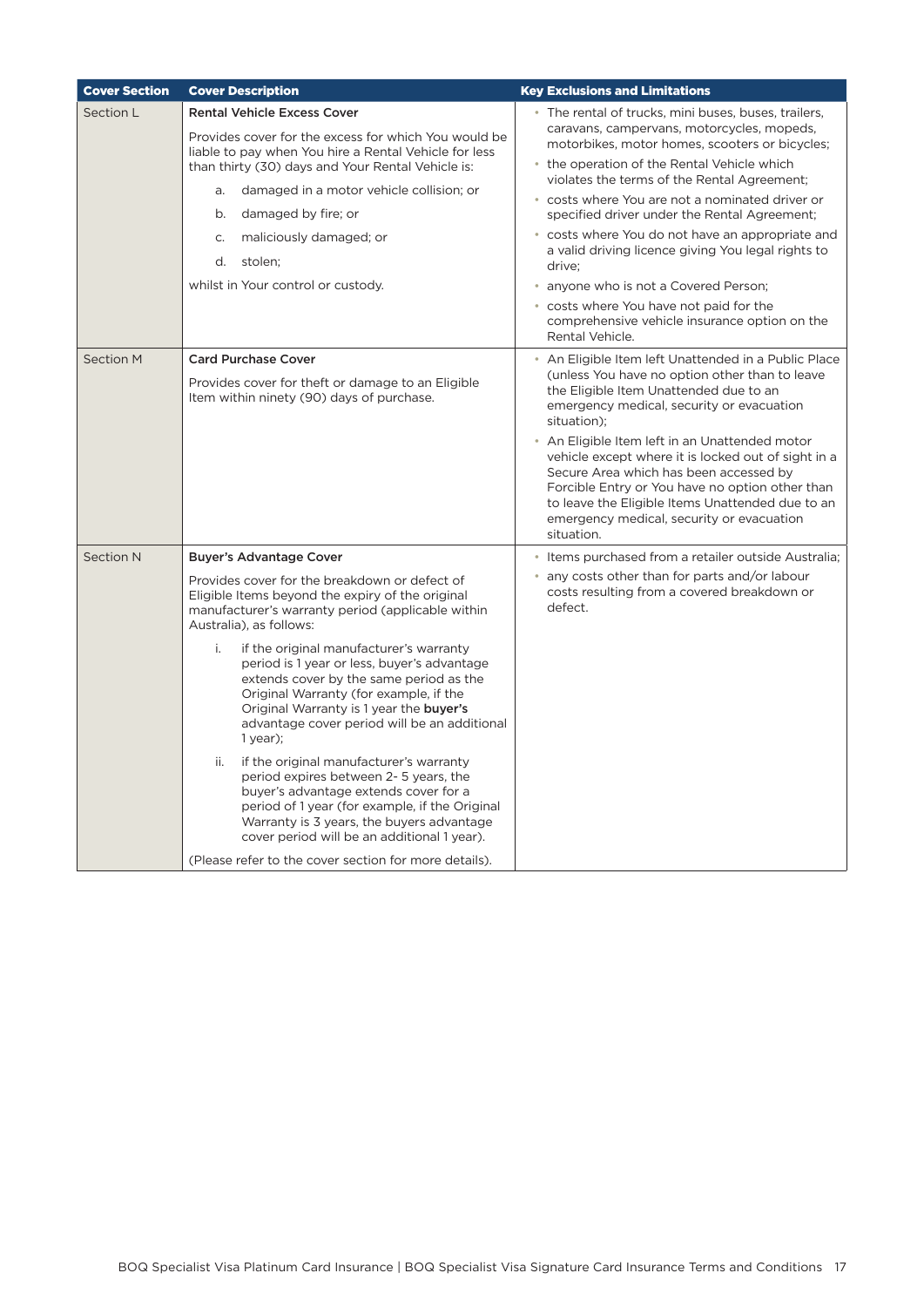# <span id="page-18-0"></span>Schedule of Benefits

Please note that amounts quoted are in Australian dollars.

| <b>Travel Insurance</b> |                                                                                                         |                                                                                                                                                                                                                |                    |                                                             |                                 |  |
|-------------------------|---------------------------------------------------------------------------------------------------------|----------------------------------------------------------------------------------------------------------------------------------------------------------------------------------------------------------------|--------------------|-------------------------------------------------------------|---------------------------------|--|
| Section of              |                                                                                                         |                                                                                                                                                                                                                |                    | Benefit Limits - per Covered Person unless otherwise stated |                                 |  |
| Cover                   | Cover                                                                                                   | <b>Overseas Return Trip</b>                                                                                                                                                                                    |                    | <b>Domestic Return Trip</b>                                 | <b>Excess</b><br><b>Applies</b> |  |
|                         | <b>Trip Cancellation and Amendment</b><br>Cover (section limit)                                         | Up to \$20,000                                                                                                                                                                                                 |                    | Up to \$1,500                                               |                                 |  |
| <b>Section A</b>        | b. Travel agent commission<br>b.<br>(sub limit)                                                         | Up to 15% or \$500, whichever is<br>the lesser                                                                                                                                                                 |                    | Up to 15% or \$500,<br>whichever is the lesser              | \$250                           |  |
|                         | c. Additional travel and<br>$C_{1}$<br>accommodation (sub limit)                                        | Up to \$500                                                                                                                                                                                                    |                    | Up to \$500                                                 |                                 |  |
|                         | <b>Overseas Medical Emergency Cover</b><br>1.<br>In the event of a medical<br>emergency (section limit) | Unlimited* for up to twelve (12)<br>months from the date of the<br>Injury or Illness (other than for<br>any medical emergency as a<br>result of an act of Terrorism<br>which is sub-limited to<br>\$1,000,000) |                    |                                                             |                                 |  |
| <b>Section B</b>        | 2.<br>Emergency Dental (sub Limit)                                                                      | Up to \$1,250                                                                                                                                                                                                  |                    | Not Covered                                                 | \$250                           |  |
|                         | 3.<br>Repatriation/Evacuation (sub<br>limit)                                                            | Up to \$250,000                                                                                                                                                                                                |                    |                                                             |                                 |  |
|                         | Incidental expenses each 24<br>4.<br>hours (sub limit)                                                  | Up to \$50 per 24-hour period<br>to a maximum of \$3,000                                                                                                                                                       |                    |                                                             |                                 |  |
|                         | 5.<br>Extra accommodation (room<br>only) (sub limit)                                                    | Up to \$200 per 24-hour period<br>to a maximum of \$4,000                                                                                                                                                      |                    |                                                             |                                 |  |
|                         | 6.a) Return economy airfare (sub<br>limit)                                                              | Up to \$1,000                                                                                                                                                                                                  |                    |                                                             |                                 |  |
|                         | 6.b) Extra accommodation (room-<br>only) (sub limit)                                                    | Up to \$150 per night<br>to a maximum of \$2.100                                                                                                                                                               |                    |                                                             |                                 |  |
|                         | In the event of Your death<br>2.<br>Up to \$20,000<br>(Repatriation/Funeral/Burial costs)               |                                                                                                                                                                                                                |                    | Up to \$20,000                                              |                                 |  |
|                         | In the event of Your death in a Schengen<br>member state                                                | Up to 30,000 EUR                                                                                                                                                                                               |                    | Not Covered                                                 |                                 |  |
| <b>Section C</b>        | <b>Accidental Death Cover</b>                                                                           | Card Member<br>/ Additional<br><b>Card Member</b><br>/ Spouse                                                                                                                                                  | Dependent<br>Child |                                                             | Nil                             |  |
|                         | 1.<br>Accidental Death due to Injury                                                                    | \$20,000                                                                                                                                                                                                       | \$10,000           | Not Covered                                                 |                                 |  |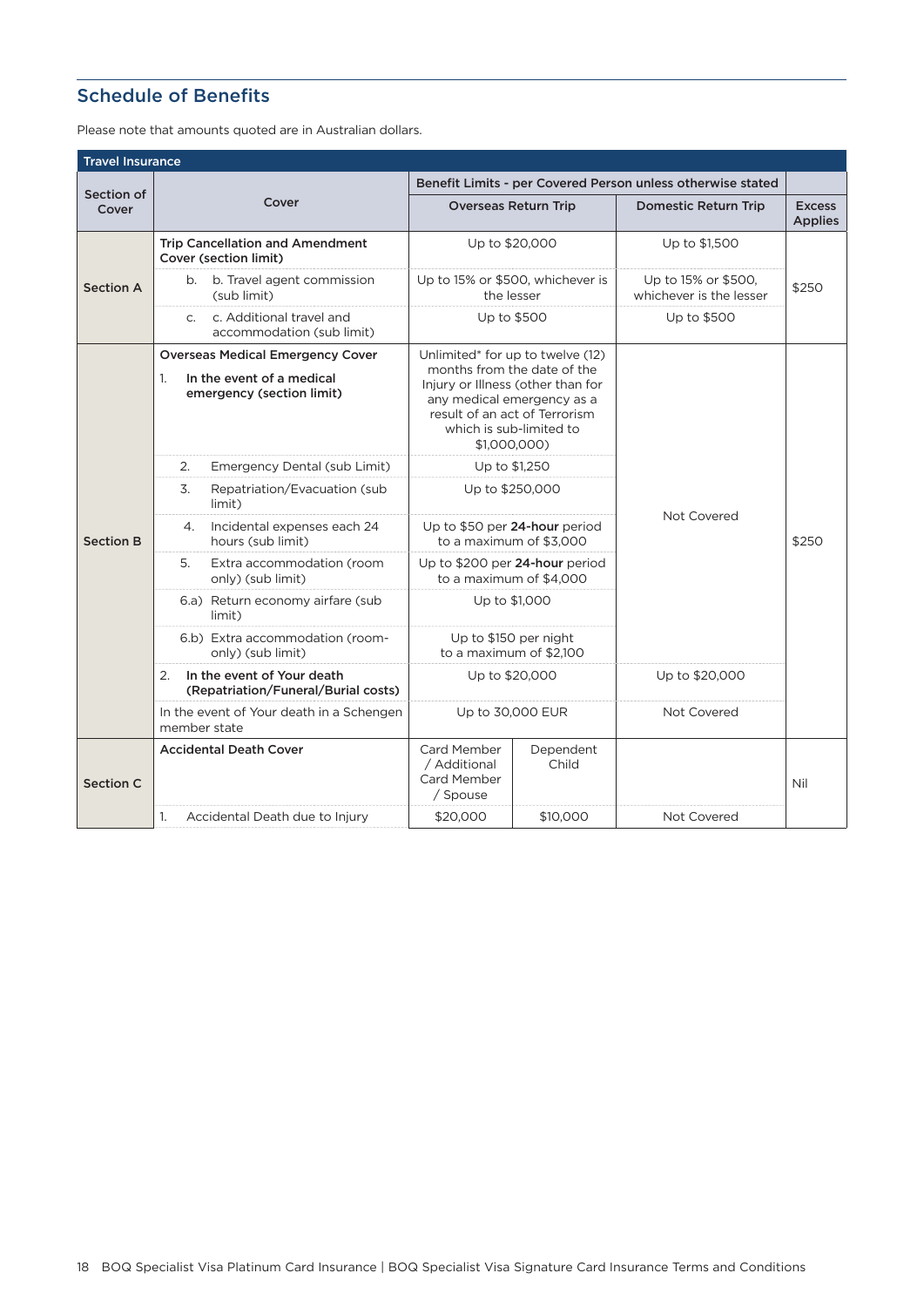| <b>Travel Insurance</b> |                                                                                                                            |                                                                                          |                                                               |                    |                                                              |                                   |                                 |
|-------------------------|----------------------------------------------------------------------------------------------------------------------------|------------------------------------------------------------------------------------------|---------------------------------------------------------------|--------------------|--------------------------------------------------------------|-----------------------------------|---------------------------------|
| Section of              |                                                                                                                            |                                                                                          | Benefit Limits - per Covered Person unless otherwise stated   |                    |                                                              |                                   |                                 |
| Cover                   | Cover                                                                                                                      |                                                                                          | <b>Overseas Return Trip</b>                                   |                    |                                                              | <b>Domestic Return Trip</b>       | <b>Excess</b><br><b>Applies</b> |
|                         | <b>Public Transport</b><br><b>Accident Cover</b>                                                                           | <b>Benefit Type</b>                                                                      | <b>Card Member</b><br>/ Additional<br>Card Member<br>/ Spouse | Dependent<br>Child | Card<br>Member /<br>Additional<br>Card<br>Member /<br>Spouse | Dependent<br>Child                |                                 |
|                         |                                                                                                                            | i. Accidental<br>Death                                                                   | \$500,000                                                     | \$100,000          | \$500,000                                                    | \$100,000                         |                                 |
|                         |                                                                                                                            | Permanent<br>Disablement:                                                                |                                                               |                    |                                                              |                                   |                                 |
|                         | Accidental Death or<br>a.                                                                                                  | ii. Loss of<br>both hands<br>or both feet                                                | \$500,000                                                     | \$100,000          | \$500,000                                                    | \$100,000                         |                                 |
| <b>Section D</b>        | Permanent<br>Disablement arising<br>while travelling as a<br>passenger on Public                                           | iii. Loss of<br>one (1) hand<br>and one (1)<br>foot                                      | \$500,000                                                     | \$100,000          | \$500,000                                                    | \$100,000                         | Nil                             |
|                         | Transport<br>b.<br>Death or Permanent<br>Disablement arising                                                               | iv. Loss of<br>entire sight<br>of both eyes                                              | \$500,000                                                     | \$100,000          | \$500,000                                                    | \$100,000                         |                                 |
|                         | from exposure<br><b>Accidental Death</b><br>C.<br>arising from<br>disappearance<br>while travelling on<br>Public Transport | v. Loss of<br>entire sight<br>of one (1) eye<br>and one (1)<br>hand or one<br>$(1)$ foot | \$500,000                                                     | \$100,000          | \$500,000                                                    | \$100,000                         |                                 |
|                         |                                                                                                                            | vi. Loss of<br>one (1) hand<br>or one $(1)$<br>foot                                      | \$250,000                                                     | \$50,000           | \$250,000                                                    | \$50,000                          |                                 |
|                         |                                                                                                                            | vii. Loss of<br>the entire<br>sight of one<br>$(1)$ eye                                  | \$250,000                                                     | \$50,000           | \$250,000                                                    | \$50,000                          |                                 |
| <b>Section E</b>        | Loss of Income (section limit)                                                                                             |                                                                                          | Up to \$13,000                                                |                    |                                                              |                                   | 30 days                         |
|                         | Monthly Salary (up to 5 months)                                                                                            |                                                                                          | Up to \$2,600 per month                                       |                    |                                                              | Not Covered                       |                                 |
|                         | Resumption of Long Overseas Trip<br>Cover                                                                                  |                                                                                          |                                                               |                    |                                                              |                                   |                                 |
| <b>Section F</b>        | $\left( \right)$<br>Returning to Australia for a Close<br>Relative                                                         |                                                                                          | Up to \$6,000                                                 |                    |                                                              | Not Covered                       | \$250                           |
|                         | Returning to Australia for a Close<br>(2)<br>Relative with a Pre-Existing Medical<br>Condition                             |                                                                                          | Up to \$5,000                                                 |                    |                                                              |                                   |                                 |
|                         | <b>Trip Delay Cover</b>                                                                                                    |                                                                                          |                                                               |                    |                                                              |                                   |                                 |
|                         | Delayed, cancelled, overbooked or<br>1.<br>missed onward flight                                                            |                                                                                          | Up to \$750                                                   |                    |                                                              | Up to \$100                       |                                 |
|                         | 2.<br>Extended Delayed, cancelled,<br>overbooked or missed onward flight                                                   |                                                                                          | Up to \$700 per 24-hour period<br>to a maximum of \$3,500     |                    | Up to \$100 per 24-hour<br>period<br>to a maximum of \$300   |                                   |                                 |
| <b>Section G</b>        | 3.<br>Delay of Personal Baggage<br>checked-in on Scheduled Flight                                                          |                                                                                          | Up to \$500                                                   |                    |                                                              | Up to \$100                       | Nil                             |
|                         | <b>Extended Delay of Personal</b><br>4.<br>Baggage checked-in on Scheduled<br>Flight                                       |                                                                                          | Up to \$500 per 24-hour period                                |                    |                                                              | Up to \$100 per 24-hour<br>period |                                 |
|                         |                                                                                                                            |                                                                                          | to a maximum of \$2,500                                       |                    | to a maximum of \$300                                        |                                   |                                 |
|                         | Delayed arrival to a Special Event<br>5.                                                                                   |                                                                                          | Up to \$750                                                   |                    |                                                              | Not Covered                       |                                 |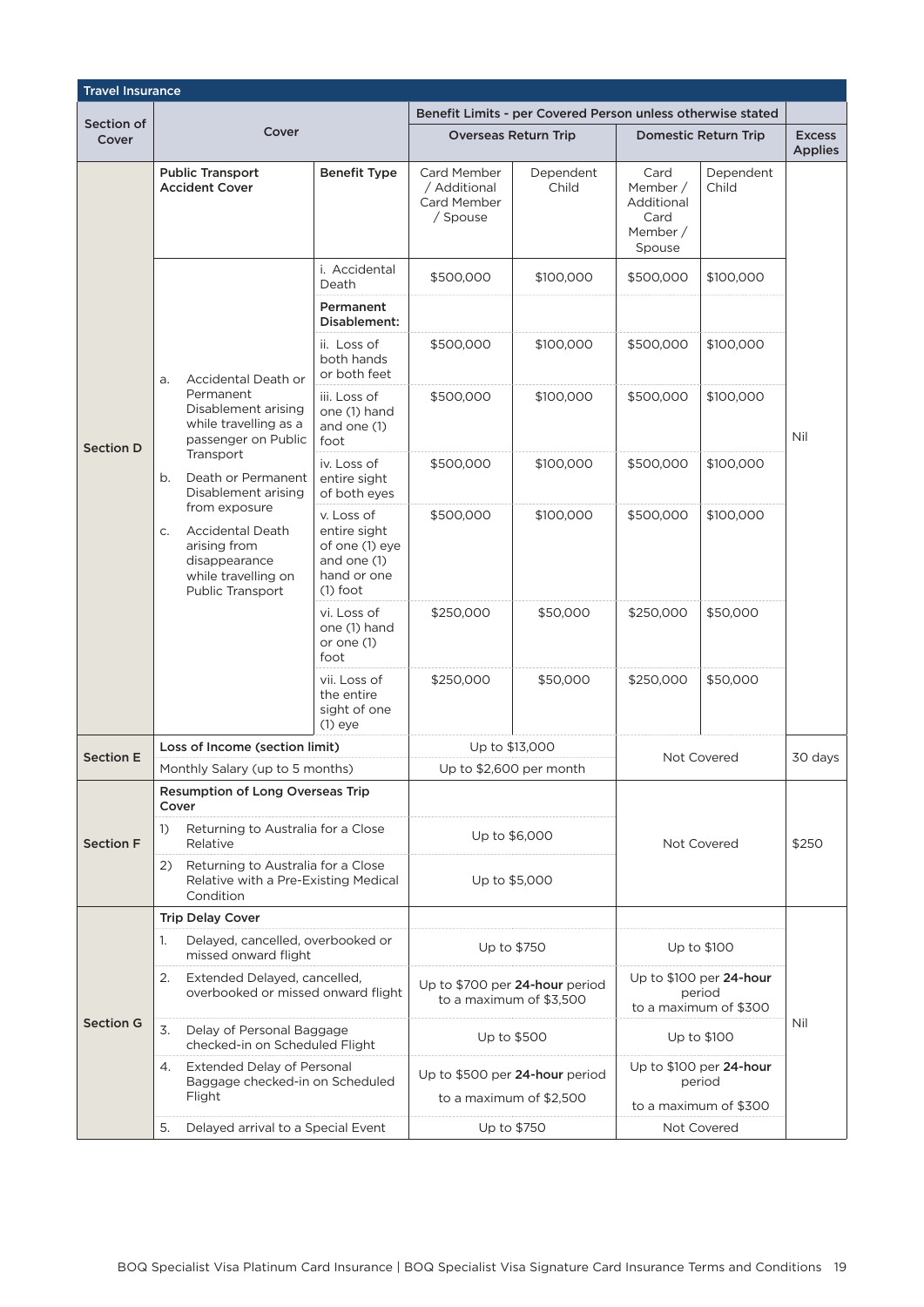| <b>Travel Insurance</b>                                                               |                                                                                       |                                                                                                 |                             |                                 |  |  |
|---------------------------------------------------------------------------------------|---------------------------------------------------------------------------------------|-------------------------------------------------------------------------------------------------|-----------------------------|---------------------------------|--|--|
|                                                                                       |                                                                                       | Benefit Limits - per Covered Person unless otherwise stated                                     |                             |                                 |  |  |
| Section of<br>Cover                                                                   | Cover                                                                                 | <b>Overseas Return Trip</b>                                                                     | <b>Domestic Return Trip</b> | <b>Excess</b><br><b>Applies</b> |  |  |
|                                                                                       | Personal Baggage, Valuables, Money<br>and Documents Cover (section limit)             | Up to \$15,000                                                                                  | Up to \$2,000               |                                 |  |  |
|                                                                                       | Money and Documents (sub limit)<br>a.                                                 | Up to \$500                                                                                     | Up to \$250                 |                                 |  |  |
|                                                                                       | Maximum total of all Valuables<br>b.<br>(including sub limits i. to iv.);             | Up to \$13,000                                                                                  | Up to \$1,500               |                                 |  |  |
|                                                                                       | i.<br>One (1) Smartphone (sub limit);                                                 | Up to \$2,000                                                                                   | Up to \$500                 |                                 |  |  |
| Section<br>н                                                                          | ii.<br>One (1) laptop (sub limit);                                                    | Up to \$5,000                                                                                   | Up to \$500                 | \$250                           |  |  |
|                                                                                       | iii.<br>One (1) camera (including<br>lenses and accessories) (sub<br>limit);          | Up to \$2,500                                                                                   | Up to \$500                 |                                 |  |  |
|                                                                                       | iv. Any other Valuable item<br>(sub-limit)                                            | Up to \$2,500                                                                                   | Up to \$500                 |                                 |  |  |
|                                                                                       | any other single item or Pair or Set<br>C.<br>of items (sub limit)                    | Up to \$1,500                                                                                   | Up to \$500                 |                                 |  |  |
|                                                                                       | Hijack Cover (section limit is an<br>aggregate limit for all Your Close<br>Relatives) | Up to \$6,200                                                                                   | Up to \$1,850               |                                 |  |  |
| Section I                                                                             | return economy airfare<br>a.                                                          | Up to \$2,000                                                                                   | Up to \$800                 | Nil                             |  |  |
|                                                                                       | Extra accommodation (room-only)<br>b.<br>for each twenty-four (24) hour               | Up to \$300 per 24-hour                                                                         | Up to \$150 per 24-hour     |                                 |  |  |
|                                                                                       | period                                                                                | to a maximum of \$4,200                                                                         | to a maximum of \$1,050     |                                 |  |  |
|                                                                                       | Kidnap Cover (section limit is an<br>aggregate limit for all Your Close<br>Relatives) | Up to \$6,200                                                                                   | Up to \$1,850               | Nil                             |  |  |
| Section J                                                                             | return economy airfare<br>a.                                                          | Up to \$2,000                                                                                   | Up to \$800                 |                                 |  |  |
|                                                                                       | b.<br>Extra accommodation (room-only)                                                 | Up to \$300 per 24-hour                                                                         | Up to $$150$ per 24-hour    |                                 |  |  |
|                                                                                       | for each twenty-four (24) hour<br>period                                              | to a maximum of \$4,200                                                                         | to a maximum of \$1,050     |                                 |  |  |
| <b>Section K</b>                                                                      | <b>Personal Liability Cover</b>                                                       | Up to \$2,500,000                                                                               | Up to \$1,000,000           | \$250                           |  |  |
| <b>Section L</b>                                                                      | <b>Rental Vehicle Excess Cover</b>                                                    | Up to \$5,000                                                                                   | Up to \$2,000               | \$250                           |  |  |
| <b>Retail Item Protection</b>                                                         |                                                                                       |                                                                                                 |                             |                                 |  |  |
| Section of<br>Cover                                                                   | Cover                                                                                 | <b>Benefit Limit</b>                                                                            |                             | <b>Excess</b><br>applies        |  |  |
| <b>Section M</b>                                                                      | <b>Card Purchase Cover (section limit)</b>                                            | Up to \$25,000 in any one (1) calendar year (1st January - $3^{\text{1st}}$<br>December) period |                             | \$250                           |  |  |
|                                                                                       | Per Eligible Item                                                                     | Up to \$5,000                                                                                   |                             |                                 |  |  |
| <b>Section N</b>                                                                      | <b>Buyer's Advantage Cover (section limit)</b>                                        | Up to \$25,000 any one (1) calendar year ( $1st$ January - 31st<br>December) period             |                             | \$250                           |  |  |
|                                                                                       | Per Eligible Item                                                                     | Up to \$5,000                                                                                   |                             |                                 |  |  |
| *unlimited costs for up to twelve (12) months from the date of the Injury or Illness. |                                                                                       |                                                                                                 |                             |                                 |  |  |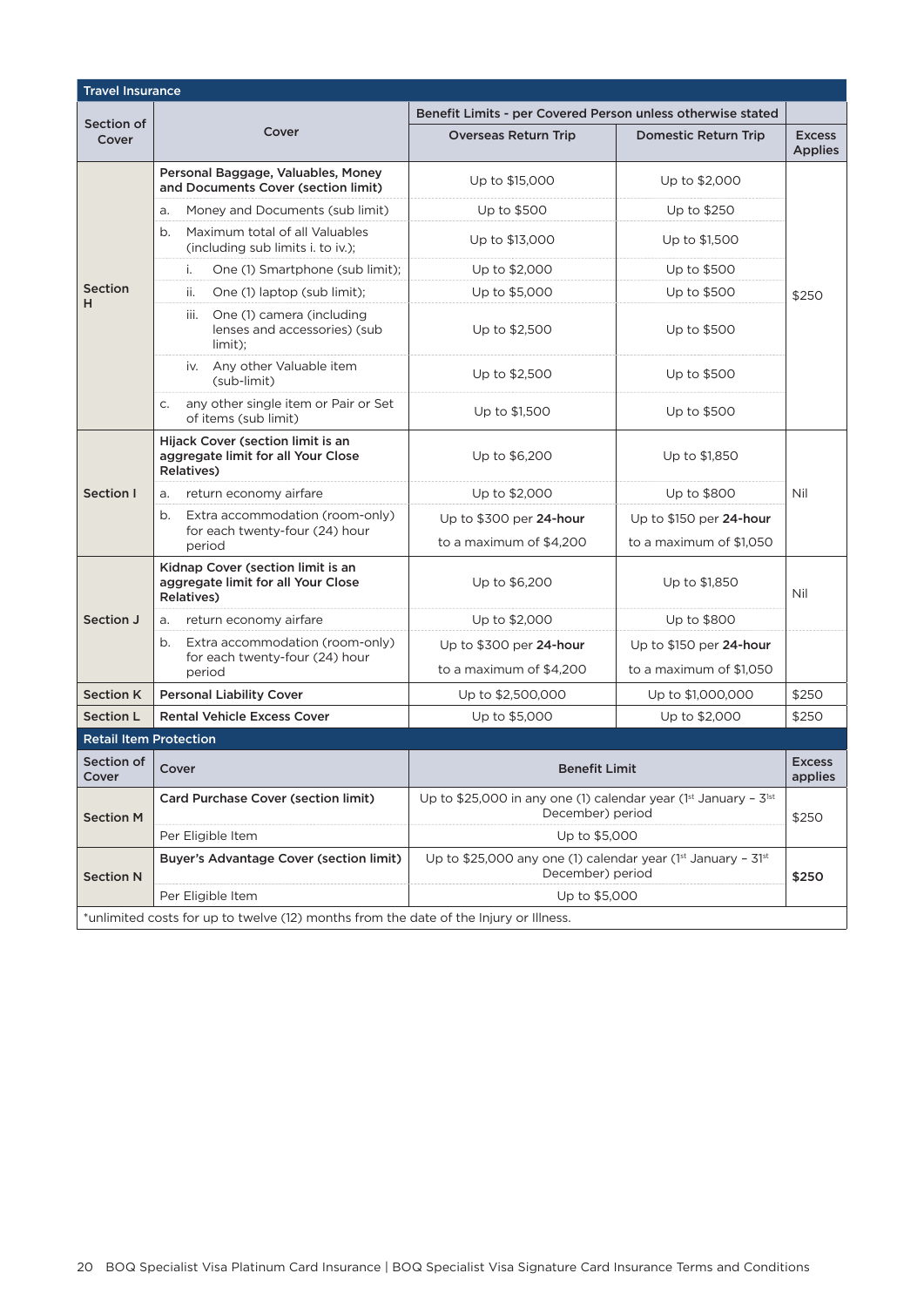# <span id="page-21-0"></span>Section A – Trip Cancellation and Amendment Cover

This benefit is only available when You meet the eligibility criteria set out in the Eligibility for Insurance Table.

Please refer to the Schedule of Benefits within this Policy to confirm the amount of cover available under this section.

#### Specific Definitions under Trip Cancellation Cover and Amendment Cover

Cancellation means You do not start Your Trip at all. 'Cancel' and 'Cancelled' have the same meaning as Cancellation.

Curtailment means You have started Your Trip and You have had to return to Your Home in Australia. 'Curtail' and 'Curtailed' have the same meaning as Curtailment.

Trip Change means where You have started Your Trip and You must make changes to Your planned Trip, but do not have to return Home any earlier than intended.

## What We Cover

If You have a necessary and unavoidable Cancellation, Curtailment or Trip Change due to one of the following unforeseen specified Events:

- 1. You or Your Travelling Companion, as confirmed in writing by a treating Doctor, being unfit to begin or continue Your Trip due an Injury, suffering an unforeseen Illness or dying, provided Your Travelling Companion is 79 years of age or younger before You make Your Relevant Travel Purchase;
- 2. Your Close Relative, or a Close Relative of a Travelling Companion, where the Close Relative:
	- a. is seventy-nine (79) years of age or younger before You make Your Relevant Travel Purchase; and
	- b. is a Resident of Australia;

having an Injury, suffering an unforeseen Illness (as confirmed in writing by a treating Doctor) or their death (as confirmed by a death certificate) before or during Your Trip;

- 3. Your redundancy which qualifies for redundancy payments under current legislation;
- 4. You being in the Australian armed services (military, naval or air service) or emergency services (police, fire, ambulance) and Your leave is revoked;
- 5. You being called for jury service or being subpoenaed as a witness other than in a professional or advisory capacity;
- 6. a Special Event You were attending has been cancelled, or postponed;
- 7. Your paid transport has been cancelled by your transport provider as a result of:
	- a. riot, strike, civil commotion;
	- b. adverse weather (including a Natural Disaster);
	- c. mechanical breakdown of the transport You planned to travel on;

provided that there had been no published official warning, prior to Your Relevant Travel Purchase, that any such Event had occurred or was likely to occur;

- 8. there is a Natural Disaster, or a Natural Disaster has recently happened or is reasonably expected to happen on the direct route to Your destination or at Your destination of Your Trip, provided that there had been no published official warning, prior to Your Relevant Travel Purchase, that any such Event had occurred or was likely to occur;
- 9. a Natural Disaster or the imminent risk of one at Your Home in Australia;
- 10. where:
	- a. the Australian Federal Government or an Australian government agency (such as DFAT – Department of Trade and Foreign Affairs) have upgraded a travel advisory warning, advising You to 'Do Not Travel' or that borders are closed, for the destination You planned to travel to; or
	- b. an Australian State or Territory Government or government agency have issued an official written statement advising You not to travel to Your destination, or that borders are closed for the destination You have planned to travel to;

and the warning was published after You:

- i. made Your Relevant Travel Purchase in the case of a claim for a Cancellation; or
- ii. start Your Trip in the case of a claim for a Curtailment or Trip Change;

We will pay up to the maximum relevant cover section limit inclusive of sub-limits as shown in the Schedule of Benefits for:

- a. the non-refundable and unused:
	- i. deposits that You have paid in advance;
	- ii. excursion costs that You have paid in advance;
	- iii. travel and accommodation costs that You have paid in advance;
- b. the non-refundable travel agents' commission;
- c. any other reasonable additional travel or accommodation expenses for a Trip Change or Curtailment;

however, where You have incurred both additional travel or accommodation expenses as well as forfeited expenses, only the greater of each expense is payable under this Policy.

For example, if You forfeited pre-paid accommodation for a particular night, but also incur additional accommodation expenses for the same night, only the highest amount will be payable.

## Terms and Conditions applicable to Trip Cancellation and Amendment Cover

- 1. Claims for Injury or Illness will require confirmation in writing by a treating Doctor confirming the Injury or Illness. If a written confirmation is not provided, You must provide evidence that You have taken reasonable steps to obtain the written confirmation, such as emails, call logs or other reasonable evidence.
- 2. Claims for death will require death certificate confirming cause of death. If a death certificate is not provided, You must provide evidence that You have taken reasonable steps to obtain the death certificate, such as emails, call logs or other reasonable evidence.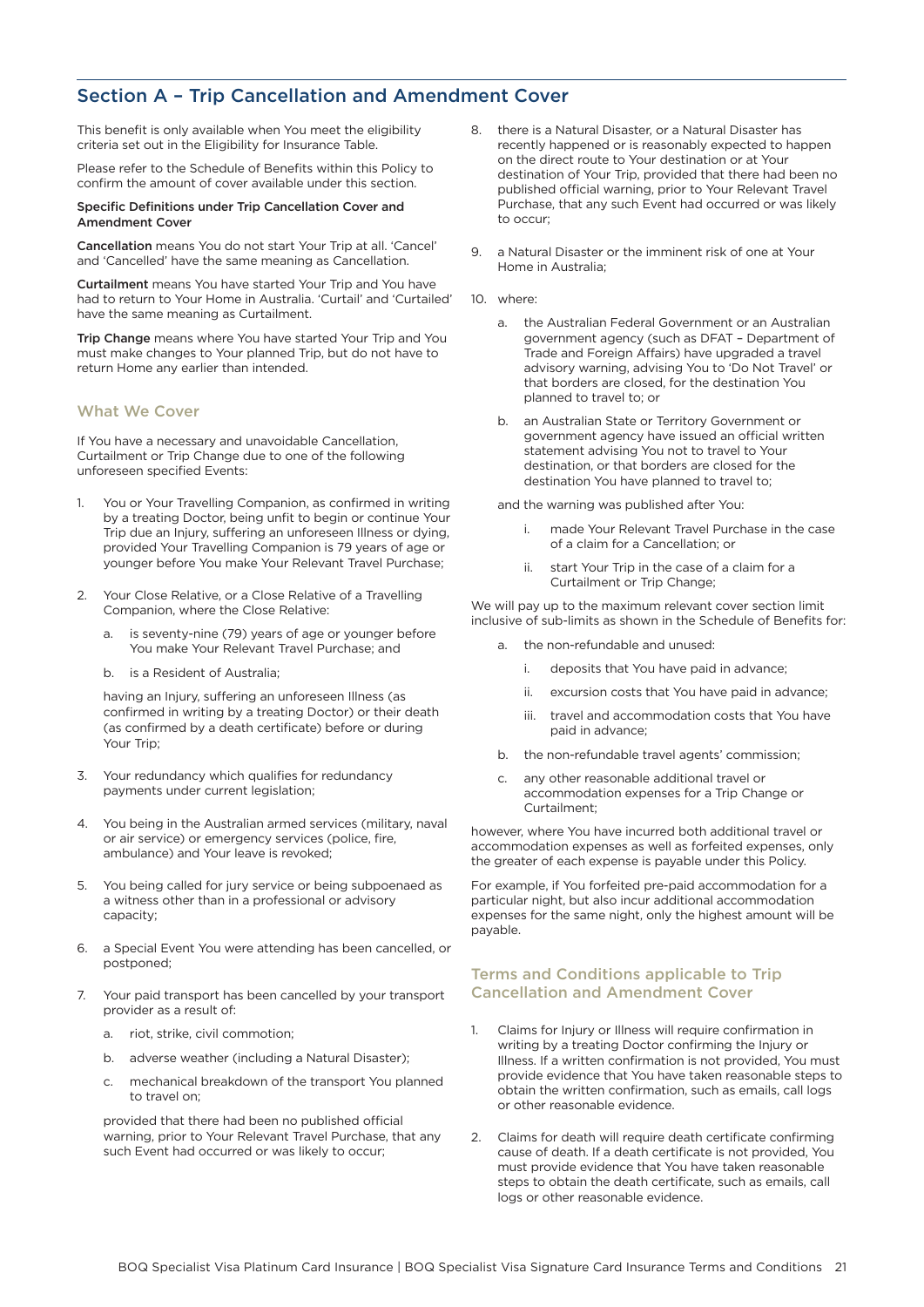- 3. Where the purchase of an airplane, ship, bus or train ticket (or part thereof) was done so using membership rewards points or similar points and the loss of such points cannot be recovered from any other source, We will calculate the loss by using the retail price associated with the travel provider of the issued ticket at the time the ticket was purchased.
- 4. You must take reasonable steps to recover any refund, credit note or voucher You are entitled to. Where You have received or been offered a refund, credit note or voucher for the cost of a booking, whether partially or in full, the amount offered or received is to be considered refundable. You are only eligible for cover under this cover section for non-refundable and unused costs.

#### Exclusions applicable to Trip Cancellation and Amendment Cover

#### Please also refer to the General Exclusions applicable to All Sections within this Policy

We will not pay for or reimburse any costs arising from or relating to:

- 1. You or any other person having a change of mind and deciding not to start a Trip, continue with the Trip or any other disinclination to travel;
- 2. Pre-Existing Medical Conditions (whether Yours, Your Travelling Companion's or a Close Relative's) except when You make a Cancellation, Curtailment or Trip Change due to the death of a Travelling Companion or Close Relative and provided the death was not as a result of a Terminal Illness;
- 3. the death, Injury, unforeseen Illness of any Close Relative or Travelling Companion who is eighty (80) years or older before You make Your Relevant Travel Purchase;
- 4. Close Relatives who are not Resident(s) of Australia;
- 5. costs where a refund, credit-note or voucher has been received or offered for the cost of the booking;
- 6. additional costs incurred due to Your failure to notify the carrier or travel agent as soon as reasonably possible that Your Trip is to be Cancelled or Curtailed;
- 7. any government regulation, conditions, prohibition or restriction, including but not limited to:
	- Your failure to hold or obtain a valid passport, visa, or other required documentation prior to commencing Your Trip;
	- b. mandatory quarantine;
- 8. where You do not meet the vaccination protocols required by a transport provider or an Australian State, Territory or the Australian Federal Government or the government of any destination You had planned to travel to, before they allow You to board the Public Transport;
- 9. an epidemic, pandemic or outbreak of an infectious disease or virus or any derivative or mutation of such viruses (or arising directly or indirectly from these) or the threat, or perceived threat, of any of these. Without limitation to the foregoing, Section A of this Policy does not cover, and We will not pay for claims of any kind directly arising from, relating to or in any way connected with COVID-19 (or any mutation or variation thereof) and/ or its outbreak;
- 10. Your failure to check-in at the required time for any flight. sea crossing, train or bus journey which is within Your control;
- 11. Cancellation caused by Your work commitments, or amendment of Your entitlement by Your employer, unless You are a member of the Australian armed services (military, naval or air service) or emergency services (police, fire, ambulance) and the expense or cost was incurred as a result of Your leave being revoked;
- 12. travel or accommodation costs for anyone that is not a Covered Person;
- 13. costs incurred in respect of any medical condition where You are unable to supply a medical certificate from Your treating Doctor confirming Cancellation, Curtailment or Trip Change was necessary and unavoidable. If a written confirmation is not provided, You must provide evidence that You have taken reasonable steps to obtain the written confirmation, such as emails, call logs or other reasonable evidence;
- 14. Your financial circumstances or any contractual or business obligation;
- 15. the failure of Your travel agent to pass on monies to operators or to deliver promised services;
- 16. a Cancellation due to a lack in the number of persons required to commence any tour, conference, accommodation or travel arrangements or due to the negligence (such as failed booking) of a wholesaler or operator;
- 17. the refusal, failure or inability of any person, company or organisation, including but not limited to a travel agent, tour operator, accommodation provider, airline or other carrier, vehicle rental agency or any other travel or tourism services provider to provide services or accommodation due to their Insolvency or the Insolvency of any person, company or organisation they deal with;
- 18. additional transportation or accommodation expenses which are payable under another section or benefit of this Policy;
- 19. any circumstances that were foreseeable, avoidable, unnecessary or within Your control:
	- a. at the time You made Your Relevant Travel Purchase in the case of Cancellation, or
	- b. before You start Your Trip in the case of Curtailment or Trip Change;
- 20. any costs whereby,
	- a. prior to Your Relevant Travel Purchase in the case of a claim for Cancellation; or
	- b. prior to You starting Your Trip in the case of a claim for Curtailment or Trip Change,

an Australian State, Territory, or the Australian Federal government or an Australian government agency (such as DFAT) issued a travel advisory warning, advising You to 'Do Not Travel' or that borders are closed, for the destination You planned to travel to.

## Excess applicable to Trip Cancellation and Amendment Cover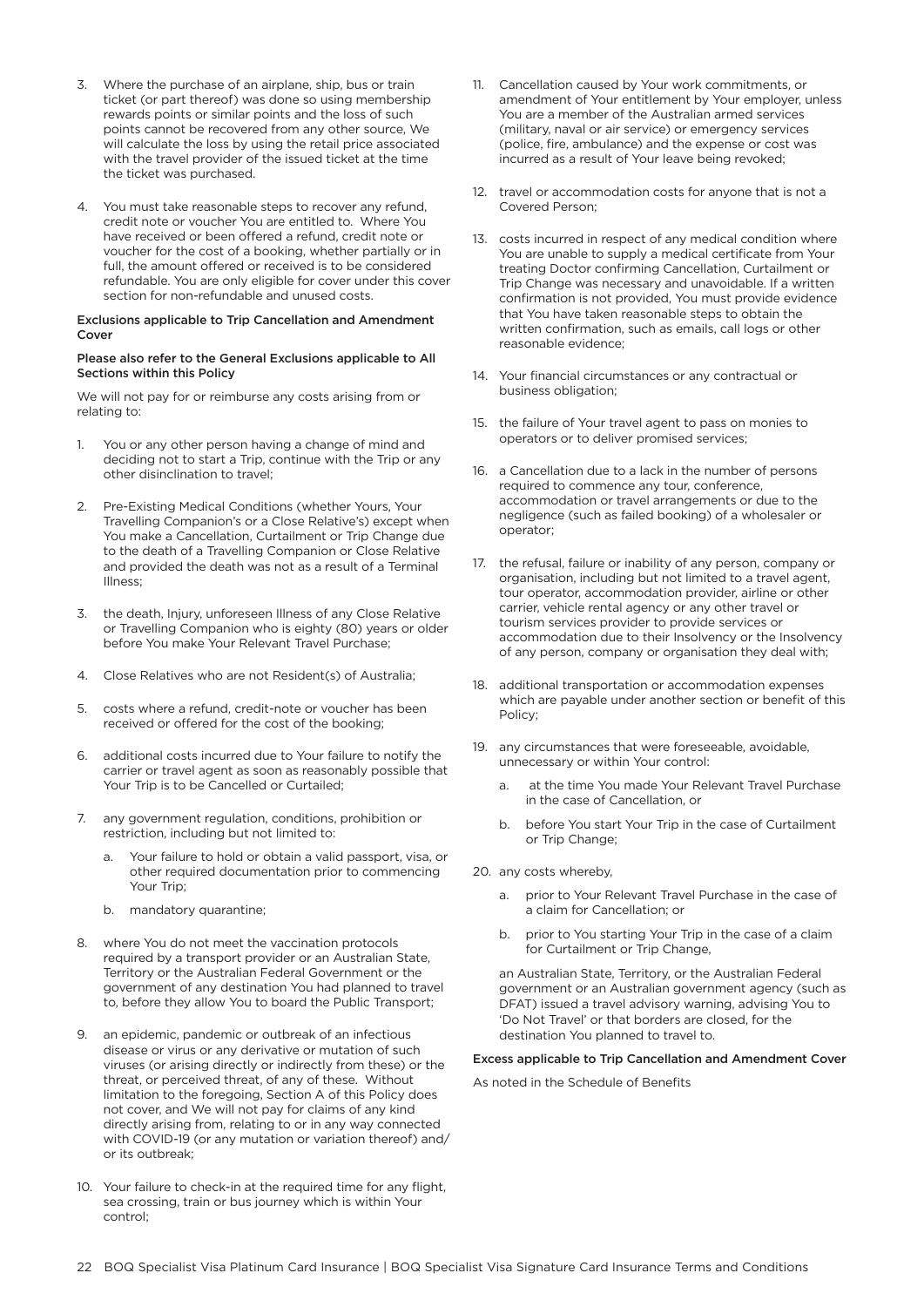# <span id="page-23-0"></span>Section B – Overseas Medical Emergency Expenses Cover

This benefit is only available when You meet the eligibility criteria set out in the Eligibility for Insurance Table.

Please refer to the Schedule of Benefits within this Policy to confirm the amount of cover available under this section.

## What We Cover

#### 1. In the event of a Medical Emergency – Overseas Return Trip only

If during Your Overseas Return Trip (except when You are in Australia), You have a Medical Emergency resulting from an Injury or Illness, which is not a Pre-Existing Medical Condition, We will pay or reimburse the reasonable expenses for:

- 1. Your emergency medical Treatment and hospital costs;
- 2. Your emergency dental Treatment to natural teeth;
- 3. Your Repatriation/Evacuation costs if approved by Chubb Assistance (such approval not to be unreasonably withheld or delayed) following consultation with the treating Doctor;
- 4. Your incidental expenses, such as food and toiletries expenses, which You may incur as a result of being hospitalised as an in-patient for each complete twentyfour (24) hour period;
- 5. reasonable extra accommodation costs (room-only) for You and any person who stays or travels with You to provide support or care, as reasonably agreed by Chubb Assistance;
- 6. if You are travelling alone, We will pay the reasonable costs for:
	- a. a return economy airfare; and
	- b. extra accommodation (room-only);

for Your friend or Close Relative to stay with You as reasonably agreed by Chubb Assistance.

The maximum We will pay or reimburse under the Overseas Medical Emergency Expenses Cover is the maximum relevant cover section limit inclusive of sub-limits as shown in the Schedule of Benefits. However, We will stop paying costs and expenses prior to that limit being reached if until one of the following first occurs

- i. twelve (12) months has elapsed since the date of the Injury or Illness; or
- ii. You return to Australia; or
- iii. You have been declared fit to travel by a treating Doctor or when recommended by Chubb Assistance's medical officer to return to Australia, but You decide to remain overseas.

### 2. In the event of Your death

If during Your Trip, in the event of Your death, Chubb Assistance will organise, arrange and pay the reasonable costs up to the maximum relevant cover section limit inclusive of sub-limits as shown in the Schedule of Benefits for:

- a. transportation of Your remains to an airport of Your Home State or Territory in Australia; or
- b. cremation and subsequent transportation of Your remains to an airport of Your Home State or Territory in Australia; or
- c. local (in the country of Your death) burial.

If You hold a valid Schengen Visa and in the event of Your death in a Schengen member state during Your Overseas Return Trip, the maximum amount We will pay in total will not exceed 30,000 EUR for expenses incurred in that Schengen member state for Your burial or cremation.

## Terms and Conditions applicable to Overseas Medical Emergency Expenses Cover

- 1. You must be seventy-nine (79) years of age or younger before You make Your Relevant Travel Purchase.
- We will not be liable to pay or reimburse You for any medical Treatment, hospital costs, Repatriation/ Evacuation costs, dental Treatment or any other ancillary Treatment (i.e. physiotherapy) that are incurred in Australia.
- 3. You must take all reasonable measures to avoid or minimise any claim, to follow all applicable care and safety procedures notified to You by a treating Doctor or Chubb Assistance's medical officer, to obtain help or assistance as soon as reasonably possible and avoid danger, except in an attempt to save human life.
- 4. You must make all reasonable attempts to call (demonstrated in call logs) Chubb Assistance before seeking Treatment for a Medical Emergency. If Your medical condition prevents You from calling, if possible, someone else should call on Your behalf, such as a relative, Travelling Companion, nurse or Doctor. If You did not make reasonable attempts to call Chubb Assistance before seeking emergency medical Treatment, or You chose to seek treatment from a medical service provider not approved by Chubb Assistance, You may be responsible for Your medical expense costs to the extent that those medical expenses could otherwise have been reduced through preferred medical providers arranged by Chubb Assistance.
- 5. In the event of an overseas Medical Emergency, We will arrange Your transportation to the nearest hospital or evacuate You to the nearest adequately equipped hospital in the event that local medical facilities are inadequate (in the opinion of staff at the local medical facility or Chubb Assistance's medical officer).
- 6. If Your original means of transportation cannot be used, We will repatriate You directly to Australia when You are deemed medically fit to travel by the local treating Doctor or by Chubb Assistance's medical officer.
- To understand the extent of Your Injury or Illness and what Treatment or Repatriation/Evacuation, if any, is required, we may seek a second independent Doctor or Dentist to review and confirm what medical treatment, expenses or Repatriation/Evacuation is appropriate.
- We will repatriate or evacuate You to Australia by the quickest and most direct route as determined by the treating Doctor or as recommended by Chubb Assistance's medical officer. However, if You chose to be repatriated or evacuated without first discussing this with Chubb Assistance, You may be responsible for any costs to the extent that those Repatriation/Evacuation costs could otherwise have been reduced through preferred medical providers arranged by Chubb.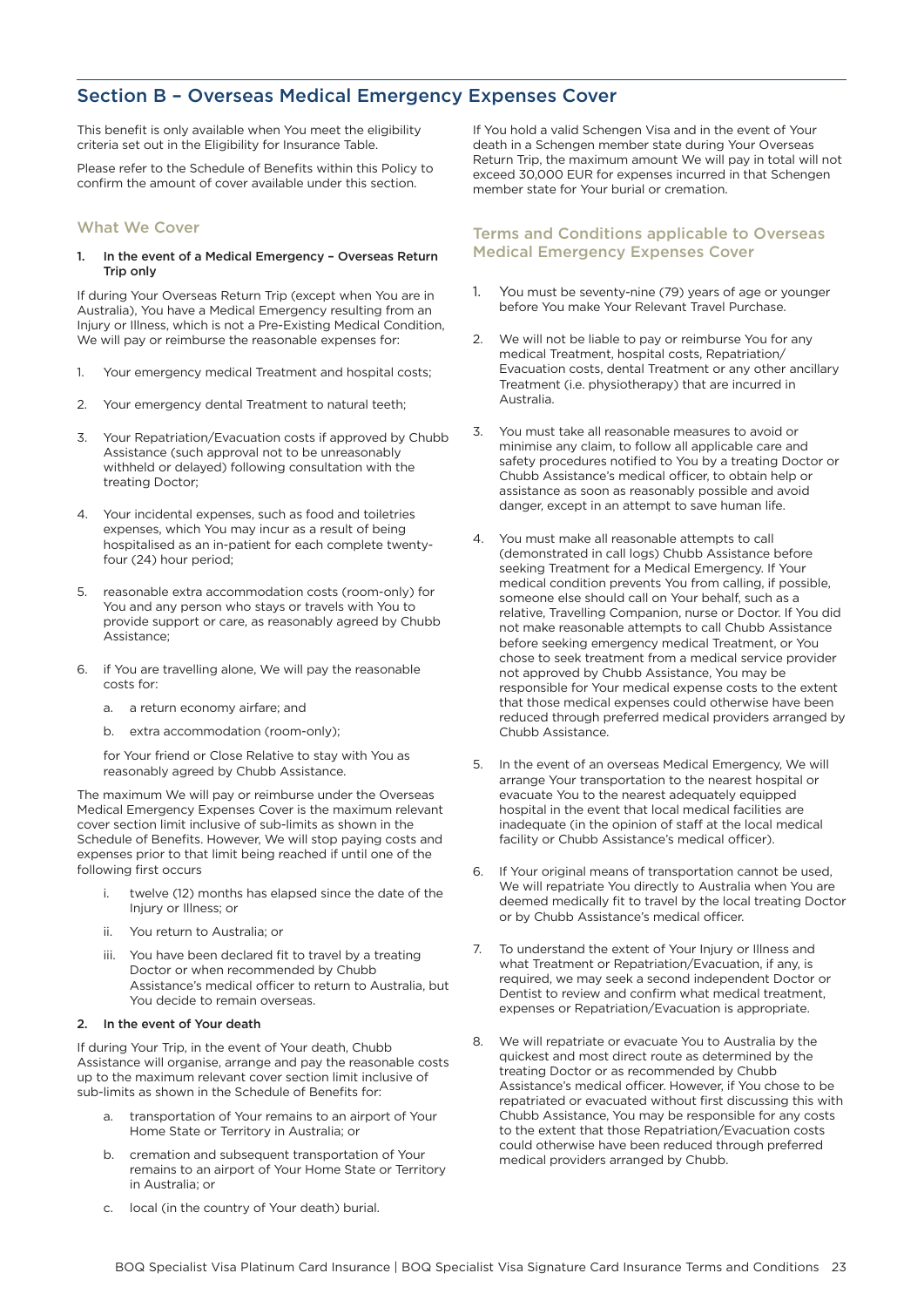## Exclusions under Overseas Medical Emergency Expenses Cover

#### Please also refer to the General Exclusions applicable to All Sections within this Policy.

We will not pay for or reimburse any costs arising from or relating to:

- 1. Your Pre-Existing Medical Condition(s);
- 2. any medical Treatment, hospital costs, dental Treatment, Repatriation/Evacuation costs or any other ancillary Treatment (i.e. physiotherapy) that are incurred in Australia (including where such costs are incurred within the territorial waters of Australia);
- 3. costs that are incurred twelve (12) months after the date of the Injury or Illness first occurs;
- 4. Your failure to make any reasonable attempt to contact Chubb Assistance where You were reasonably able to do so;
- 5. Your participation in Excluded Sports and Activities;
- 6. participation in a sporting event where You receive, or are eligible to receive, an appearance fee, wage, salary or prize money in excess of \$1,000. Participation includes training for, coaching or otherwise competing in that sporting event;
- 7. dental treatment caused by or related to the deterioration and/or decay of teeth or associated tissue;
- 8. dentures, crowns and orthodontics;
- 9. routine medical or dental Treatment or prenatal visits;
- 10. Treatment or prescription medication (including medication and ongoing immunisations) started prior to Your Overseas Return Trip;
- 11. Treatment performed by Close Relatives, except in a life-threatening emergency;
- 12. You remaining overseas after Chubb Assistance confirms, based on medical evidence from the treating Doctor, that You are fit to travel and can return to Australia;
- 13. an Overseas Return Trip involving pre-planned Treatment, or for the purpose of obtaining Treatment, and Treatment for cosmetic reasons. Unless Chubb Assistance's medical officer agrees that such Treatment is necessary as a result of any covered accident;
- 14. You engaging in Manual Work;
- 15. any costs incurred in a destination where an Australian State, Territory, or the Australian Federal Government or an Australian government agency (such as DFAT) have issued or upgraded a travel advisory warning, advising You to 'Do Not Travel' or that borders are closed, for the destination You planned to travel to and this occurred prior to You starting Your Trip. This exclusion applies even if You have been granted a travel exemption by an Australian State or Territory, the Australian Federal Government or an Australian government agency (such as DFAT) to travel;

16. an epidemic, pandemic or outbreak of an infectious disease or virus or any derivative or mutation of such viruses (or arising directly or indirectly from these) or the threat, or perceived threat, of any of these. Without limitation to the foregoing, Section B of this Policy does not cover, and We will not pay for claims of any kind directly arising from, relating to or in any way connected with COVID-19 (or any mutation or variation thereof) and/ or its outbreak.

#### Excess applicable to Overseas Medical Emergency Expenses Cover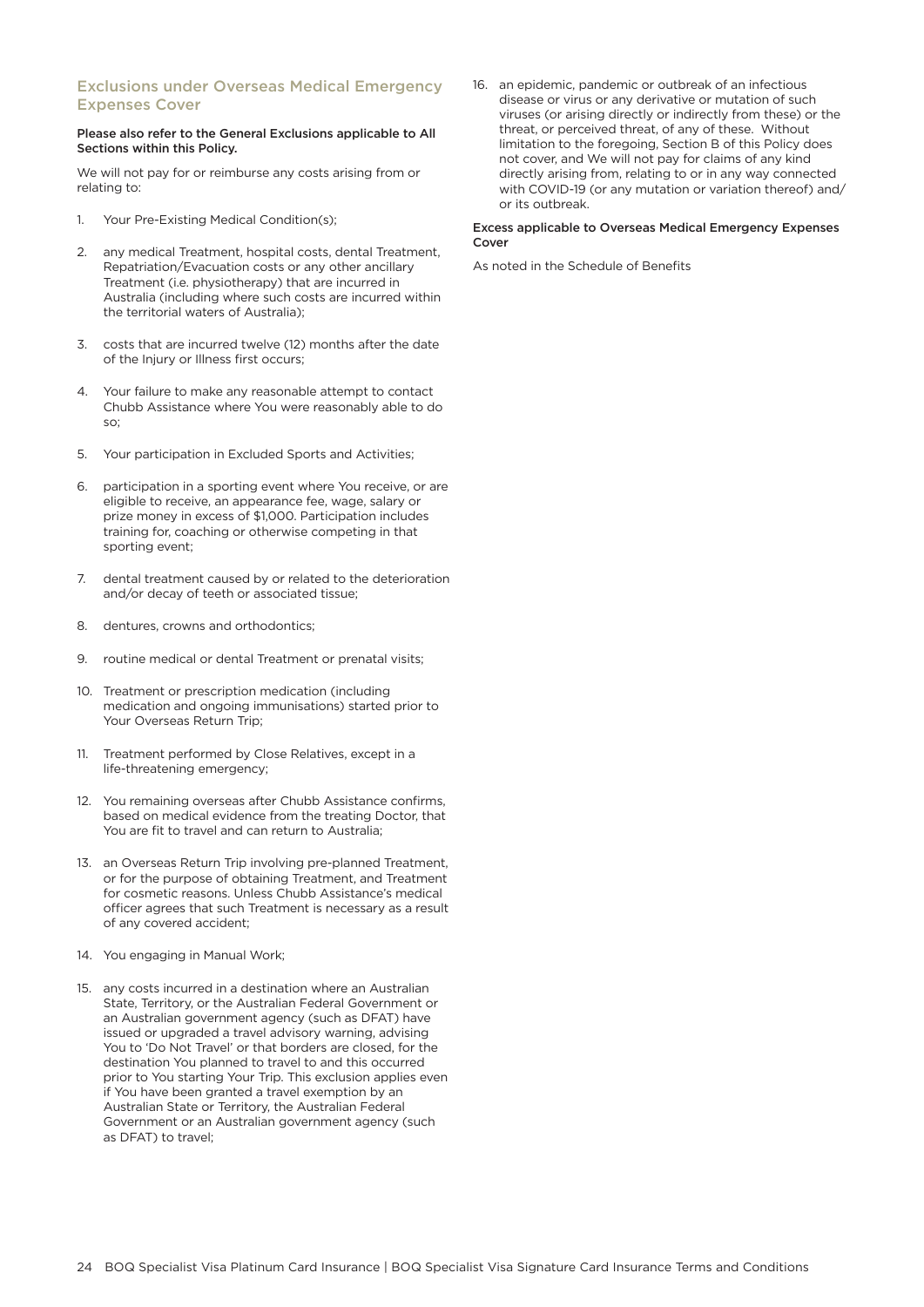# <span id="page-25-0"></span>Section C – Accidental Death Cover

This benefit is only available when You meet the eligibility criteria set out in the Eligibility for Insurance Table.

Please refer to the Schedule of Benefits within this Policy to confirm the amount of cover available under this section.

## What We Cover

#### 1. Accidental Death due to Injury

If during Your Overseas Return Trip, You suffer an Injury that results in Your Accidental Death within twelve (12) months of the date of the Injury, We will pay Your estate the applicable benefit amount up to the maximum relevant cover section limit inclusive of sub-limits as shown in the Schedule of Benefits.

If You are eligible for the higher Accidental Death benefit under Section D - Public Transport Accident Cover, the above benefit cannot also be claimed.

## Terms and Conditions applicable to Accidental Death Cover

- 1. Benefits will be paid in Australian dollars to Your estate.
- 2. Claims for Accidental Death will require death certificate confirming cause of death.
- 3. If You are also entitled to make a claim from Us under a separate insurance policy on another BOQ Specialist card, We will only make one (1) payment in relation to the accident and loss in question. In that instance, We will pay the highest benefit amount applicable.

## Exclusions applicable to Accidental Death Cover

#### Please also refer to the General Exclusions applicable to All Sections within this Policy.

We will not pay for or reimburse any costs arising from or relating to:

- 1. Your death if it occurs within Australia;
- 2. the Accidental Death of a person that is not a Covered Person;
- 3. where a claim has been paid under any other section of this Policy for the same Event.

#### Excess applicable to Accidental Death Cover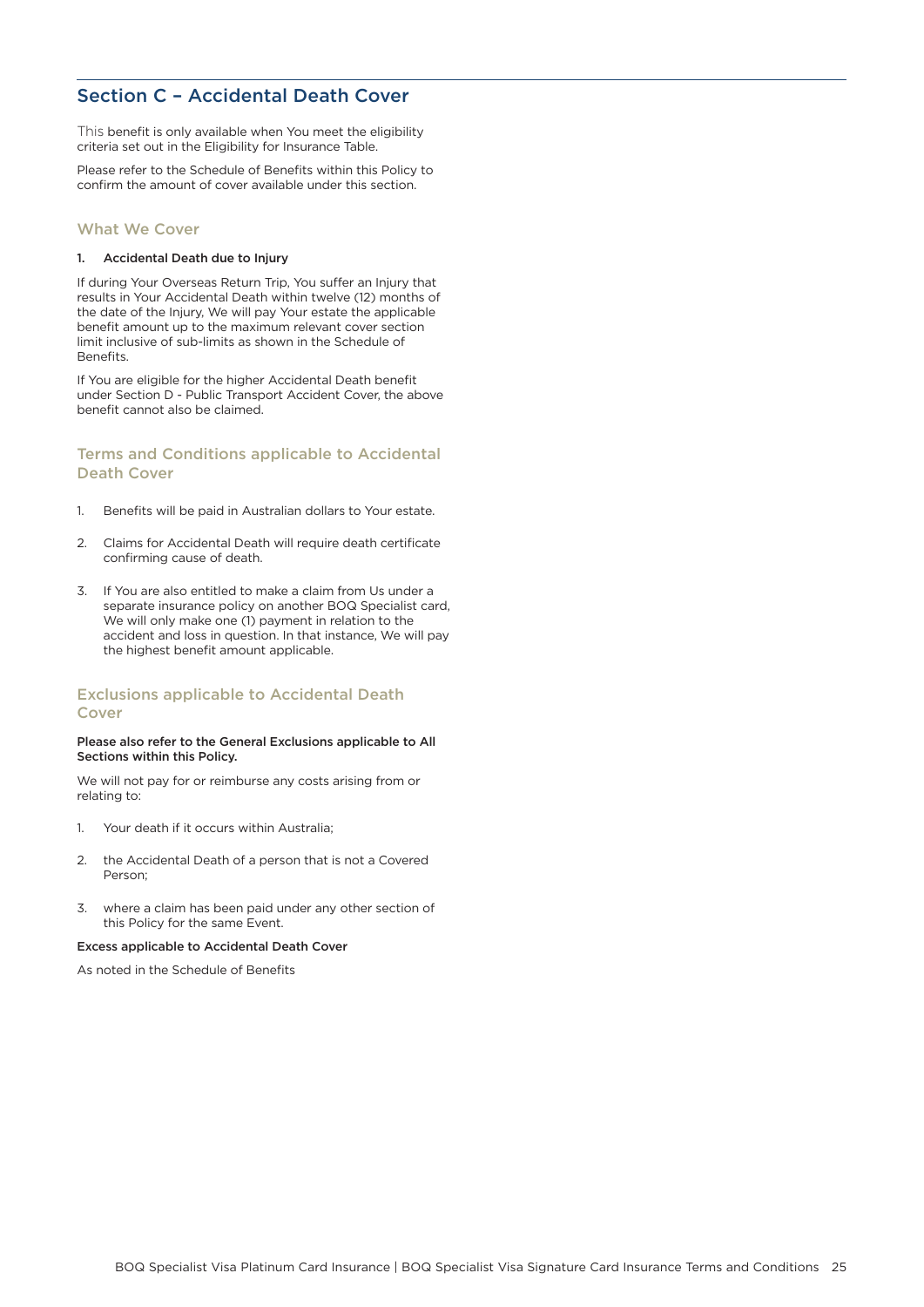# <span id="page-26-0"></span>Section D – Public Transport Accident Cover

This benefit is only available when You meet the eligibility criteria set out in the Eligibility for Insurance Table.

Please refer to the Schedule of Benefits within this Policy to confirm the amount of cover available under this section.

## What We Cover

#### 1. Accidental Death or Permanent Disablement arising while travelling as a passenger on Public Transport

If during Your Trip, You sustain an Injury that results in an Accidental Death or Permanent Disablement as described within the Schedule of Benefits as a result of:

- travelling as a passenger on Public Transport, or
- boarding or disembarking from Public Transport, or
- being struck by Public Transport,

We will pay the corresponding benefit amount noted in the Schedule of Benefits.

#### 2. Accidental Death or Permanent Disablement arising from exposure

If during Your Trip, You sustain an Injury due to exposure to excessive weather conditions that results in an Accidental Death or Permanent Disablement described within the Schedule of Benefits due to the disappearance, sinking or wrecking of the Public Transport on which You were travelling on, We will pay the corresponding benefit amount noted in the Schedule of Benefits.

#### 3. Accidental Death arising from disappearance while travelling on Public Transport

If during Your Trip, You disappear due to the disappearance, sinking or wrecking of the Public Transport on which You were travelling, and Your body has not been found within 12 months, You will be deemed to have died at the time of Your disappearance and We will pay the corresponding Accidental Death benefit amount noted in the Schedule of Benefits.

## Terms and Conditions applicable to Public Transport Accident Cover

- 1. Benefits will be paid in Australian dollars to You, and in the case of Your Accidental Death, to Your estate.
- 2. We will only pay one benefit type (i-vii in the Schedule of Benefits) for each Event, even if multiple benefit types apply. If multiple benefit types apply, We will pay the benefit type with the highest benefit amount.
- 3. Claims for Permanent Disablement will require confirmation in writing by a treating Doctor as soon as reasonably possible. Medical certificates must be provided at your own cost.
- 4. Claims for Accidental Death will require death certificate confirming cause of death.
- 5. If You are also entitled to make a claim under the insurance cover provided by Us under another BOQ Specialist card, We will only make one (1) payment in relation to the accident and loss in question. In that instance, We will pay the Event with the highest benefit.

## Exclusions applicable to Public Transport Accident Cover

#### Please also refer to the General Exclusions applicable to all Sections within this Policy.

We will not pay for or reimburse any costs arising from or relating to:

- 1. travelling on privately hired, rented or chartered transport;
- 2. the Accidental Death or Permanent Disablement of a person that is not a Covered Person.

#### Excess applicable to Public Transport Accident Cover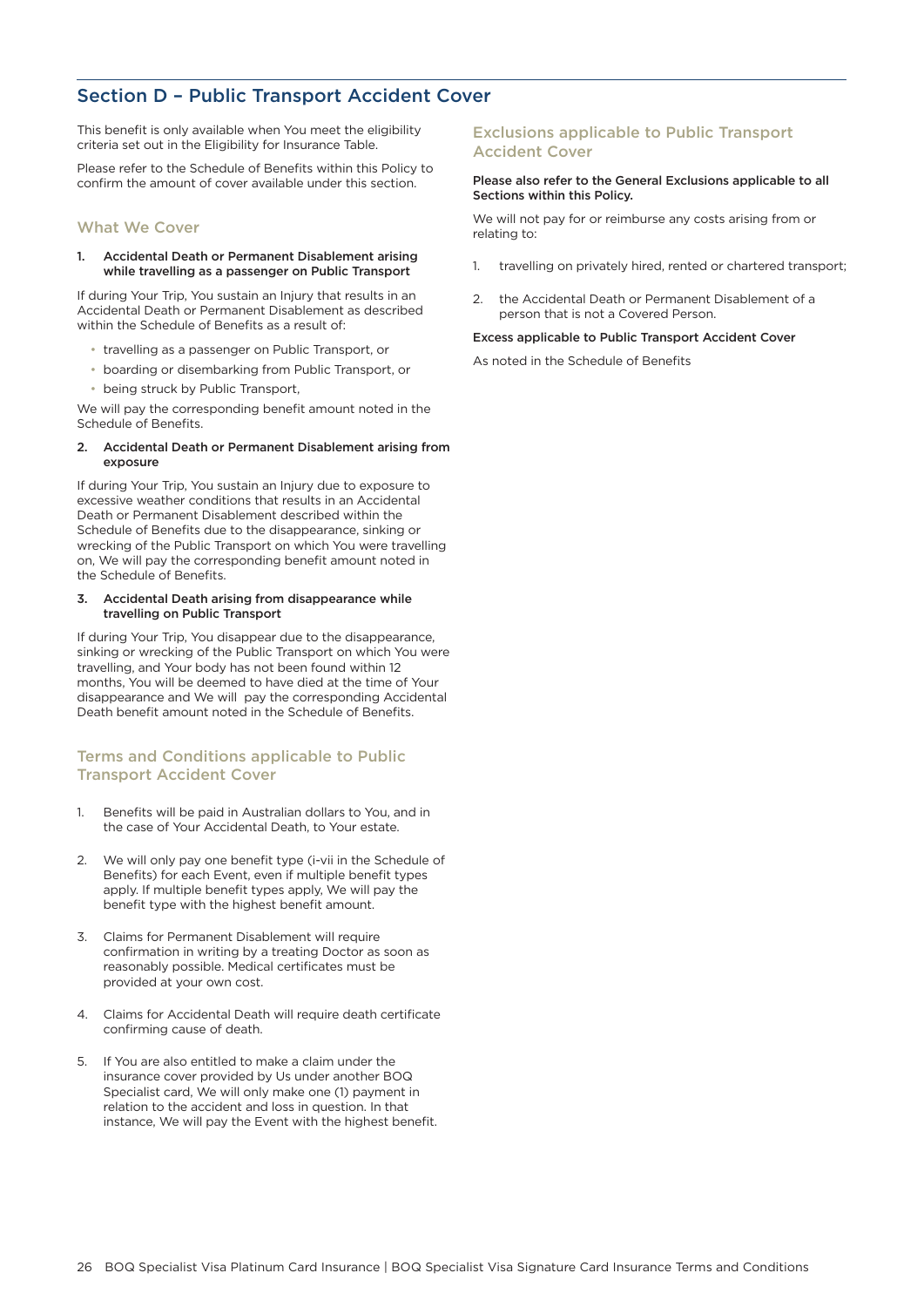# <span id="page-27-0"></span>Section E – Loss of Income Cover

This benefit is only available when You meet the eligibility criteria set out in the Eligibility for Insurance Table.

Please refer to the Schedule of Benefits within this Policy to confirm the amount of cover available under this section.

## What We Cover

#### Temporary Total Disablement – Loss of Income Cover

If You are employed or self-employed at the time You are on Your Overseas Return Trip, and during the course of Your Overseas Return Trip, You suffer an Injury which:

- a. was not a Pre-Existing Medical Condition; and
- b. leads to Temporary Total Disablement, as confirmed by Your treating Doctor; and
- c. causes the loss of Your entire regular Monthly Salary lasting thirty (30) days or longer

We will pay for any one (1) Injury, Your Monthly Salary up to the maximum relevant cover section limit inclusive of sublimits as shown in the Schedule of Benefits for a maximum period of five (5) months.

## Terms and Conditions applicable to Loss of Income Cover

- 1. You must see a Doctor. The first day of Your Temporary Total Disablement is the date from which Your treating Doctor confirms You were unable to work.
- 2. You must provide Us with the treating Doctor's certificate confirming Your continuing Temporary Total Disablement at the end of the first thirty (30) days and/or as soon as reasonably possible after thirty (30) days and after every subsequent thirty (30) day period or within a reasonable time if We request it. Medical certificates must be provided at Your cost.
- 3. We will pay one (1) monthly benefit on or after the thirty-first (31st) day and will continue to pay for each complete calendar month, or until You are no longer suffering Temporary Total Disablement as deemed to be medically fit by a treating Doctor or by Chubb Assistance's medical officer.
- 4. After the first thirty (30) days of Temporary Total Disablement, if Temporary Total Disablement is less than a complete calendar month, We will pay a benefit of one-thirtieth (1/30th) of the monthly benefit for each subsequent day of Temporary Total Disablement.
- 5. In the event of claims for separate periods of Temporary Total Disablement resulting from the same or different conditions or causes, We will only pay a Temporary Total Disablement monthly benefit if You have been in employment or self-employed and engaged in Your usual employment duties for ninety (90) consecutive days between each period of Temporary Total Disablement.
- 6. If two (2) periods of Temporary Total Disablement resulting from the same condition or cause are separated by less than ninety (90) days, We will treat this as one (1) claim. Therefore, the first thirty (30) days will not apply to the second period of Temporary Total Disablement. However, We will not pay for any days when You did not suffer Temporary Total Disablement.

## Exclusions applicable to Loss of Income Cover

#### Please also refer to the General Exclusions applicable to All Sections within this policy.

We will not pay for or reimburse any costs arising from or relating to:

- 1. any income where Your employment ends with the employer. Meaning: if Your employment ends before the Temporary Total Disablement then this cover does not apply or if Your employment ends after the Temporary Total Disablement, We will only pay up until the point Your employment ended;
- 2. any future income You expect or could receive as part of any bonus or bonus structure, salary increase, salary sacrifice scheme or employee benefit scheme (such as shares);
- 3. Pre-Existing Medical Conditions.

#### Excess applicable to Loss of Income Cover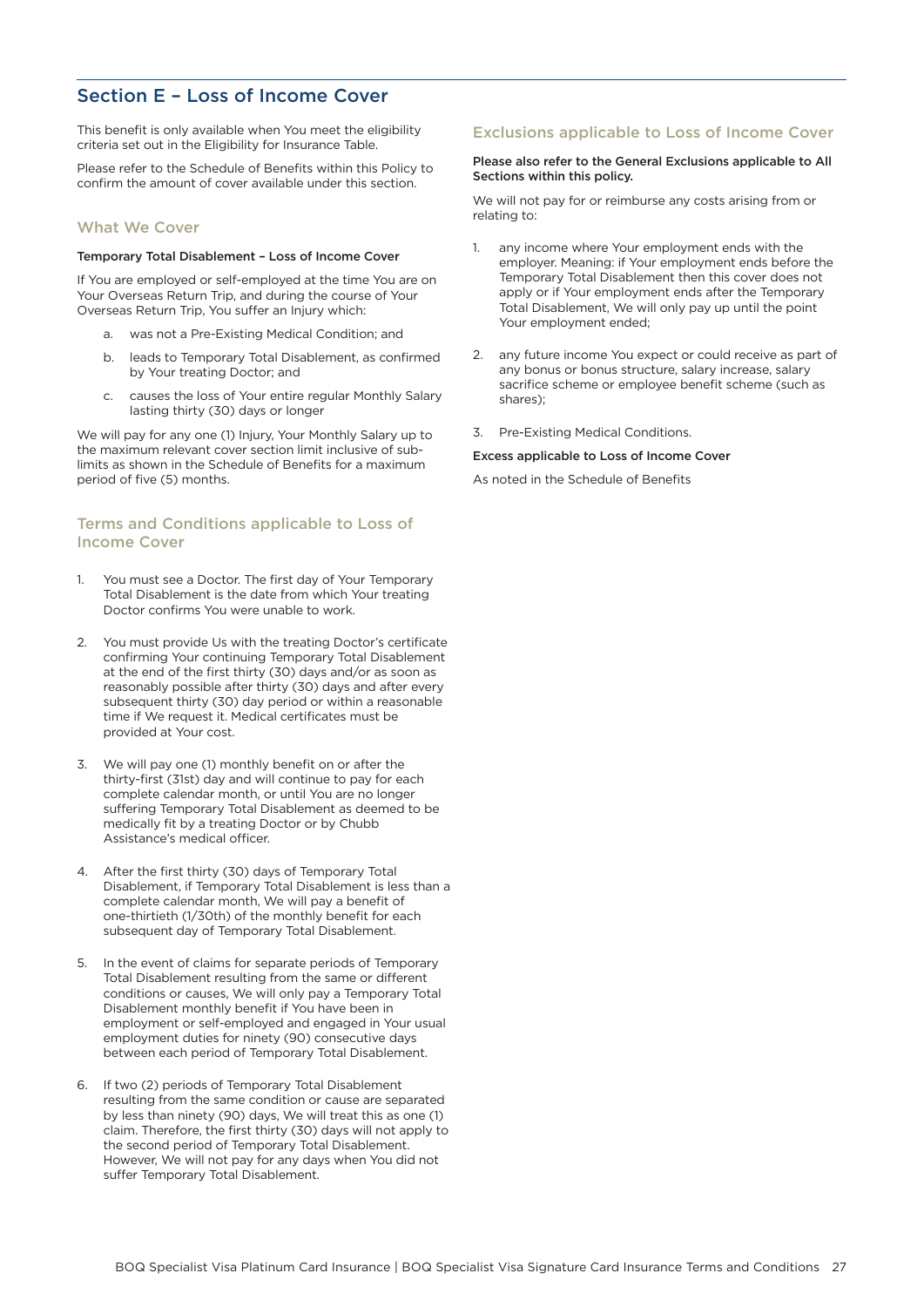# <span id="page-28-0"></span>Section F – Resumption of Long Overseas Trip Cover

This benefit is only available when You meet the eligibility criteria set out in the Eligibility for Insurance Table.

Please refer to the Schedule of Benefits within this Policy to confirm the amount of cover available under this section.

## What We Cover

#### 1. Returning to Australia for a Close Relative

In the event that You have to interrupt a Long Overseas Trip and return to Australia immediately following the:

- 1. death;
- 2. imminent death;
- 3. Injury;
- 4. unforeseen Illness;

of a Close Relative which was not as a result of a Pre-Existing Medical Condition and where the Close Relative is:

- a. seventy-nine (79) years of age or younger before You make Your Relevant Travel Purchase; and
- b. a Resident of Australia;

We will pay or reimburse the costs of a Scheduled Flight of equal class, seat or cost for You to resume Your Long Overseas Trip if:

- iii. You resume Your Long Overseas Trip within thirty (30) days of returning to Australia; and
- iv. You have more than fourteen (14) days remaining on Your Long Overseas Trip;

up to the maximum relevant cover section limit inclusive of sub-limits as shown in the Schedule of Benefits.

#### 2. Returning to Australia for a Close Relative with a Pre-Existing Medical Condition

In the event that You have to interrupt a Long overseas Trip and return to Australia immediately following the:

1. death;

of a Close Relative which was as a result of a Pre-Existing Medical Condition and where the Close Relative is:

- seventy-nine (79) years of age or younger before You make Your Relevant Travel Purchase; and
- b. a Resident of Australia;

We will pay or reimburse the costs of a Scheduled Flight of equal class, seat or cost for You to resume Your Long Overseas Trip if:

- i. You resume Your Long Overseas Trip within thirty (30) days of returning to Australia; and
- ii. You have more than fourteen (14) days remaining on Your Long Overseas Trip;

up to the maximum relevant cover section limit inclusive of sub-limits as shown in the Schedule of Benefits.

## Terms and Conditions applicable to Resumption of Long Overseas Trip Cover

- 1. We will deduct any airline refunds or travel credits You receive from the amount We pay or reimburse.
- 2. We will deduct any airfares reimbursed under Section A - Trip Cancellation and Amendment Cover.
- 3. We will only pay or reimburse for airfares that are of equal class, seat or cost to that of the original booking.
- 4. The resumption of Your Long Overseas Trip must be in the country You left to return Home or the country You would be in had Your return Home not occurred based on the original travel schedule.
- 5. You must resume Your Long Overseas Trip within thirty (30) days of returning to Australia.
- 6. You must have more than fourteen (14) days remaining on Your Long Overseas Trip.
- 7. We will only pay if the death, imminent death, Injury or unforeseen Illness of a Close Relative occurred after You make Your Relevant Travel Purchase.

## Exclusions applicable to Resumption of Long Overseas Trip Cover

#### Please also refer to the General Exclusions applicable to All Sections within this Policy

We will not pay for or reimburse any costs arising from or relating to:

- 1. the death, Injury or unforeseen Illness of any Close Relative:
	- i. who is eighty (80) years of age or older before You made Your Relevant Travel Purchase; or
	- ii. that occurred before You made Your Relevant Travel Purchase;
- 2. any Terminal Illness of a Close Relative which was diagnosed before You made Your Relevant Travel Purchase;
- 3. Close Relatives who are not Resident(s) of Australia;
- 4. any transportation costs within Australia;
- 5. airfare costs to resume Your Long Overseas Trip where You have made a Claim under Section A - Trip Cancellation and Amendment Cover;
- 6. circumstances where there was a reasonable likelihood that a return Home may be necessary or a reasonable person under the circumstances would have foreseen prior to making the Relevant Travel Purchase or booking, arrangement or rearrangement the Long Overseas Trip, may lead Your return Home from a Long Overseas Trip;
- 7. any airfares for which have not been booked and paid for before You started Your Long Overseas Trip;
- 8. costs where a claim has been paid under any other section of this Policy for the same Event.

#### Excess applicable to Resumption of Long Overseas Trip Cover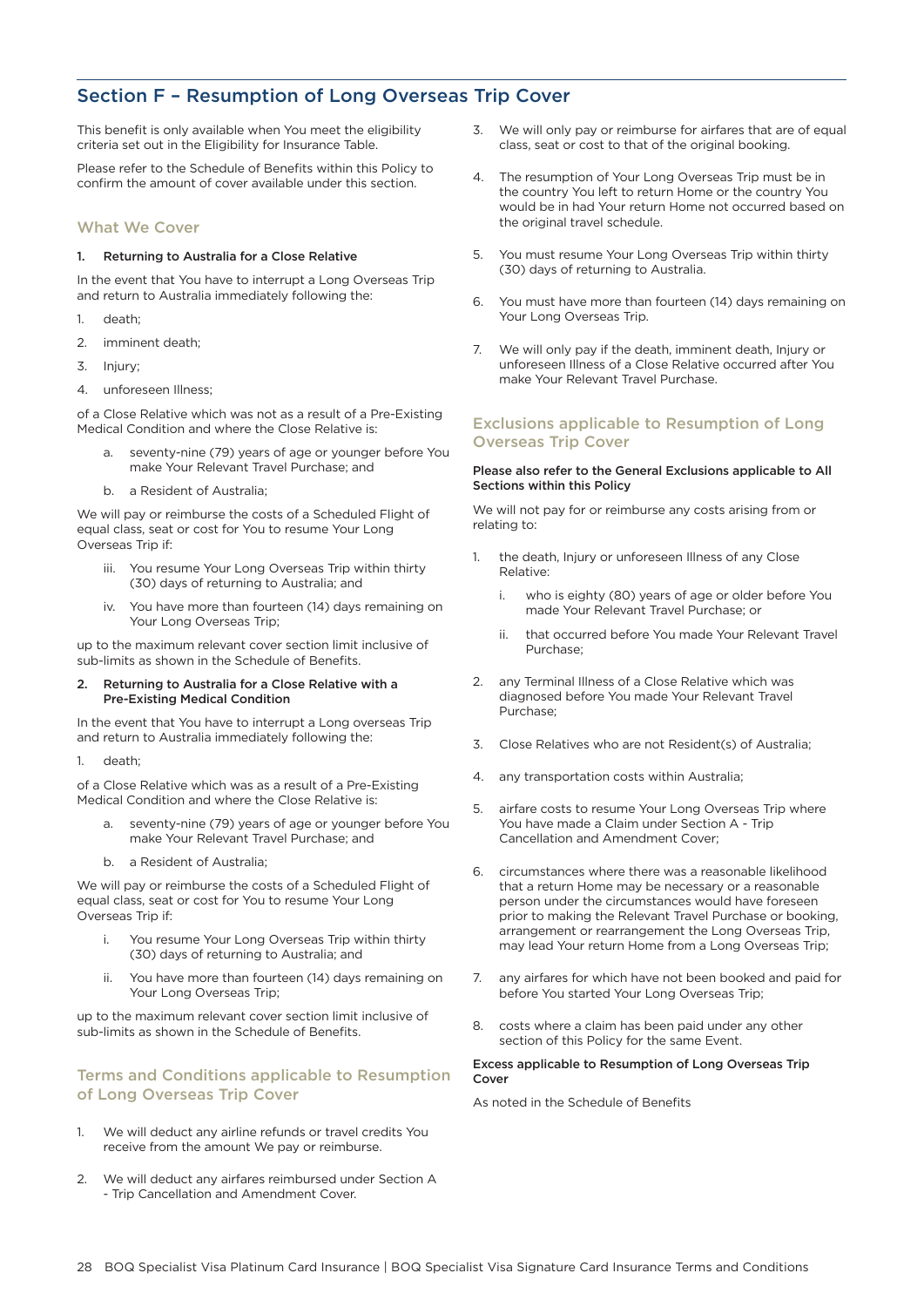# <span id="page-29-0"></span>Section G – Trip Delay Cover

This benefit is only available when You meet the eligibility criteria set out in the Eligibility for Insurance Table.

Please refer to the Schedule of Benefits within this Policy to confirm the amount of cover available under this section.

## What We Cover

## 1. Delayed, cancelled, overbooked or missed onward flight

If during Your Trip, Your Scheduled Flight is:

- delayed or cancelled for six (6) hours or more; or
- b. You are denied boarding of the aircraft due to over-booking, and no alternative flight is made available to You within six (6) hours of the scheduled departure time of such flight; or
- Your onward connecting Scheduled Flight is missed at the transfer point due to the late arrival of Your incoming connecting Scheduled Flight, and no alternative onward flight is made available to You within six (6) hours of the actual arrival time of the incoming flight;

We will reimburse You for additional hotel accommodation (room only) up to the maximum relevant cover section limit inclusive of sub-limits as shown in the Schedule of Benefits.

#### 2. Extended Delayed, cancelled, overbooked or missed onward flight

If You have a claim under 1) Delayed, cancelled, overbooked or missed onward flight (above), We will also reimburse You for additional accommodation expenses (room only) for each full 24-hour period that the delay continues beyond the initial six (6) hour delay up to the maximum relevant cover section limit inclusive of sub-limits as shown in the Schedule of Benefits.

#### 3. Delay of Personal Baggage checked-in on Scheduled Flight

If during Your Trip, Your accompanying Personal Baggage, which is checked in on the Scheduled Flight is not delivered to You by the airline provider within twelve (12) hours of Your arrival at the scheduled destination point that is not the airport You first departed from in Your Home State or Territory in Australia, We will reimburse You for the purchase of essential emergency clothing and toiletries which are required for use within the first twenty-four (24) hours of the Personal Baggage delay up to the maximum relevant cover section limit inclusive of sub-limits as shown in the Schedule of Benefits.

#### 4. Extended Delay of Personal Baggage checked-in on Scheduled Flight

If during Your Trip, Your accompanying Personal Baggage, which is checked in on the Scheduled Flight is not delivered to You by the airline provider upon Your arrival at the scheduled destination point that is not the airport You first departed from in Your Home State or Territory in Australia, We will reimburse You for the reasonable emergency purchase of essential clothing and toiletries for each additional twentyfours (24) hours after the initial (12) hours baggage delay, up to the maximum relevant cover section limit inclusive of sub-limits as shown in the Schedule of Benefits.

## 5. Delayed arrival to a Special Event

If during Your Overseas Return Trip, Your Scheduled Flight is delayed due to an unforeseeable circumstance outside Your control and as a result You would be unable to arrive in time for a Special Event, which cannot be delayed due to Your late arrival, We will pay reasonable additional expenses for the cost of alternative public transport to arrive at the Special Event, up to the maximum relevant cover section limit inclusive of sub-limits as shown in the Schedule of Benefits.

## Terms and Conditions applicable to Trip Delay Cover

- 1. In the event of a claim, You must provide Us with invoices and/or receipts.
- 2. Claims for lost or delayed luggage must be reported to the transport provider or carrier and a property irregularity report (such as a luggage incident report) obtained where reasonably possible. If a property irregularity report or incident report is not provided, You must provide evidence that You have taken reasonable steps to obtain a report, such as emails, call logs or other reasonable evidence. A copy of any property irregularity report obtained from the airline must be supplied to Us together with the following information:
	- a. full details of the flight (airline, flight numbers, departure airport, destination, scheduled flight times and arrival airport);
	- b. details of the delay or loss incurred; and
	- c. full details of expenses for which reimbursement is claimed.
- 3. We will deduct all credits, refunds and allowances provided or offered to You by the transport provider or carrier from the amount we pay or reimburse.

## Exclusions applicable to Trip Delay Cover

#### Please also refer to the General Exclusions applicable to All Sections within this Policy.

We will not pay for or reimburse any costs arising from or relating to:

- 1. the confiscation or requisition by any customs agency or other government authorities;
- 2. the purchase of clothing or toiletries that are not reasonably necessary for Your Trip;
- 3. any lost or delayed Personal Baggage where a property irregularity report (such as a luggage incident report) is not provided and where You are unable to provide evidence that You have taken reasonable steps to obtain one. Such evidence includes emails and call logs to the transport provider or other reasonable evidence;
- 4. Personal Baggage delay or extended Personal Baggage delay in the airport You first departed from in Your Home State or Territory in Australia;
- 5. any costs that relates to any other person for which You have paid for that is not a Covered Person;
- 6. where a claim has been paid under any other section of this Policy for the same Event.

#### Excess applicable to Trip Delay Cover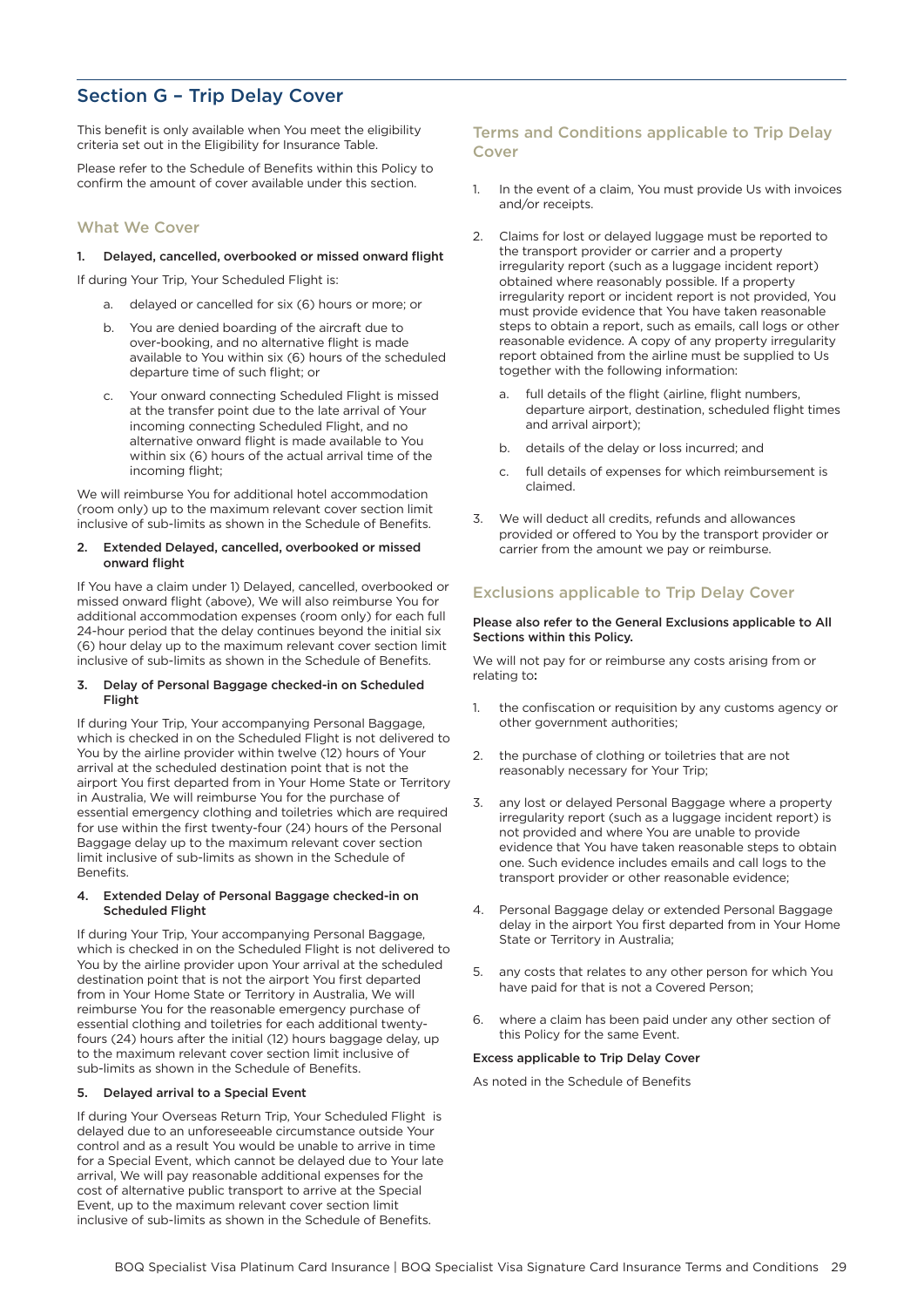# <span id="page-30-0"></span>Section H – Personal Baggage, Valuables, Money and Documents Cover

This benefit is only available when You meet the eligibility criteria set out in the Eligibility for Insurance Table.

Please refer to the Schedule of Benefits within this Policy to confirm the amount of cover available under this section.

## What We Cover

If during Your Trip, Your:

- 1. Personal Baggage, Valuables or Documents are accidentally damaged or destroyed; or
- 2. Personal Baggage, Valuables, Money or Documents are accidentally lost; or
- 3. Personal Baggage or Documents are lost or stolen when they have been checked in or stowed in the luggage hold of an airplane, ship, bus or train, where You had no access to that Personal Baggage until the end of the transport; or
- 4. Personal Baggage, Valuables, Money or Documents are lost or stolen when they have been stowed in a specially designated area (such as overhead compartment, luggage rack or hotel storage room) on an airplane, ship, bus or train transport or with an accommodation provider; or
- 5. Personal Baggage, Valuables, Money or Documents are stolen from Your locked accommodation (excluding motor vehicle accommodation) where the accommodation was reasonably able to be locked; or
- 6. Personal Baggage (excluding Valuables and Money) or Documents left Unattended are stolen from a motor vehicle, where:
	- a. items were locked out of sight in a Secure Area and
	- b. Forcible Entry has been used by an unauthorised person to gain entry to the vehicle and
	- c. evidence of such Forcible Entry is available; or
- 7. Personal Baggage, Valuables, Money or Documents which are:
	- a. carried by You; or
	- b. under Your observation and within three (3) metres of You

are stolen;

We will, after We deduct the Excess from Your claim, do one of the following:

- pay You the reasonable costs for the item to be repaired if it is practical and economic for the item to be repaired;
- If it is not practical and economic to repair the item, We will pay You to replace the item with the same or nearest type if the item is available (i.e. make and model);
- If the item cannot be repaired or replaced by You, We will pay You the lesser of:
- i. the depreciated (which includes wear and tear) value of the item; or
- the current replacement cost of the item:

up to the maximum relevant cover section limit inclusive of sub-limits as shown in the Schedule of Benefits.

Terms and Conditions applicable to Personal Baggage, Valuables, Money and Documents Cover

- 1. Any payment will be based on the item's depreciated value, repair cost (to the condition before the loss) or current replacement cost, as outlined directly above.
- 2. You must take all reasonable precautions for the safety and supervision of Your Personal Baggage, Valuables, Money and Documents.
- 3. Any claims to a Pair or Set, if You agree to surrender the undamaged item(s) of the Pair or Set to Us and We agree to accept them, We will pay You the current replacement cost of the entire Pair or Set. If you do not agree to surrender the undamaged items, We will only be liable for the value of that part of a Pair or Set which has been lost, stolen, damaged or destroyed. For example, if one earring is stolen We will only pay 50% of the cost of replacement earrings.
- 4. If We ask, You must send to Us any damaged or undamaged items and pay for postage.
- 5. Theft of Personal Baggage or Documents (excluding Valuables or Money) left Unattended in a motor vehicle is subject to the following:
	- a. items must be locked out of sight in a Secure Area, and
	- b. Forcible Entry must have been used by an unauthorised person to gain entry to the vehicle, and
	- c. evidence of such entry is available.
- 6. To support all claims, You must supply a copy of the item's purchase receipt or invoice or an alternative written or printed proof of the purchase price or value.
- 7. You must report loss, theft or criminal damage to the:
	- a. local police; or
	- b. appropriate issuing authority (in the case of Documents),

and a written report obtained where reasonably possible. If a written report is not provided, You must provide evidence that You have taken reasonable steps to report the loss, theft or criminal damage including details of the time and place You made the report, and the name and contact details of who You reported the loss, theft or criminal damage to (to the extent such details are within Your power to provide).

- 8. Claims for damaged items in transit must be reported to the carrier, tour, transport or accommodation provider and a written report obtained where reasonably possible. If a written report is not provided, You must provide evidence that You have taken reasonable steps to obtain a report, such as emails, call logs or other reasonable evidence to the travel or accommodation provider.
- 9. Benefits will not be payable under more than one section or benefit of this Policy as a result of one Event. We will, however, pay the benefit type with the highest benefit amount.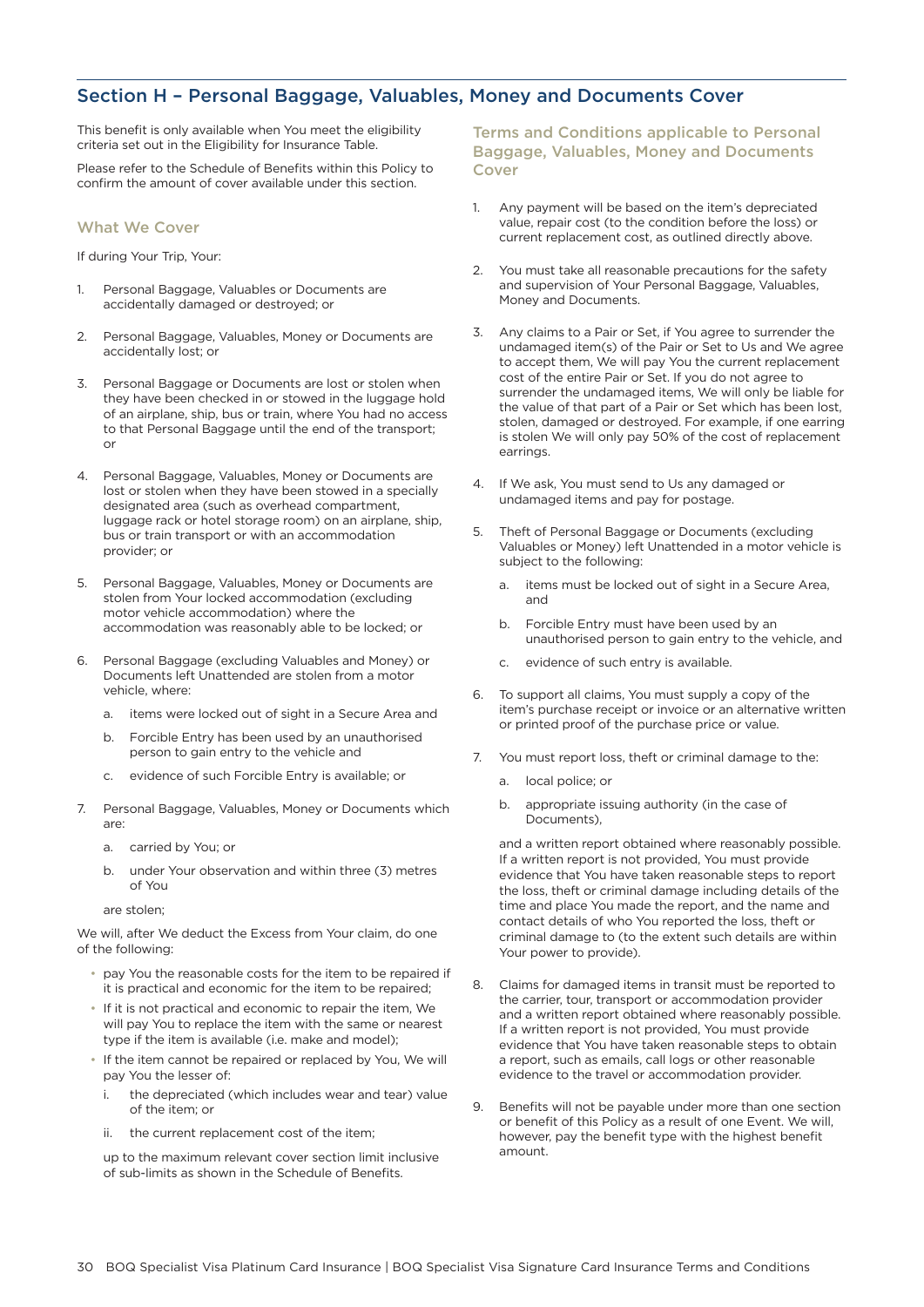## Depreciation applicable to Personal Baggage, Valuables, Money and Documents Cover

We will apply depreciation (wear and tear) in determining the value of Your Personal Baggage and Valuables as specified in the table below.

Depreciation considers an item's age, damage or change that is caused to an item when its being used normally. Depreciation will be calculated from the date of purchase of the item until the date of claimable Event, based on the original purchase price.

For example: If You purchased a Smartphone for \$1,000, went on a Trip and the Smartphone was stolen, We will calculate the number of months between the date You purchased Your Smartphone and the claimable Event date. Suppose the number of months is 6, We will calculate the depreciation as follows:

- Excess + purchase price deprecation = amount payable
- Number of months  $= 6$
- 6 multiplied by depreciation for Smartphone of 2.5% = 15%
- Depreciation: \$1,000 multiplied by 15% = \$150
- Amount payable for Your stolen Smartphone: (-250) +  $$1,000 - $150 = $600$

## Depreciation Table

| <b>Items</b>                      | <b>Deduction for</b><br>each month of<br>age of the item at<br>the time of Event | <b>Maximum</b><br><b>Applicable</b><br><b>Depreciation</b> |
|-----------------------------------|----------------------------------------------------------------------------------|------------------------------------------------------------|
| Electronic<br>equipment           | 2.5%                                                                             | 65%                                                        |
| Camera (including<br>accessories) | 2.5%                                                                             | 65%                                                        |
| Sunglasses                        | 1.5%                                                                             | 65%                                                        |
| Smartphone                        | 2.5%                                                                             | 65%                                                        |
| Laptop                            | 2.5%                                                                             | 65%                                                        |
| Jewellery                         | $O\%$                                                                            | $O\%$                                                      |
| Sports equipment                  | 2.0%                                                                             | 65%                                                        |
| Cosmetics                         | 2.5%                                                                             | 65%                                                        |
| Clothing                          | 1.9%                                                                             | 65%                                                        |
| Other personal<br>items           | 1.5%                                                                             | 65%                                                        |

## Exclusions applicable to Personal Baggage, Valuables, Money and Documents Cover

#### Please also refer to the General Exclusions applicable to All Sections within this Policy.

We will not pay for or reimburse any costs arising from or relating to:

- 1. any items loaned, hired or entrusted to You;
- 2. loss, theft, criminal damage where there is insufficient evidence that You have taken reasonable steps to report the incident to the local police or appropriate issuing authority (in the case of Documents). Such evidence includes details of the time and place You made the report, and the name and contact details of who You reported the loss, theft or criminal damage to (to the extent such details are within Your power to provide);
- 3. damaged items in transit where a written report from the carrier, tour, transport or accommodation provider is not provided and where You are unable to evidence that You have taken reasonable steps to obtain a written report from the carrier, tour, transport or accommodation provider. Such evidence includes emails and call logs to the carrier, tour, transport or accommodation provider or other reasonable evidence;
- 4. theft from a Travelling Companion, Close Relative or any person you have given consent to visit You, stay or travel with You;
- 5. electrical or mechanical breakdown of items;
- 6. items left Unattended in a Public Place (unless You have no option other than to leave the items Unattended due to an emergency medical, security or evacuation situation);
- 7. Valuables or Money left Unattended in a motor vehicle;
- 8. Personal Baggage or Documents left Unattended and which are stolen from a motor vehicle if the items have not been locked in the Secure Area (unless You have no option other than to leave the Personal Baggage or Documents Unattended due to an emergency medical, security or evacuation situation);
- 9. Valuables or Money within Your Personal Baggage checked in or stowed in the luggage hold of an airplane, ship, bus or train;
- 10. atmospheric or climatic conditions, wear and tear (damage that naturally and inevitably occurs as a result of normal wear or aging), vermin, insects, rodents or any process of cleaning, repairing, restoring or alteration;
- 11. any business goods or specialised equipment relating to a trade or profession;
- 12. the confiscation or destruction by order of any government or public authority;
- 13. any items sent under the provisions of any freight contract, postal, courier or similar service;
- 14. damage to fragile or brittle items unless caused by fire or resulting from an accident to an aircraft, sea vessel or motor vehicle;
- 15. any sporting equipment, bicycles, surfboards or waterborne craft (including their ancillary equipment) of any description. This exclusion does not apply while in the custody of a transport provider;
- 16. any drones;
- 17. any motor vehicle, motor vehicle accessories or parts, motorised or propelled vehicles such as scooters, electric bicycles or golf buggies;
- 18. shortages, errors, omissions, depreciation in value in respect of Money and Documents;
- 19. any bonds, coupons, gift cards, stamps, vouchers, warranties, pre-loaded or rechargeable cards including but not limited to phone, debit or stored value cards;
- 20. loss of Money or Valuables from Your accommodation unless evidence is available of unauthorised entry to Your accommodation for example: evidence of Forcible Entry, key entry recording or CCTV footage;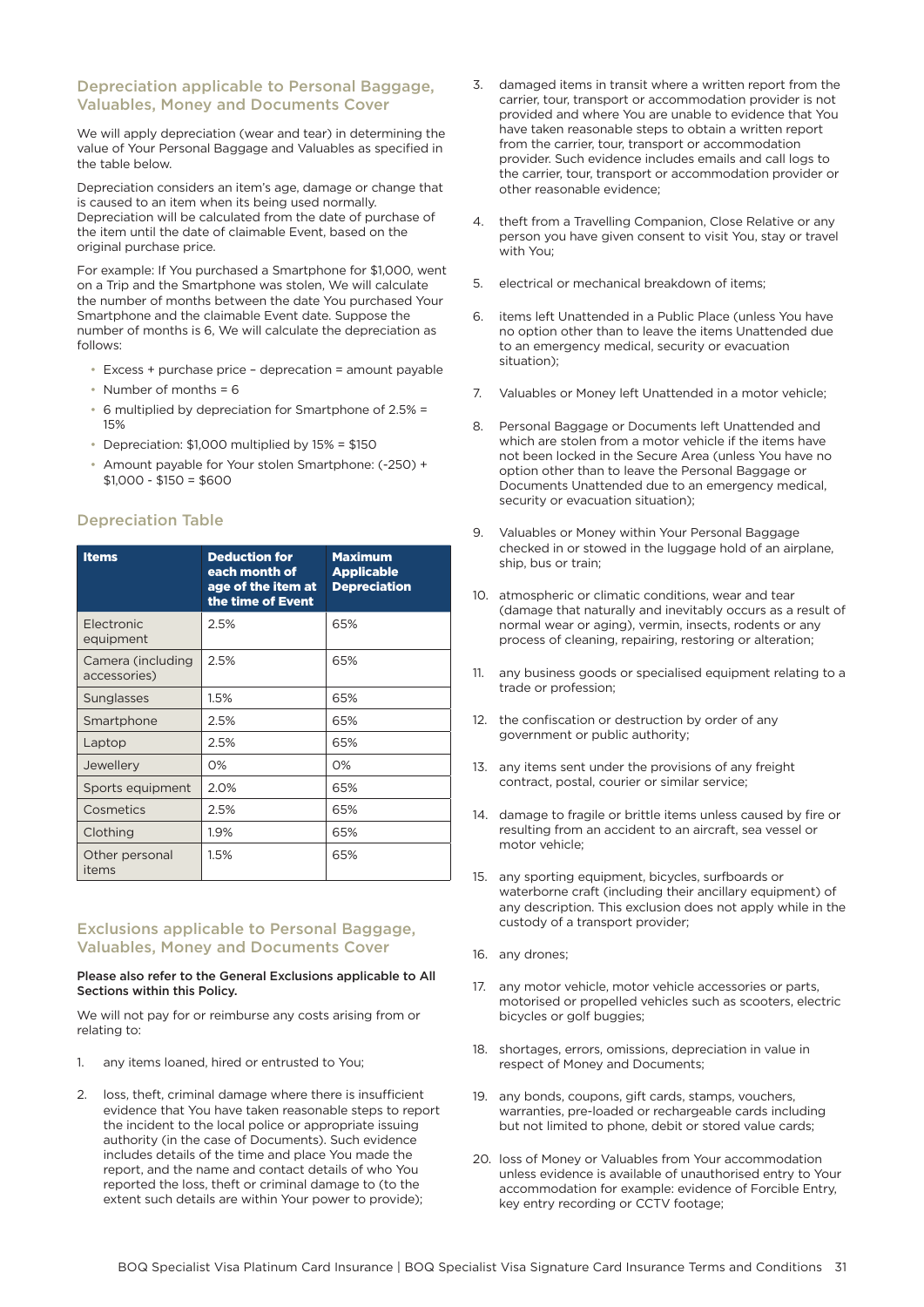- 21. any of the following: animals or plant life, antiques and historical artefacts, securities or documents of any kind other than those within the definition of Money and Documents, china, consumable or perishable items, contact or corneal lenses, dentures, glass, hearing aids, keys, musical instruments, pictures, photos;
- 22. costs where a claim has been paid under any other section of this Policy for the same Event;
- 23. lost or stolen cryptocurrency.

#### Excess applicable to Personal Baggage, Valuables, Money and Documents Cover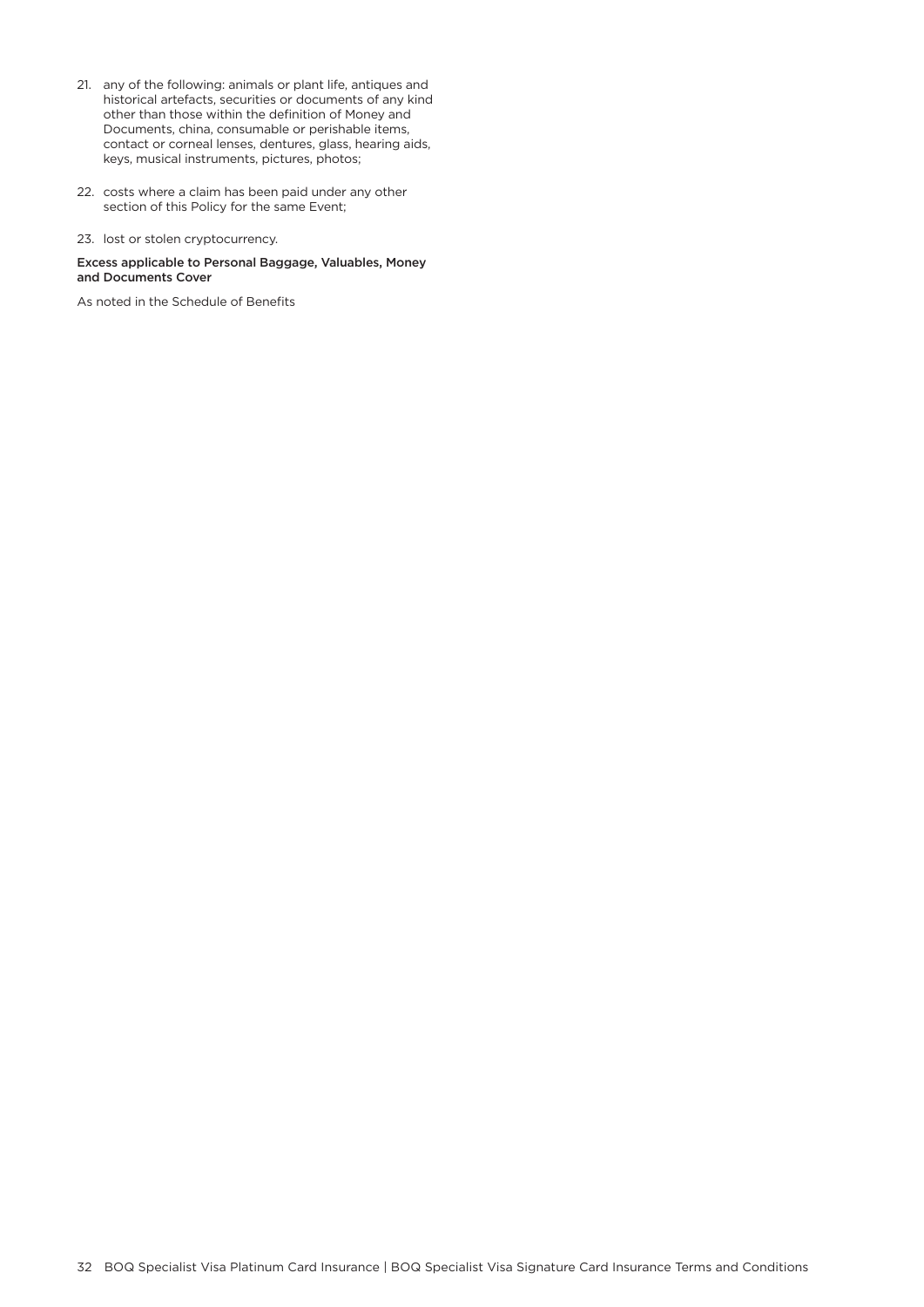# <span id="page-33-0"></span>Section I – Hijack Cover

This benefit is only available when You meet the eligibility criteria set out in the Eligibility for Insurance Table.

Please refer to the Schedule of Benefits within this Policy to confirm the amount of cover available under this section.

## What We Cover

If during Your Trip, Your Public Transport is Hijacked by persons using violence or threat of violence and You are detained in excess of 24 hours as a result of the Hijack, We will pay costs for:

- a. a return economy airfare; and
- b. extra accommodation (room-only) for each twentyfour (24) hour period;

for Your Close Relatives to travel to and stay at the location of the Hijacking, up to the maximum relevant cover section limit inclusive of sub-limits as shown in the Schedule of Benefits.

## Terms and Conditions applicable to Hijack Cover

- 1. Payment and cover start after the first twenty-four (24) hours from the time a government authority had been notified of the Hijacking.
- 2. We will not act as Your negotiator or intermediary or advise You or any person in dealing with the Hijackers.

## Exclusions applicable to Hijack Cover

#### Please also refer to the General Exclusions applicable to All Sections within this Policy.

We will not pay for or reimburse any costs arising from or relating to:

1. Hijacking from a member of Your family, Close Relative or Travelling Companion.

#### Excess applicable to Hijack Cover

As noted in the Schedule of Benefits

## Section J – Kidnap Cover

This benefit is only available when You meet the eligibility criteria set out in the Eligibility for Insurance Table.

Please refer to the Schedule of Benefits within this Policy to confirm the amount of cover available under this section.

### What We Cover

If during Your Trip, You are Kidnapped, We will pay costs for:

- a. a return economy airfare; and
- b. extra accommodation (room-only) for each twentyfour (24) hour period;

for Your Close Relatives to travel to and stay at the location of the Kidnapping, up to the maximum relevant cover section limit inclusive of sub-limits as shown in the Schedule of Benefits.

## Terms and Conditions applicable to Kidnap Cover

- 1. Payment and cover start after the first twenty-four (24) hours from the time a government authority had been notified of the Kidnapping.
- 2. We will not act as Your negotiator or intermediary or advise You or any person in dealing with the Kidnappers.

## Exclusions applicable to Kidnap Cover

Please also refer to the General Exclusions applicable to All Sections within this Policy.

We will not pay for or reimburse any costs arising from or relating to:

1. Kidnapping from a member of Your family, Close Relative or Travelling Companion.

#### Excess applicable to Kidnap Cover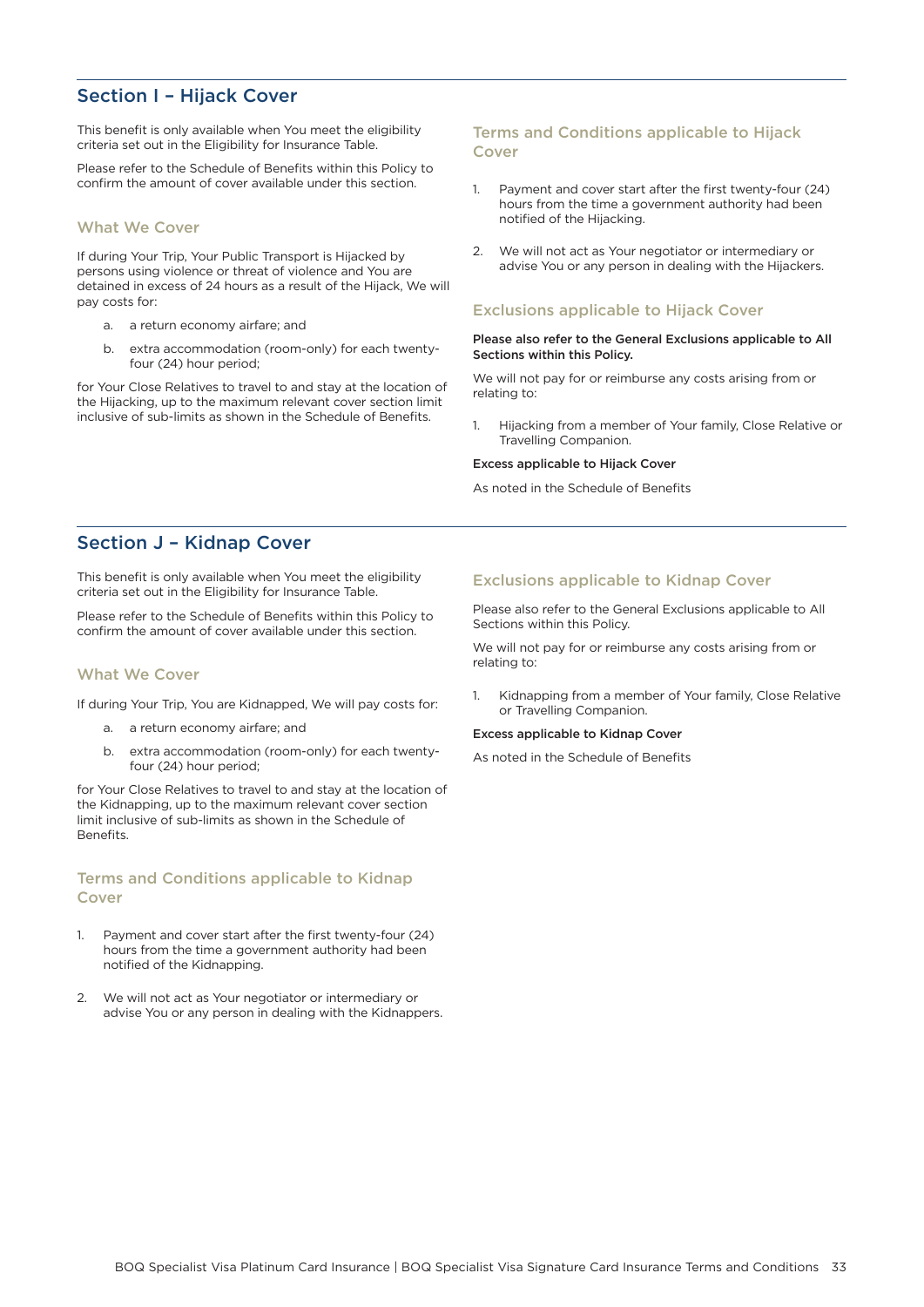# <span id="page-34-0"></span>Section K – Personal Liability Cover

This benefit is only available when You meet the eligibility criteria set out in the Eligibility for Insurance Table.

Please refer to the Schedule of Benefits within this Policy to confirm the amount of cover available under this section.

## What We Cover

If during Your Trip, You become unintentionally legally liable to pay compensation to someone (other than a member of Your family, a Close Relative or a Travelling Companion) as a result of:

- a. an Injury or death to that person; or
- b. accidental physical damage or loss to someone else's tangible property

We will pay or reimburse costs up to the maximum relevant cover section limit inclusive of sub-limits as shown in the Schedule of Benefits for:

- a. Your legal costs;
- b. damages that are recoverable from You;
- c. costs that are incurred with Our consent (which will not be unreasonably withheld or delayed);
- d. costs for legal representation at any coroner's inquest or fatal accident inquiry or in a court of summary jurisdiction.

## Terms and Conditions applicable to Personal Liability Cover

- 1. You must not admit liability, negotiate, make any promise, payment or settlement without Our prior written consent (which will not be unreasonably withheld, delayed or conditioned).
- 2. You must as soon as soon as reasonably possible once You receive them, send Us every letter, claim, writ, summons, process, notice of any prosecution or inquest that relates to, or may give rise to, liability.
- 3. We may at any time make full and final settlement of any claim at Our cost pursuant of this Personal Liability Cover. If We do so, We will have no further liability in respect of such Event or Events except for the payment of costs and expenses incurred prior to the date of settlement.
- 4. We may make any investigation We deem necessary.

## Exclusions applicable to Personal Liability Cover

#### Please also refer to the General Exclusions applicable to All Sections within this Policy.

We will not pay for or reimburse any costs arising from or relating to:

- 1. You intentionally incurring any liability;
- 2. Injury to any person who is a member of Your family, a Close Relative or Your Travelling Companion or under a contract of service or apprenticeship with You;
- 3. loss of or damage to any material property belonging to You or in Your care, custody or control or belonging to a member of Your family, a Close Relative or Your Travelling Companion or anyone under a contract of service or apprenticeship with You. This does not apply to loss of or damage to buildings and their contents temporarily occupied by You during a Trip;
- 4. liability You incur under a contract or agreement which you would not have in the absence of such contract or agreement;
- 5. any unlawful, wilful or malicious act by You and including any assault and/or battery committed by You;
- 6. aggravated, exemplary or punitive damages or the payment of any fine or penalty;
- 7. liability arising out of the transmission of a sexually transmittable disease or passing on an illness, virus or disease to another person;
- 8. liability arising directly or indirectly out of the ownership, possession, control or use by You or on Your behalf of:
	- a. mechanically propelled vehicles (including scooters), aircraft (including drones), hovercraft or watercraft (other than non-mechanically propelled watercraft less than ten (10) metres in length);
	- b. firearms;
	- c. animals (other than horses and domestic pets);
- 9. injury or loss of or damage to material property arising directly or indirectly from:
	- a. the ownership possession or occupation of land, immobile property or caravans other than as temporary accommodation in the course of a Trip;
	- b. the carrying on of any trade, business or profession;

10. liability arising from Excluded Sports and Activities.

Excess applicable to Personal Liability Cover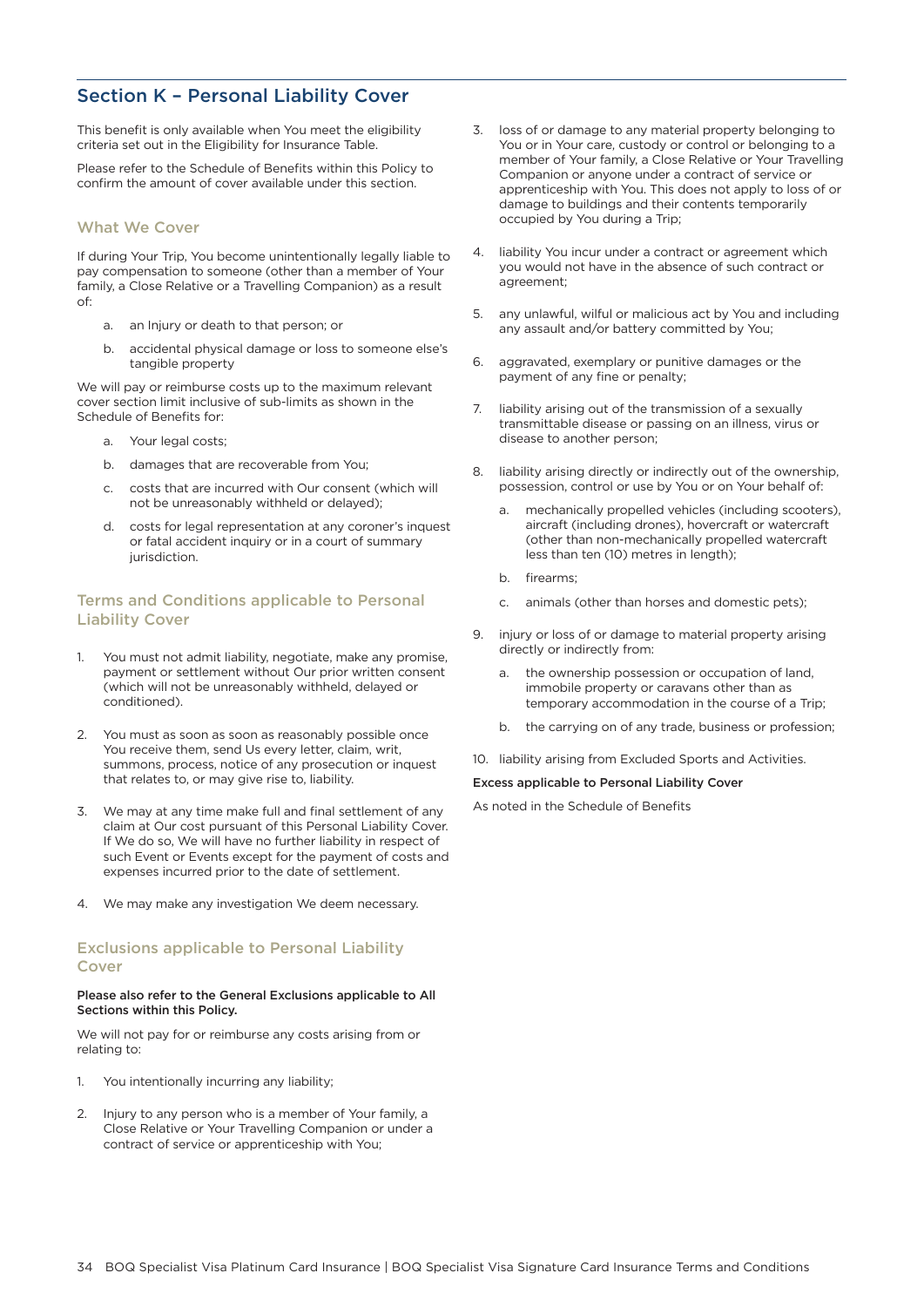# <span id="page-35-0"></span>Section L – Rental Vehicle Excess Cover

This benefit is only available when You meet the eligibility criteria set out in the Eligibility for Insurance Table.

Please refer to the Schedule of Benefits within this Policy to confirm the amount of cover available under this section.

## What We Cover

If during Your Trip, You hire a Rental Vehicle:

- a. for less than thirty (30) days; and
- pay for the comprehensive vehicle insurance option on the Rental Vehicle for the duration of the rental period; and

Your Rental Vehicle is:

- a. damaged in a motor vehicle collision; or
- b. damaged by fire; or
- c. maliciously damaged; or
- d. stolen;

whilst in Your control or custody, We will pay or reimburse You the lesser of:

- the Rental Vehicle Deductible You would be required to pay as part of the Rental Agreement; or
- ii. the Rental Vehicle damage;

that You become liable to pay under the Rental Agreement, up to the maximum relevant cover section limit inclusive of sub-limits as shown in the Schedule of Benefits.

## Terms and Conditions applicable to Rental Vehicle Excess Cover

- 1. You must be the nominated driver or specified driver under the Rental Agreement.
- 2. You must have a valid international driving licence or a driver's licence that permits You to legally drive the Rental Vehicle.
- 3. You must be twenty-one (21) years or older and under eighty (80) years when You first become eligible for this cover by meeting the criteria in the Eligibility for Insurance Table.
- 4. You have paid for comprehensive vehicle insurance on the Rental Vehicle for the duration of the rental period that is within Your Trip.
- 5. Cover will take effect from the time You take legal control of the Rental Vehicle and will cease at the time the Rental Company assumes control of the Rental Vehicle whether at its business location or elsewhere.
- 6. Claims will not be paid in respect of expenses to the extent that they are assumed, waived or paid by the Rental Company or its insurers.
- 7. In the event You have a claim, You must provide a copy of:
	- a. your Rental Agreement;
	- b. any incident report that was completed;
- 8. Losses will not be paid in respect of any property or expenses insured under another policy or any claim, which should be recoverable under any other insurance.

## Exclusions applicable to Rental Vehicle Excess Cover

#### Please also refer to the General Exclusions applicable to All Sections within this Policy.

We will not pay for or reimburse any costs arising from or relating to:

- 1. the rental of trucks, mini buses, buses, trailers, caravans, campervans, motorcycles, mopeds, motorbikes, motor homes, scooters or bicycles;
- 2. use of the Rental Vehicle in, or in training for, racing competitions, trials, rallies or speed testing;
- 3. operation of the Rental Vehicle in violation of the terms of the Rental Agreement;
- 4. where You are not a nominated driver or specified driver under the Rental Agreement;
- 5. where You do not have an appropriate and a valid driving licence giving You legal rights to drive;
- 6. anyone who is not a Covered Person;
- 7. damage sustained whilst driving on an un-sealed or private road;
- 8. any administration costs, petrol, loss of use penalties or fines;
- 9. atmospheric or climatic conditions, wear and tear (damage that naturally and inevitably occurs as a result of normal wear or aging), vermin, insects, rodents or any process of cleaning, repairing, restoring or alteration;
- 10. Any damage that results in You filling the vehicle with inappropriate petrol or diesel that is not specified by the manufacturer;
- 11. any pre-existing damage.

#### Excess applicable to Rental Vehicle Excess Cover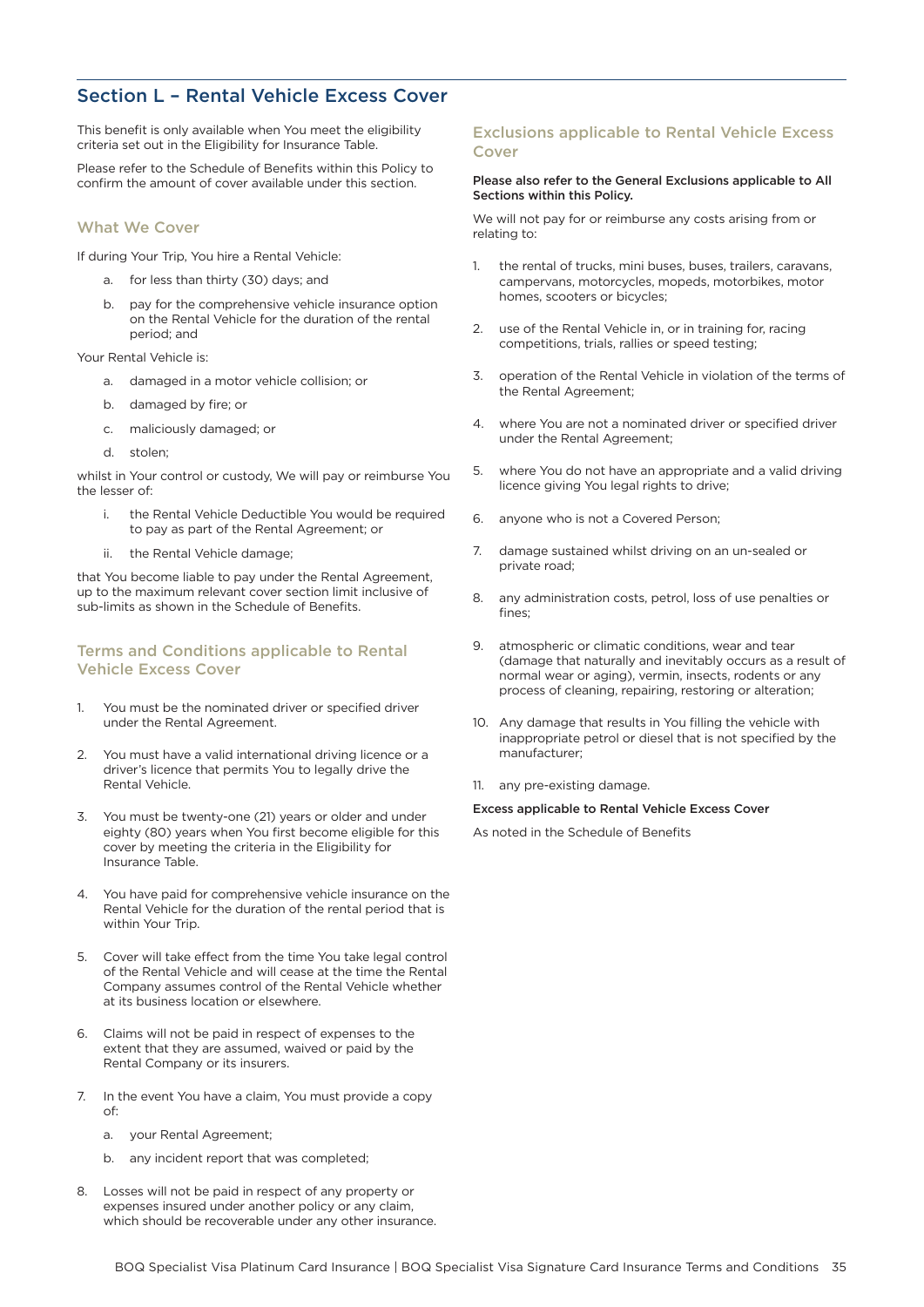# <span id="page-36-0"></span>Section M – Card Purchase Cover

This benefit is only available when You meet the eligibility criteria set out in the Eligibility for Insurance Table.

### What We Cover

### Theft or damage of an Eligible Item

If Your Eligible Item is stolen or accidentally damaged within ninety (90) days of purchase, We will:

- pay You the reasonable costs for the Eligible Item to be repaired if it is practical and economic for the Eligible Item to be repaired;
- If it is not practical and economic for You to have the Eligible Item repaired, We will reimburse You with the replacement amount not exceeding the original purchase price of the Eligible Item;

up to the maximum relevant cover section limit inclusive of sub-limits as shown in the Schedule of Benefits.

## Terms and Conditions applicable to Card Purchase Cover

- 1. Any claims to a Pair or Set, if You agree to surrender the undamaged item(s) of the Pair or Set to Us and We agree to accept them, We will pay You the current replacement cost of the entire Pair or Set. If You do not agree to surrender the undamaged items, We will only be liable for the value of that part of a Pair or Set which has been stolen, damaged or destroyed. For example, if one earring is stolen We will only pay 50% of the cost of replacement earrings.
- 2. An Eligible Item which is left Unattended in a Public Place and which is not subsequently recovered shall not constitute theft, unless You have no option other than to leave the Eligible Item Unattended due to an emergency medical, security or evacuation situation.
- 3. If You purchase the Eligible Item as a gift for someone else, You may request for Us to pay a valid claim directly to the recipient of the gift.
- 4. You must provide Us with copies of invoices and/or receipts relating to the Eligible Item purchase. Upon request, You must also provide Us with the damaged Eligible Item or receipt as proof of mailing/shipping.
- 5. Claims for theft must be reported to the local police and a written report obtained where reasonably possible. If a written report is not provided, You must provide evidence that You have taken reasonable steps to report the theft or criminal damage including details of the time and place You made the report, and the name and contact details of who You reported the theft or criminal damage to (to the extent such details are within Your power to provide).

## Exclusions applicable to Card Purchase Cover

#### Please also refer to the General Exclusions applicable to All Sections within this Policy.

We will not pay for or reimburse any costs arising from or relating to:

1. damage to an Eligible Item wilfully damaged by You;

- 2. claims for theft where there is insufficient evidence that You have taken reasonable steps to report the incident to the local police. Such evidence includes details of the time and place You made the report, and the name and contact details of who You reported the theft or criminal damage to (to the extent such details are within Your power to provide);
- 3. costs where a claim has been paid under any other section under this Policy for the same Event;
- 4. theft or accidental damage to an Eligible Item received as a gift:
- 5. items purchased in a business name or business owned or business related;
- 6. An Eligible Item which is left Unattended in a Public Place, unless You have no option other than to leave the Eligible Item Unattended due to an emergency medical, security or evacuation situation;
- 7. damage resulting from normal wear and tear (damage that naturally and inevitably occurs as a result of normal wear or aging) to an Eligible Item;
- 8. damage to an Eligible Item caused by product defects;
- 9. theft of or accidental damage to an Eligible Item left Unattended in a motor vehicle, except when:
	- the Eligible Item is locked out of sight in a Secure Area and Forcible Entry has been used by an unauthorised person to gain entry to the vehicle, and evidence of such Forcible Entry is available; or
	- ii. You have no option other than to leave the Eligible Item Unattended due to an emergency medical, security or evacuation situation;
- 10. theft of or damage to jewellery, watches, precious metals and gemstones in baggage unless carried on You;
- 11. theft of or damage to:
	- a. animals, living plants, perishable goods (including but not limited to food, drugs, fuel or oil);
	- b. software, operating systems or firmware;
	- c. cash, its equivalents, traveller's cheques, tickets or negotiable instruments;
	- d. a boat, automobiles, motorboats, airplanes or any other motorised vehicles and their integral parts and installed accessories;
	- e. second-hand, including antiques;
	- f. real estate or movable fixtures or fittings (including but not limited to dish washers and fixed air conditioners) which are, or are intended to form part of any home or real estate.

#### Excess applicable to Card Purchase Cover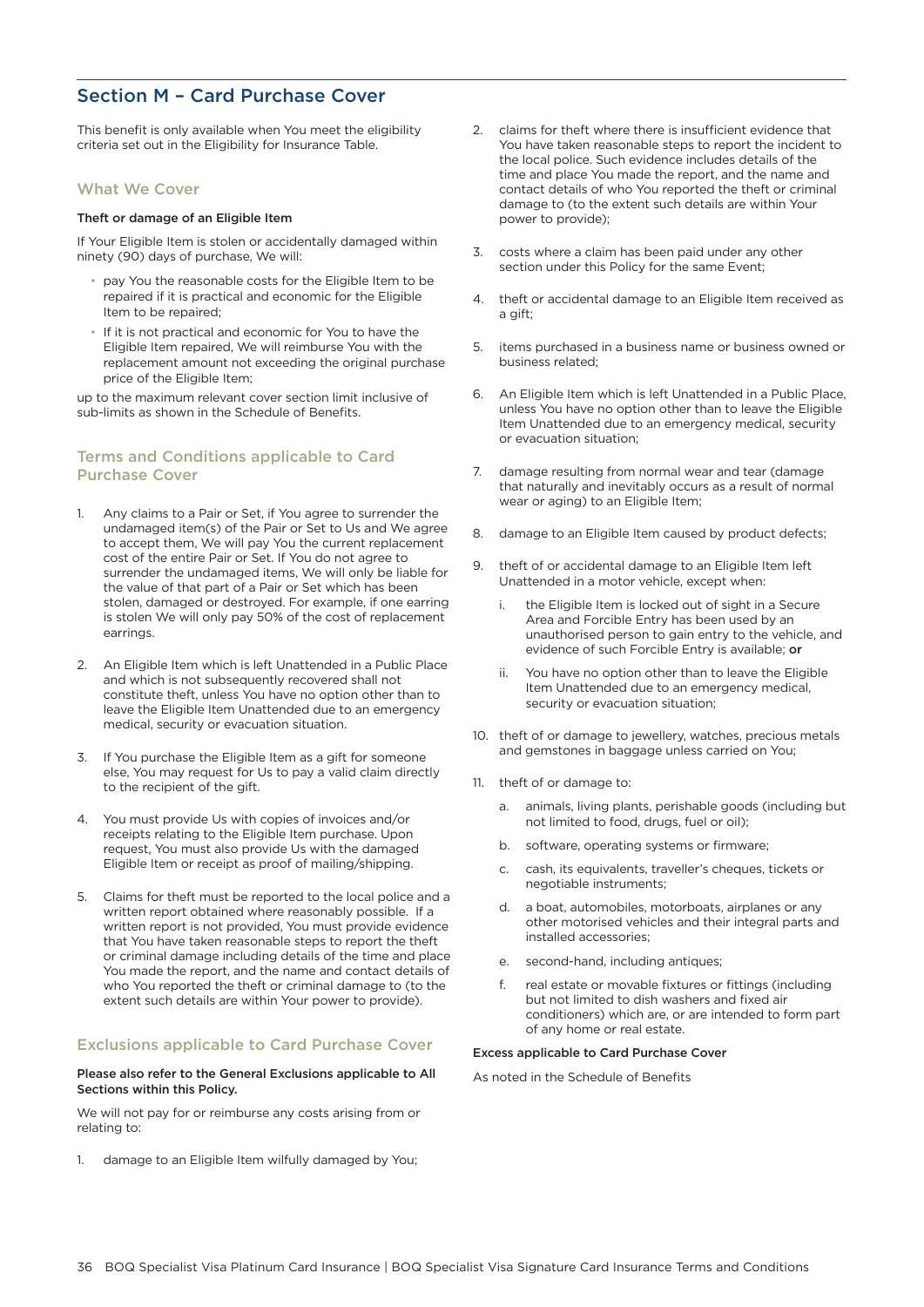# <span id="page-37-0"></span>Section N – Buyer's Advantage Cover

This benefit is only available when You meet the eligibility criteria set out in the Eligibility for Insurance Table.

#### Specific Definitions under Buyer's Advantage Cover

Original Warranty means a manufacturer's written warranty that does not exceed five (5) years and is applicable within Australia to the Eligible Item.

## What We Cover

If You make an Eligible Item purchase from a retailer, You will receive cover for the breakdown or defect of the Eligible Item purchased, provided that such breakdown or defect would have been covered by the Original Warranty and occurs between the date that the Original Warranty expired and the end of the buyer's advantage period (see table below).

Buyer's Advantage commences on expiry of the original manufacturer's warranty.

| <b>Where the Original</b><br><b>Warranty Period is:</b> | <b>The Buyer's Advantage Period is:</b>                           |
|---------------------------------------------------------|-------------------------------------------------------------------|
| 1 month                                                 | 1 month commencing at the end of<br>the Original Warranty Period  |
| 6 months                                                | 6 months commencing at the end<br>of the Original Warranty Period |
| $1 - 5$ years                                           | 1 Year commencing at the end of<br>the Original Warranty Period   |
|                                                         | No Cover                                                          |

We will, after We first deduct the applicable Excess from Your claim, do one of the following:

- pay You the reasonable costs to repair or rebuild the Eligible Item if it is practical and economic for the item to be repaired;
- if it is not practical and economic for You to have the Eligible Item repaired or rebuilt, We will pay You the lesser of the original purchase price or the replacement cost of the Eligible Item;

up to the maximum relevant cover section limit inclusive of sub-limits as shown in the Schedule of Benefits

## Terms and Conditions applicable to Buyer's Advantage Cover

- 1. You will need to provide a copy of the Original Warranty, the sales receipt and account statement showing the purchases as You need these in order to make a claim.
- 2. Claims to a Pair or Set, if You agree to surrender the undamaged item(s) of the Pair or Set to Us and We agree to accept them, We will pay You the current replacement cost of the entire Pair or Set. If You do not agree to surrender the undamaged items, We will only be liable for the value of that part of a Pair or Set which has been broken or is defective. For example, if one earring is damaged We will only pay 50% of the cost of replacement earrings.

## Exclusions applicable to Buyer's Advantage Cover

#### Please also refer to the General Exclusions applicable to All Sections within this Policy.

We will not pay for or reimburse any costs arising from or relating to:

- 1. any damage caused by a failure to take reasonable care in the circumstances to protect and maintain the Eligible Item against damage or to take reasonable care to mitigate any damage to the property;
- 2. any costs other than for parts and or labour costs resulting from a covered breakdown or defect;
- 3. any obligations, costs or losses beyond those set out in the Original Warranty;
- 4. any payments, costs, expenses or claims for bodily injury, property damage, consequential loss of damage, loss of profit, punitive damages or legal costs associated in any way with the product;
- 5. any costs for:
	- a. an Eligible Item purchased in a business name or business owned or business related;
	- b. a boat, automobiles, motorboats, airplanes or any other motorised vehicles and their integral parts and installed accessories;
	- c. second-hand, including antiques;
	- d. real estate or movable fixtures or fittings (including but not limited to dish washers and fixed air conditioners) which are, or are intended to form part of any home or real estate.

## Excess applicable to Buyer's Advantage Cover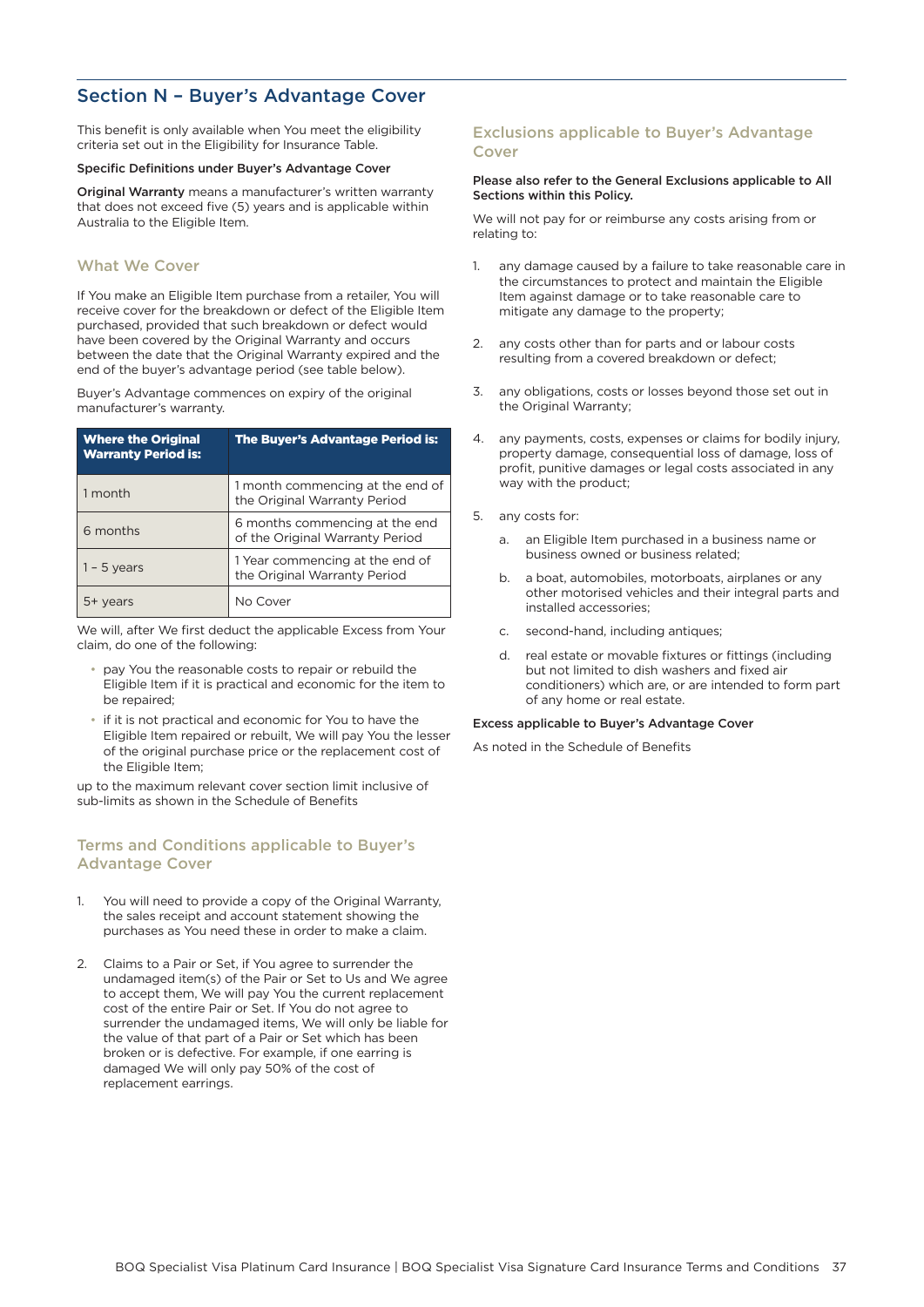# <span id="page-38-0"></span>General Exclusions Applicable to All Sections

We will not cover losses, pay or reimburse any costs, under any section of this Policy which are recoverable from any other source, or arising from:

- 1. circumstances when after You made Your Relevant Travel Purchase, You start a Trip against the following advice:
	- for an Overseas Return Trip: the Australian Federal Government or an Australian government agency (such as DFAT) have issued a travel advisory warning, advising You to 'Do Not Travel' or that borders are closed, for the destination You planned to travel to. Please refer to who.int, smartraveller.gov.au, dfat.gov. au or other government sites for further information. This exclusion applies even if You have been granted a travel exemption by an Australian State or Territory, the Australian Federal Government or an Australian government agency (such as DFAT) to travel;
	- ii. for a Domestic Return Trip: an Australian State or Territory Government or government agency have issued an official written statement advising You not to travel to Your destination, or that borders are closed for the destination You have planned to travel to. This exclusion applies even if You have been granted a travel exemption by an Australian State or Territory, the Australian Federal Government or an Australian government agency (such as DFAT) to travel;
	- iii. when a Doctor has deemed You unfit to travel;
- 2. You or any other person having a change of mind and deciding not to start a Trip, continue with the Trip or any other disinclination to travel;
- 3. any Pre-existing Medical Conditions (except under Section F - Resumption of Long Overseas Trip Cover, 2 - Returning to Australia for a Close Relative with a Pre-Existing Medical Condition);
- 4. You, a Travelling Companion's or Close Relative's Terminal Illness which was diagnosed before You made Your Relevant Travel Purchase;
- 5. where You:
	- a. are eighty (80) years of age or older before You make Your Relevant Travel Purchase; and/or
	- b. have not started and ended Your Trip from Australia; and/or
	- c. are not a Resident of Australia;
- 6. any Trip undertaken by a Spouse or Dependent Child who is not travelling with the Card Member or Additional Card Member on each part of the Trip;
- 7. any costs arising directly from You being unfit to travel if You knew, or a reasonable person in Your circumstances would have known, that You were unfit to travel whether or not You had sought medical advice;
- 8. a Domestic Return Trip where You do not stay at the destination for at least one (1) night and/or that is less than 150-kilometre radius from Your Home;
- 9. any One-Way Trip where You are unable to provide reasonable evidence of Your intention to return to Your Home or Your Work. Such evidence may include providing copies of a return ticket, itinerary or schedule, return transfer or accommodation bookings, confirmation of return to Work dates;
- 10. being under the influence of alcohol, whilst operating a motor vehicle, where You have a recorded blood alcohol concentration (BAC) greater than the limit prescribed by the applicable governing authority or at all other times having recorded a blood alcohol concentration (BAC) greater than 0.10%;
- 11. taking of any drug, medication, narcotic or hallucinogen, unless as prescribed by a Doctor and taken in accordance with the prescription and doctors' advice but is not for the treatment of addiction to illegal drugs;
- 12. Your intentionally self-inflicted injury, suicide, selfdestruction or any attempt thereof;
- 13. Your participation, involvement or taking part in Excluded Sports and Activities while on a Trip;
- 14. any costs where You are participating in a sporting event where any participant receives, or is eligible to receive, an appearance fee, wage, salary or prize money in excess of \$1,000. Participation includes training for, coaching or otherwise competing in that sporting event;
- 15. travel into hazardous work sites (e.g. underwater, mines, construction sites, oilrigs, etc.);
- 16. any costs with respect to Cuba;
- 17. declared or undeclared war or any act thereof; however, any act committed by an agent of any government, party or faction engaged in war, hostilities or other warlike operations provided such agent is acting secretly and not in connection with any operation of armed forces (whether military, naval, or air forces) in the country where the injury occurs shall not be deemed an act of war;
- 18. service in the armed forces (military, naval or air service of any country) except Australia where cover applies for Cancellation, Curtailment or Trip Change under Section A – Trip Cancellation and Amendment Cover (specified Event number 4);
- 19. participation in any military or emergency services such as police or fire-fighting;
- 20. activities undertaken as an operator or crew member of any transport provider;
- 21. flying in military aircraft or any aircraft which requires special permits or waivers;
- 22. commission of or attempt to commit an illegal act by or on behalf of You or Your beneficiaries. This exclusion does not apply to any Covered Person who is not the perpetrator of any such illegal act, or who did not know of or condone any such act;
- 23. direct or indirect, actual, alleged or threatened discharge, dispersal, seepage, migration, escape, release of or exposure to any hazardous biological, chemical, nuclear or radioactive material, gas, matter or contamination;
- 24. the refusal, failure or inability of any person, company or organisation, including but not limited to a travel agent, tour operator, accommodation provider, airline or other carrier, vehicle rental agency or any other travel or tourism services provider to provide services or accommodation due to their Insolvency or the Insolvency of any person, company or organisation they deal with;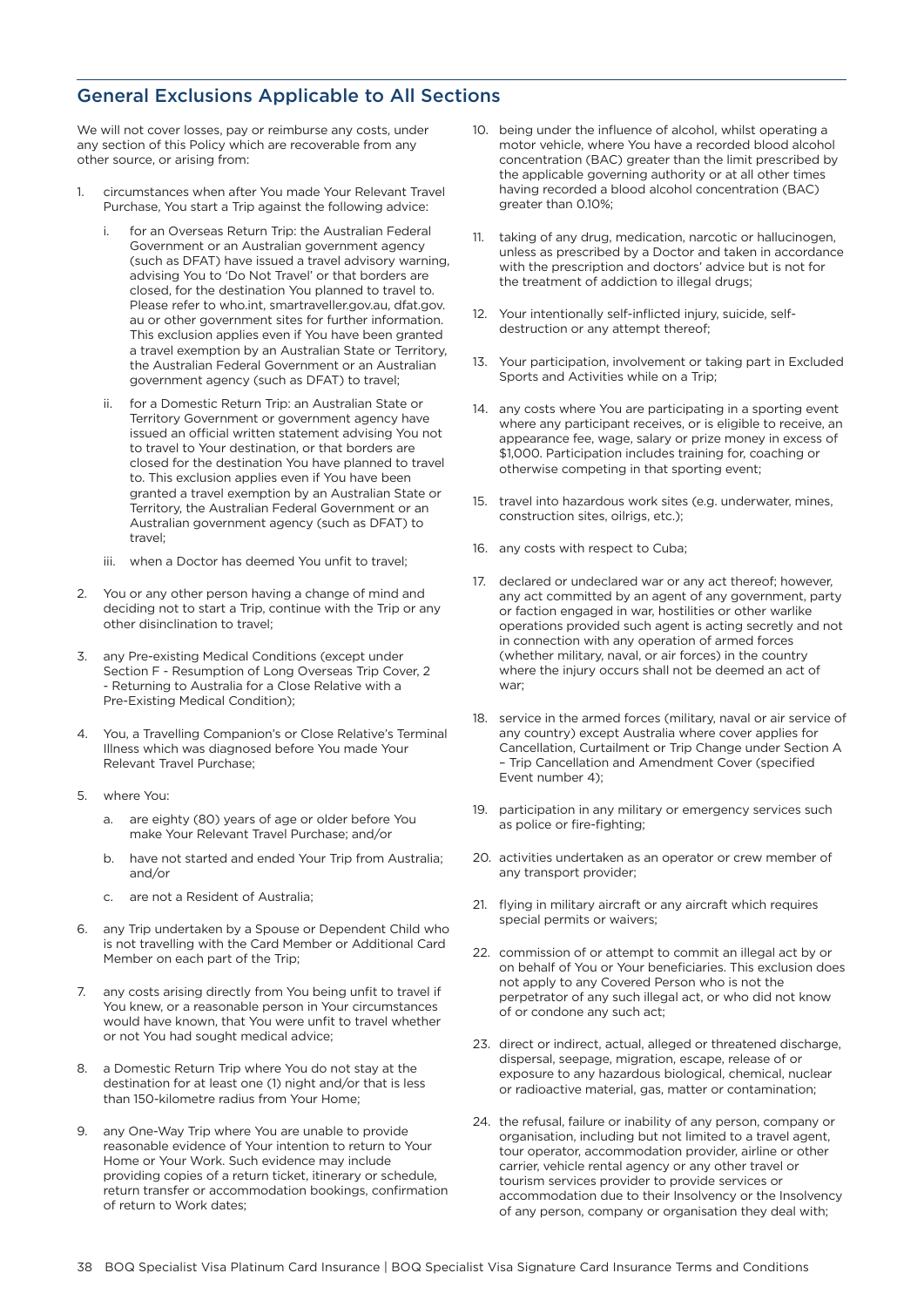- 25. an act of Terrorism except for when such Event occurs under the following cover in Sections; B - Overseas Medical Emergency Expenses Cover, I - Hijack Cover or J - Kidnap Cover of this Policy;
- 26. any loss of enjoyment or any financial loss not specifically covered within this Policy;
- 27. any loss which is recoverable by compensation under any other workers compensation act, transport accident laws or any other similar legislation or by Government sponsored fund, plan, medical benefit scheme required to be affected by or under a law;
- 28. an epidemic, pandemic or outbreak of an infectious disease or virus or any derivative or mutation of such viruses (or arising directly or indirectly from these) or the threat, or perceived threat, of any of these;
- 29. any costs in relation to You being required to be quarantined;
- 30. You riding a motorcycle:
	- a. without wearing a helmet (either as the driver or a passenger);
	- b. as the driver without being licensed in both Australia and the country of travel to drive such a motorcycle; or
	- c. whilst You are racing or participating in a professional capacity or motocross;
- 31. pregnancy in the following circumstances:
	- a. any past medical condition(s) relating to a previous pregnancy or if You have experienced pregnancy complications prior to You making Your Relevant Travel Purchase;
	- b. for any costs under Section B Overseas Medical Emergency Expenses Cover after the end of the 23rd week of Your pregnancy, which is calculated from the last known date of Your menstrual period or calculated from staging ultrasound and is not otherwise excluded within this Policy;
	- c. for any costs under Section B Overseas Medical Emergency Expenses Cover arising from childbirth or the health of a newborn child. This exclusion applies irrespective of the stage of pregnancy at which the child is born. Meaning a newborn (whether premature or otherwise) is not considered a Covered Person under the Policy if the child was born on the Trip;
	- d. for any costs under Section B Overseas Medical Emergency Expenses Cover arising from or relating to an abortion, unless this is to save life of the mother following an Injury or Illness;
	- e. for any costs under Section B Overseas Medical Emergency Expenses Cover arising from fertility treatment or treatment associated with an assisted reproduction program including but not limited to, in vitro fertilisation (IVF);
- 32. Treatment from, or medical advice given, by a doctor or dentist who is You or Your Close Relative except in a life-threatening emergency.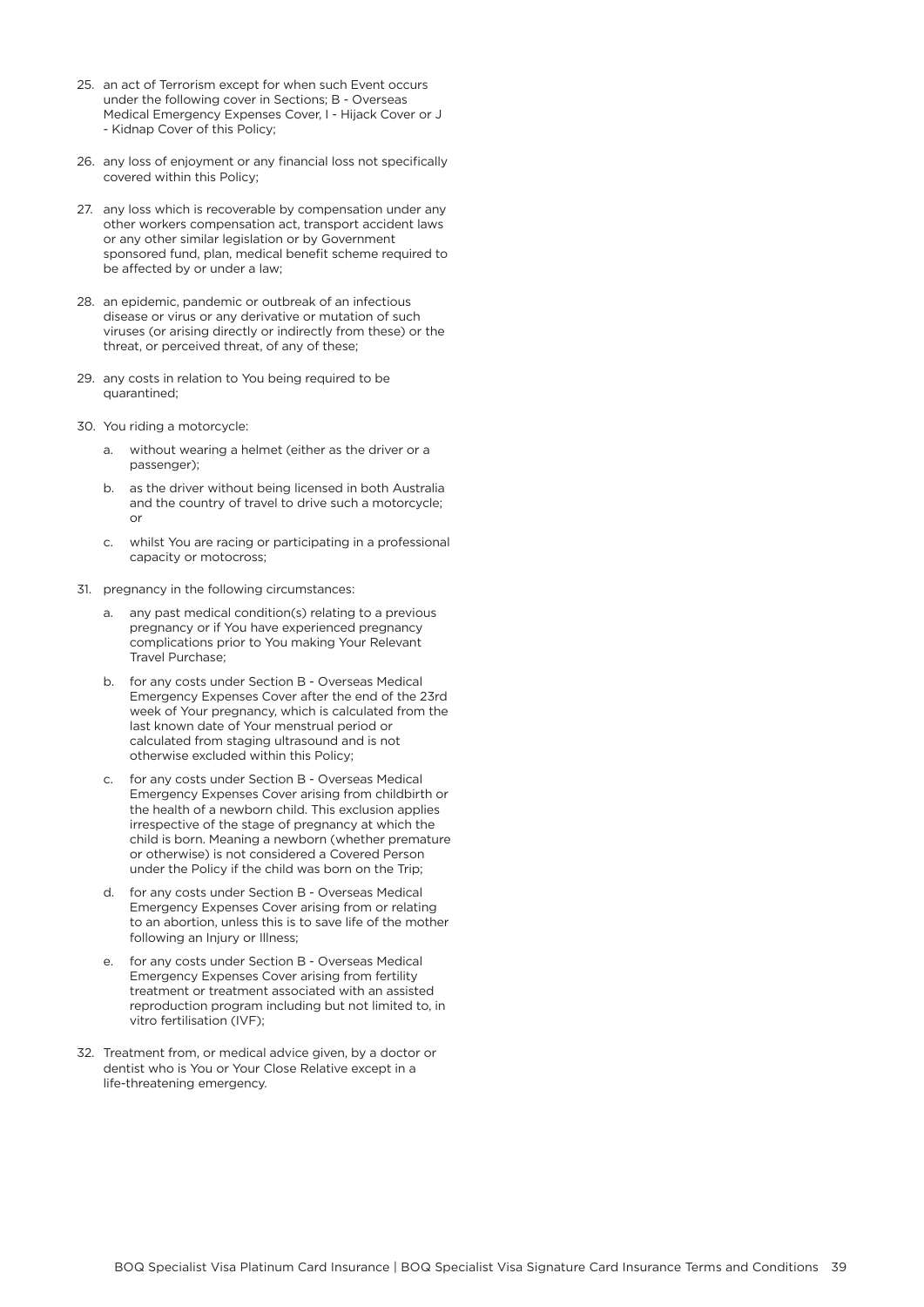# <span id="page-40-0"></span>How do I make a claim?

Overseas emergency – Call Chubb Assistance on +61 2 8907 5642.

Non-emergency – Making a claim is quick and easy: in 4 steps You can submit Your claim online by visiting the Chubb Claims Centre www.chubbclaims.com.au

#### What will I need to submit a claim online?

You (or Your representative) will need to provide:

- 1. The Policy number as shown in this Policy, which enables Us to verify Your Policy details.
- 2. Your email address.
- 3. Your contact information, which allows Us to give You real-time updates on Your claim status or contact You for additional information.
- 4. Supporting documents. The documents reasonably required vary based on claim type, but may include any relevant:
	- medical or doctors' reports;
	- receipts or other proof of expenses;
	- proof of earnings that are being claimed;
	- reports that have been obtained from the police, accommodation provider or transport provider (including an airline) about the loss, theft or damage;
	- product warranties or bank statements;
	- photographs or quotes. Please attach these to Your online submission to expedite assessment;
	- additional evidence that We may reasonably request to enable Us to assess Your claim; and
	- Intended payee information, which allows Us to quickly make approved payments.

## What should I do before I submit a claim?

- 1. Take all reasonable steps to mitigate any further losses or unreasonable and unnecessary expenses, including notifying Chubb Assistance as soon as practically possible, if You are admitted to hospital or You anticipate medical or additional accommodation or travel expenses;
- Claims for loss, theft or criminal damage must be reported to the local police and a written report obtained where reasonably possible. If a written report is not provided, You must provide evidence that You have taken re asonable steps to report the loss, theft or criminal damage including details of the time and place You made the report, and the name and contact details of who You reported the loss, theft or criminal damage to (to the extent such details are within your power to provide).

#### When should I notify Chubb of my claim?

You should advise Us as soon as possible of an occurrence or an Event which could lead to a claim, or within thirty (30) days of the Event taking place which gives rise to a claim, or as soon as reasonably practical.

#### Will I need to undertake a medical examination?

If required and to enable Us to confirm if some of the benefits sections within the Policy respond or continue to respond to an Event, We may need to arrange for You to undertake a medical examination at Our expense when and as often as We may reasonably require.

#### Can I claim under this Policy if I can claim for the same expense under another insurance Policy e.g. my private health insurance?

If You wish to submit Your claim under this Policy, please advise Us if You have already made a claim under any other insurance policies or tell Us if You have any insurance policies in place which might respond to Your loss. As a general rule, the amount You can recover for Your expenses under this Policy or any other policies cannot exceed Your expenses.

#### Can I claim expenses that I have incurred in obtaining evidence to submit with my claim?

No, expenses incurred by You in obtaining evidence for Us to assess Your claim cannot be claimed as an expense under this Policy. These expenses are payable by You.

#### Can I admit liability if an Event occurs which may give rise to a claim?

No, You (or Your legal representative) should not make any offer, promise of payment or admit any liability without written consent from Us (where such consent will not be unreasonably withheld or delayed. You should request the claim against You be put in writing.

#### Do I need to help Chubb make recoveries for any amounts paid under the Policy?

Yes, You may need to help Us to make recoveries of any amounts that We pay You under Your Policy. We have the right to sue under any other party in Your name to recover money payable or paid under the Policy, or to choose to defend any action brought against You. You must provide reasonable assistance to Us in this regard.

#### How long will it take for my claim to be assessed?

Once all evidence to support Your claim has been submitted, if We approve Your claim, We will settle Your claim within five (5) business days.

#### If my claim is approved, how long will it take for me to receive payment?

Once We have approved Your claim, if there is an associated payment due to You, We will issue the payment within five (5) business days.

#### If I die, will my estate be able to claim under the Policy?

Yes, if Your Policy provides cover in the event of Your death, Your estate will be able to make a claim under the Policy.

#### I don't have internet access / an email address to submit my claim online; can I still submit a claim?

Yes, however this may increase the time taken to assess Your claim. You can call Us on 1800 803 548 to request a claim form to be mailed out to You which can then be mailed back to Us. Hours of operation: 8:30am to 5pm Monday to Friday.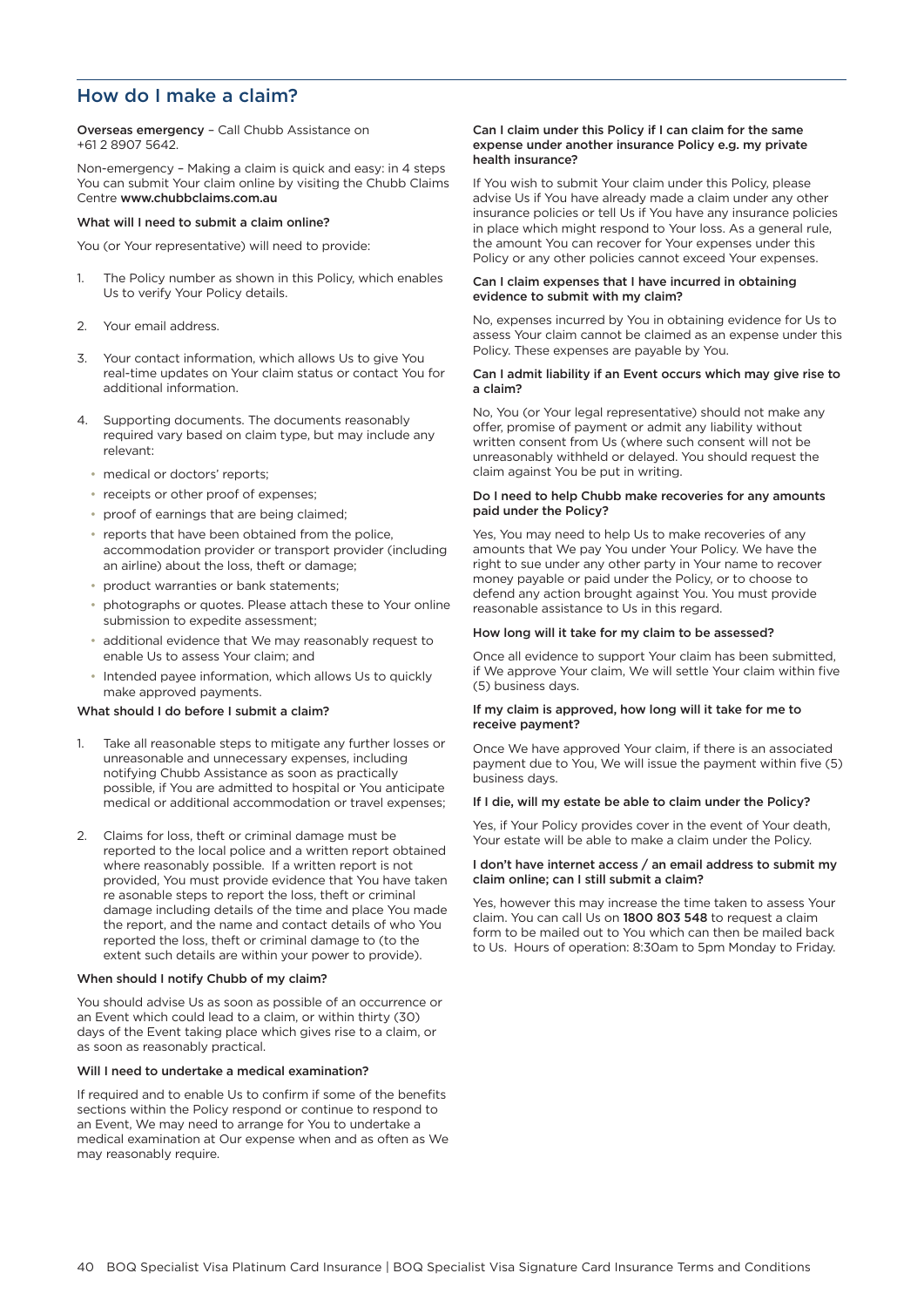## <span id="page-41-0"></span>Privacy Statement

In this Statement "We", "Our" and "Us" means Chubb Insurance Australia Limited (Chubb).

"BOQ Specialist" means BOQ Specialist - a division of Bank of Queensland Limited ABN 32 009 656 740

AFSL and Australian credit licence No. 244616 of Level 22, 2 Chifley Square, Sydney,

NSW 2000 (BOQ Specialist), its subsidiaries and affiliates.

"You" and "Your" refers to Our customers and prospective customers as well as those who use Our website.

This Statement is a summary of Our Privacy Policy and provides an overview of how We collect, disclose and handle Your Personal Information. It also tells you about how we exchange Personal Information with BOQ Specialist. Our Privacy Policy may change from time to time and where this occurs, the updated Privacy Policy will be posted to [Our](https://www.chubb.com/au-en/footer/privacy.html)  [website](https://www.chubb.com/au-en/footer/privacy.html).

Chubb is committed to protecting Your privacy. Chubb collects, uses and retains Your Personal Information in accordance with the requirement of the Privacy Act 1988 (Cth) and the Australian Privacy Principles (APPs), as amended or replaced from time-to-time.

## Why We collect Your Personal Information

The primary purpose for Our collection and use of Your Personal Information is to enable Us to provide insurance services to You.

Sometimes, We may use Your Personal Information for Our marketing campaigns and research, in relation to new products, services or information that may be of interest to You.

## How We obtain Your Personal Information

We collect Your Personal Information (which may include sensitive information) at various points including, but not limited to, when You are applying for, changing or renewing an insurance policy with Us or when We are processing a claim. Personal Information is usually obtained directly from You, but sometimes via a third party such an insurance intermediary or Your employer (e.g. in the case of a group insurance policy). Please refer to Our Privacy Policy for further details.

When information is provided to Us via a third party We use that information on the basis that You have consented or would reasonably expect Us to collect Your Personal Information in this way. We take reasonable steps to ensure that You have been made aware of how We handle Your Personal Information.

## When do We disclose Your Personal Information?

We may disclose the information We collect to third parties, including:

- the policyholder (where the insured person is not the policyholder, i.e., group policies);
- service providers engaged by Us to carry out certain business activities on Our behalf (such as claims assessors, call centres in Australia, online marketing agency, etc);
- intermediaries and service providers engaged by You (such as current or previous brokers, travel agencies and airlines);
- government agencies (where We are required to by law);
- other entities within the Chubb group of companies such as the regional head offices of Chubb located in Singapore, UK or USA (Chubb Group of Companies); and

• third parties with whom We (or the Chubb Group of Companies) have sub-contracted to provide a specific service for Us, which may be located outside of Australia (such as in the Philippines or USA). These entities and their locations may change from time-to-time. Please contact Us, if You would like a full list of the countries in which these third parties are located.

In the circumstances where We disclose Personal Information to the Chubb Group of Companies, third parties or third parties outside Australia We take steps to protect Personal Information against unauthorised disclosure, misuse or loss.

## Exchanging Personal Information with BOQ **Specialist**

BOQ Specialist is the holder of the Group Policy under which Your Card insurance benefits are provided. We may share and receive Personal Information from BOQ Specialist in order to manage and administer the Group Policy and insurance benefits, manage and pay claims, resolve complaints, manage litigation, respond to requests from third parties (including regulators and media), and to develop and improve our products and customer service. BOQ Specialist handles all Personal Information strictly in accordance with the Terms & Conditions and Privacy Statement applicable to your BOQ Specialist Card.

## Your decision to provide Your Personal Information

In dealing with Us, You agree to Us using and disclosing Your Personal Information, which will be stored, used and disclosed by Us as set out in this Privacy Statement and Our Privacy Policy.

### Access to and correction of Your Personal Information

Please contact Our customer relations team on 1800 815 675 or email [CustomerService.AUNZ@chubb.com](mailto:CustomerService.AUNZ@chubb.com) if You would like:

- a copy of Our Privacy Policy, or
- to cease to receive marketing offers from Us or persons with whom We have an association.

To request access to, update or correct Your Personal Information held by Chubb, please complete this [Personal](https://www.chubb.com/content/dam/chubb-sites/chubb-com/au-en/footer/privacy/documents/pdf/2014-03-05-personal-information-request-form.pdf)  [Information request form](https://www.chubb.com/content/dam/chubb-sites/chubb-com/au-en/footer/privacy/documents/pdf/2014-03-05-personal-information-request-form.pdf) and return to:

Email: [CustomerService.AUNZ@chubb.com](mailto:CustomerService.AUNZ@chubb.com) Fax: + 61 2 9335 3467 Address: GPO Box 4907 Sydney NSW 2001

## How to Make a Complaint

If You have a complaint or would like more information about how We manage Your Personal Information, please review Our [Privacy Policy](https://www.chubb.com/content/dam/chubb-sites/chubb-com/au-en/footer/privacy/documents/pdf/chubb-insurance-australia-limited-privacy-policy-2017_01.pdf) for more details, or contact:

Privacy Officer Chubb Insurance Australia Limited GPO Box 4907 Sydney NSW 2001 +61 2 9335 3200 [Privacy.AU@chubb.com.](mailto:Privacy.AU@chubb.com)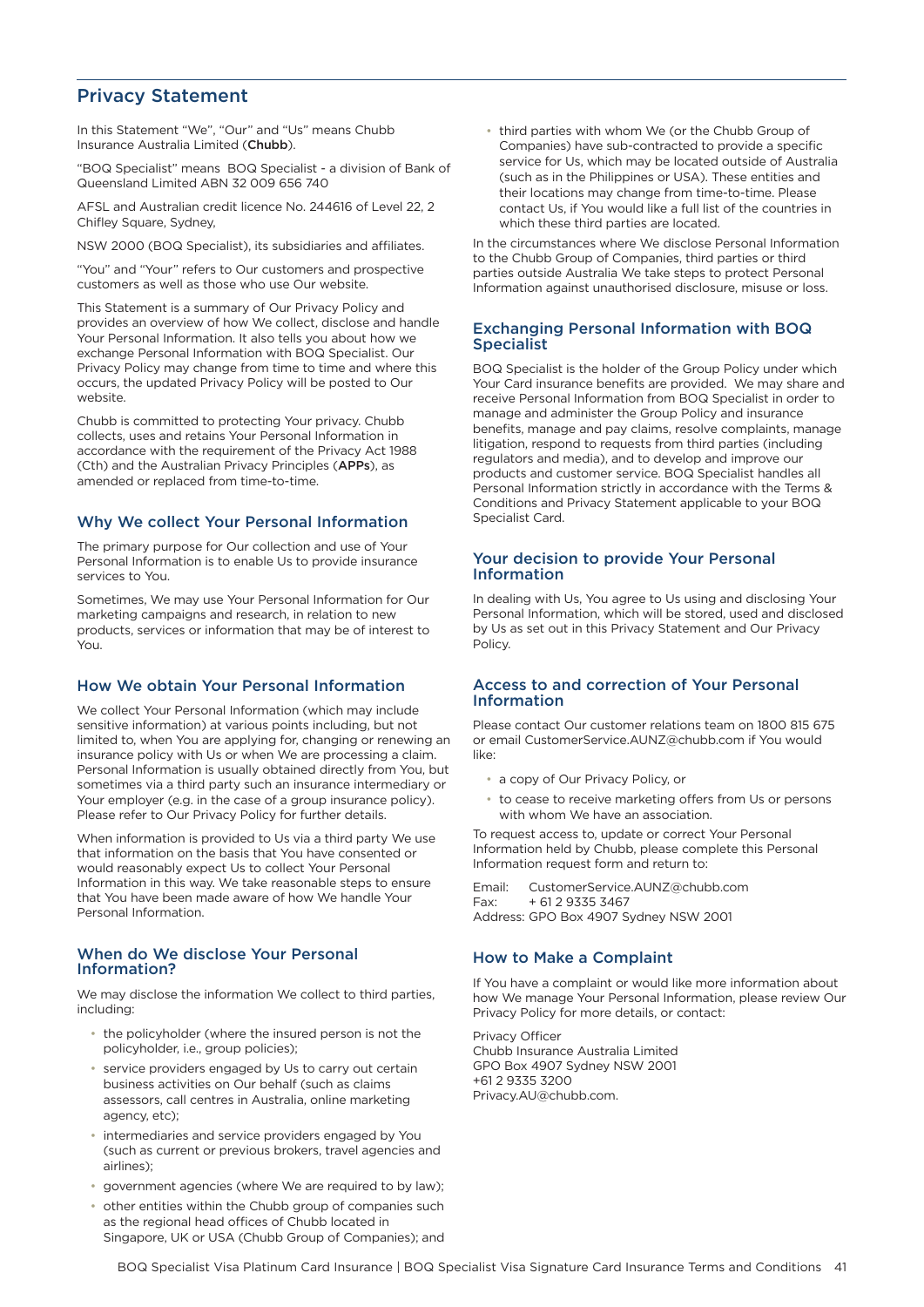# <span id="page-42-0"></span>Complaints and Dispute Resolution Process

We understand that You could be dissatisfied with Our organisation, Our products and services, or the complaints handling process itself. We take all Our customers' concerns seriously and have detailed below the complaints process that You can access.

## Complaints and Customer Resolution Service

## Contact Details

If You are dissatisfied with any aspect of Your relationship with Chubb including Our products or services and wish to make a complaint, please contact Our Complaints and Customer Resolution Service (CCR Service) by post, phone, fax, or email, (as below):

Complaints and Customer Resolution Service Chubb Insurance Australia Limited GPO Box 4065 Sydney NSW 2001 P +61 2 9335 3200 F +61 2 9335 3411 E [complaints.AU@chubb.com](mailto:complaints.AU@chubb.com)

Our CCR Service is committed to reviewing complaints objectively, fairly and efficiently.

#### Process

Please provide Us with Your claim or policy number (if applicable) and as much information as You can about the reason for Your complaint.

#### Our response

We will acknowledge receipt of Your complaint within one (1) business day of receiving it from You, or as soon as practicable. Following acknowledgement, within two (2) business days We will provide You with the name and relevant contact details of the CCR Service team member who will be assigned to liaise with You regarding Your complaint.

We will investigate Your complaint and keep You informed of the progress of Our investigation at least every ten (10) business days and will make a decision in relation to Your complaint in writing within thirty (30) calendar days. If We are unable to make this decision within this timeframe, We will provide You with a reason for the delay and advise of Your right to take Your complaint to the Australian Financial Complaints Authority (AFCA) as detailed below, subject to its Rules. If Your complaint falls outside the AFCA Rules, You can seek independent legal advice or access any other external dispute resolution options that may be available to You.

To the extent allowable at law, if You request copies of the information We relied on to make a decision about Your complaint, We must provide it within ten (10) business days of Your request. Please see the General Insurance Code of Practice 2020 [\(codeofpractice.com.au\)](https://insurancecouncil.com.au/cop/) or contact Us for further details.

Please note that if We have resolved Your complaint to Your satisfaction by the end of the fifth (5th) business day after We have received it, and You have not requested that We provide You a response in writing, We are not required to provide a written response. However, this exemption does not apply to complaints regarding a declined claim, the value of a claim, or about financial hardship.

#### External Dispute Resolution

If You are dissatisfied with Our complaint determination, or We are unable to resolve Your complaint to Your satisfaction within thirty (30) days, You may refer Your complaint to AFCA, subject to its Rules.

AFCA is an independent external dispute resolution scheme approved by the Australian Securities and Investments Commission (ASIC). We are a member of this scheme and We agree to be bound by its determinations about a dispute. AFCA provides fair and independent financial services complaint resolution that is free to consumers.

You may contact AFCA at any time at:

Australian Financial Complaints Authority GPO Box 3 Melbourne VIC 3001 P 1800 931 678 (free call) F +61 3 9613 6399 E [info@afca.org.au](mailto:info@afca.org.au) W [www.afca.org.au](http://www.afca.org.au)

Time limits may apply to complain to AFCA and so You should act promptly or otherwise consult the AFCA website to find out if or when the time limit relevant to Your circumstances expires.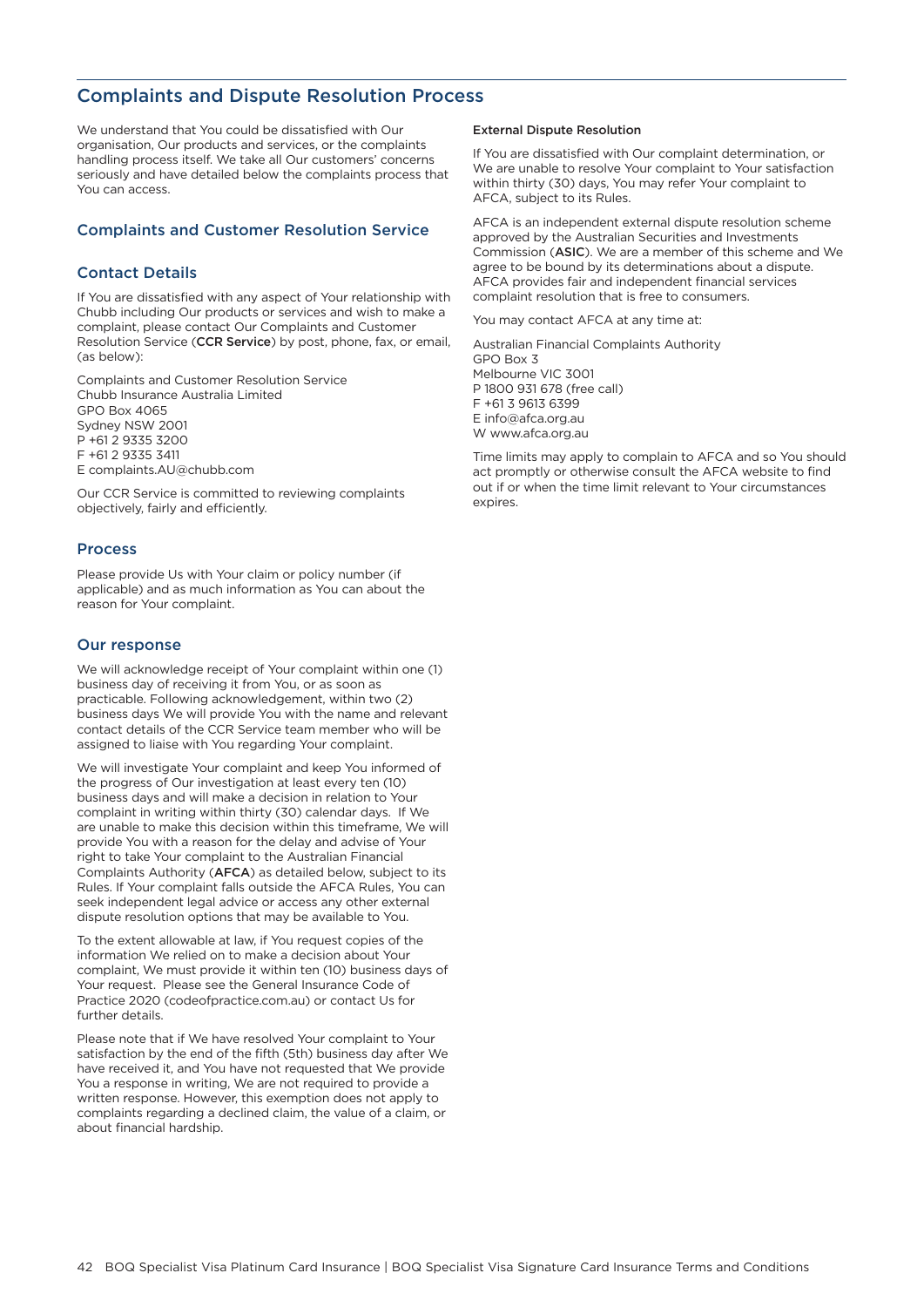# <span id="page-43-0"></span>Financial Claims Scheme

We are an insurance company authorised under the *Insurance Act 1973* (Cth) *(Insurance Act*) to carry on general insurance business in Australia by the Australian Prudential Regulation Authority (*APRA*) and are subject to the prudential requirements of the Insurance Act.

The Insurance Act is designed to ensure that, under all reasonable circumstances, financial promises made by Us are met within a stable, efficient and competitive financial system.

Because of this We are exempted from the requirement to meet the compensation arrangements Australian financial services licensees must have in place to compensate retail clients for loss or damage suffered because of breaches by the licensee or its representatives of Chapter 7 of the Corporations Act 2001 (Cth). We have compensation arrangements in place that are in accordance with the Insurance Act.In the unlikely

## General Insurance Code of Practice

We are a signatory to the General Insurance Code of Practice (Code). The objectives of the Code are to further raise standards of service and promote consumer confidence in the general insurance industry. Further information about the Code and Your rights under it is available at [codeofpractice.](https://insurancecouncil.com.au/cop/) [com.au](https://insurancecouncil.com.au/cop/) and on request. As a signatory to the Code, We are

# Sanctions

This insurance does not apply to the extent that trade or economic sanctions or other laws or regulations prohibit us from providing insurance, including, but not limited to, the payment of claims. All other terms and conditions of the policy remain unchanged.

Chubb is a subsidiary of a US company and Chubb Limited, a NYSE listed company. Consequently, Chubb is subject to certain US laws and regulations [in addition to EU, UN and national sanctions restrictions] which may prohibit it from providing cover or paying claims to certain individuals or entities or insuring certain types of activities related to certain countries such as but not limited to Iran, Syria, North Korea, North Sudan, Crimea and Cuba.

event that We were to become insolvent and were unable to meet Our obligations under the Policy, a person entitled to claim may be entitled to payment under the Financial Claims Scheme. Access to the Scheme is subject to eligibility criteria. Please refer to [www.fcs.gov.au](https://www.fcs.gov.au) for more information.

bound to comply with its terms. As part of Our obligations under Parts 9 and 10 of the Code, Chubb has a [Customers](https://www.chubb.com/au-en/customer-service/support-for-customers-in-need.html)  [Experiencing Vulnerability & Family Violence Policy](https://www.chubb.com/au-en/customer-service/support-for-customers-in-need.html) (Part 9) and a [Financial Hardship Policy](https://www.chubb.com/au-en/customer-service/financial-hardship-policy.html) (Part 10). The Code is monitored and enforced by the Code Governance Committee.